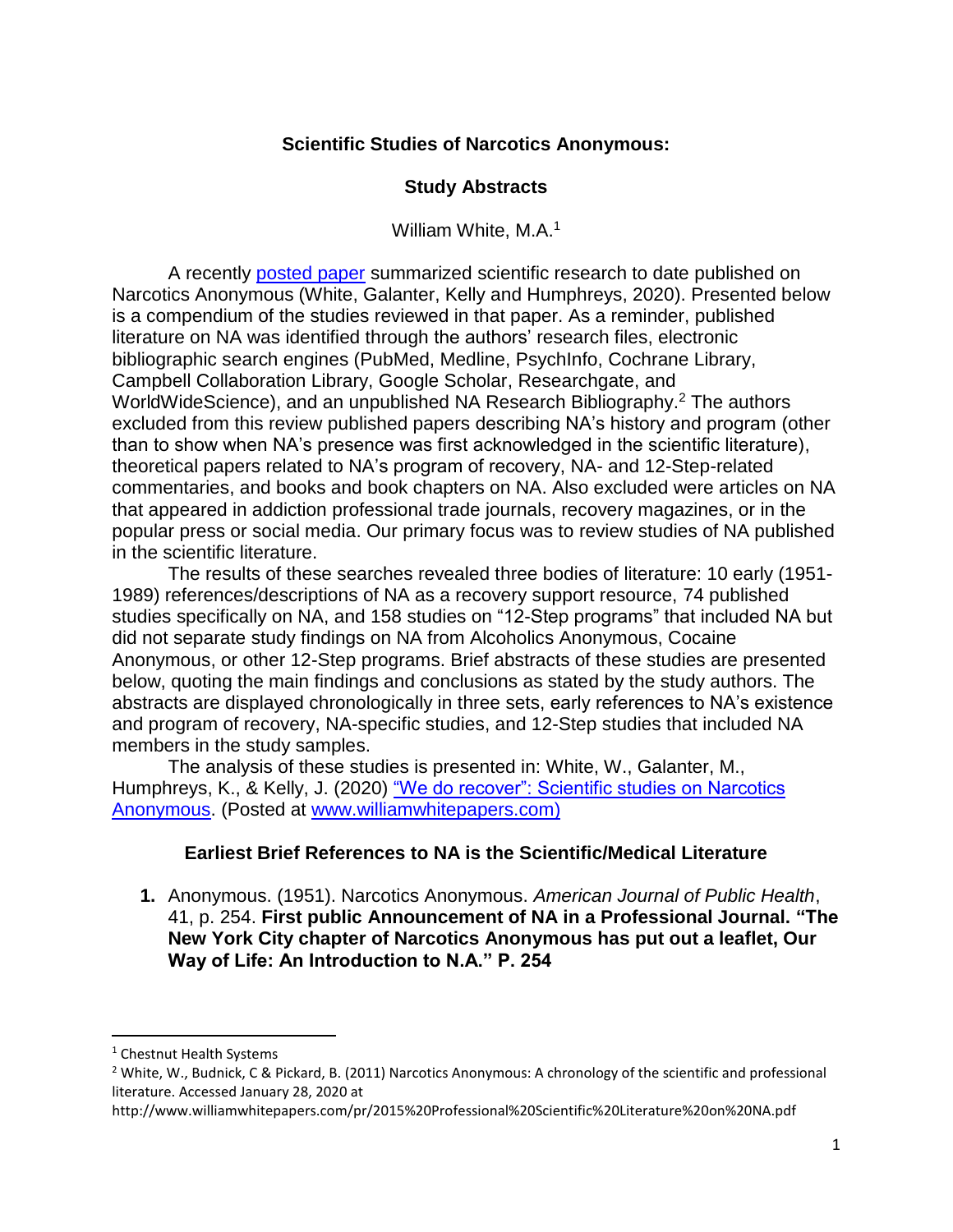- 2. Fraser, H. F., & Grider, J. A. (1953). Treatment of drug addiction. *American Journal of Medicine*, May, 571-577. **Brief Reference to Addicts Anonymous (Precursor to NA) as a recovery support resource.**
- 3. Winick, C. (1957). Narcotics addiction and its treatment. *Law and Contemporary Problems*, 22(1), 9-33. **"A related method of therapy is the kind of mutuallysupportive group therapy offered by Narcotics Anonymous (NA), developed at Lexington in 1947 and started in I949 by Daniel Carlsen, an ex-addict who spent a good part of his life in an almost single-handed attempt to help addicts to help themselves. Its approach is similar to that of AA (Alcoholics Anonymous), and it has branches in many cities."** (P. 27)
- 4. Rasor, B. (1965). The institutional treatment of the narcotic addict. *Journal of the Mississippi State Medical Association*, 6, 11-14 (**Brief reference to Addicts Anonymous**).
- 5. Hawkins, D. J. (1980). Some suggestions for "self-help" approaches with street drug abusers. *Journal of Psychedelic Drugs*, 12(2), 131-137. **Brief discussion of potential of recovery mutual aid for people addicted to illicit drugs with only a single passing reference to NA.**
- 6. Anonymous (1985). Narcotics Anonymous. *Journal of the American Medical Association*, 254(21), 3037. **Letter to the Editor from a physician who recovered from addiction via NA involvement. "I recommend that physicians not rule out NA as a support group for recovery from drug addiction. It has been my path to a revolutionary improvement in my emotions, practice, and life."** P. 3037
- 7. Peyrot, M. (1985). Narcotics Anonymous: Its history, structure, and approach. *International Journal of the Addictions*, 20(10), 1509-1522. **First detailed history, structure, and program of NA published in a professional journal.**
- 8. Wells, B. (1987). Narcotics Anonymous (NA): The phenomenal growth of an important resource. *British Journal of Addiction*, 82(6), 581-582. Brief report noting the growth of NA internationally and in Britain. **Conclusion: "If the predictions of the World Service Office continue to be accurate, there seems little doubt that Narcotics Anonymous will fulfill its promise and provide the open-minded therapist and drug abuser alike with a community-based resource of enormous value."** (P. 582)
- 9. Nichols, H. (1988). Narcotics Anonymous. *Journal of Substance Abuse Treatment*, 5(3), 195-196. Essay reviewing status and potential value of NA. **Summary point: "For addicts leaving treatment, it can be hard to deal with a social environment where their decision to abstain from drugs may not be understood or supported. N.A. can provide an alternative to this difficult situation and can help people stay on track."** (P. 196)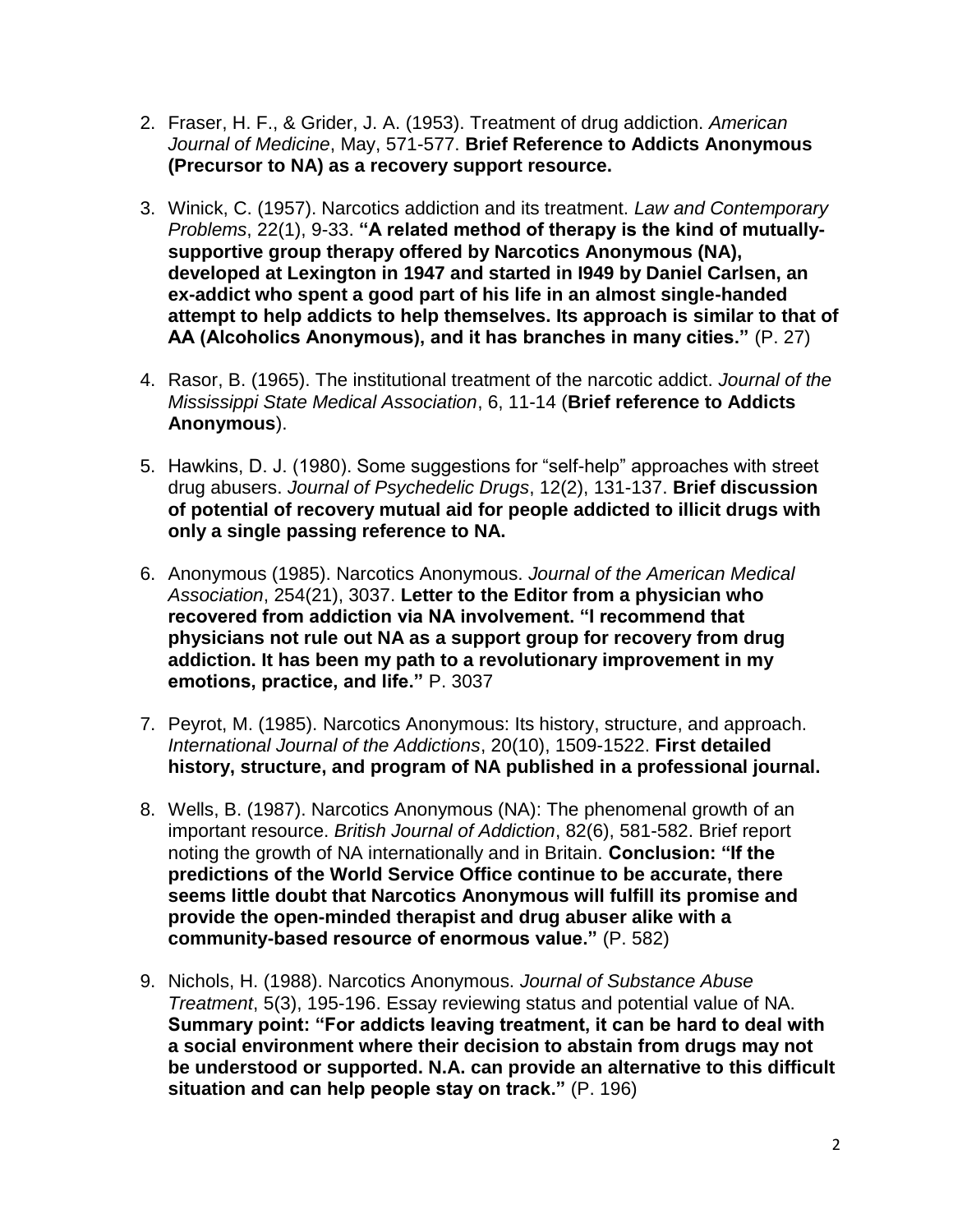10.Gifford, P. D. (1988-1989). A.A. and N.A. for adolescents. *Journal of Chemical Dependency Treatment*, 2(1), 265-284. **Essay on potential value of AA and NA for adolescents experiencing alcohol and other drug problems. Key summary point: "Chemically dependent adolescents do seem to want stability and they seem to be able to find it in N.A."** (P. 281)

## **Published English-language Studies of Narcotics Anonymous (1981-2020)**

- 1. Nurco, D. (1981). The self-help movement and narcotics addicts. *American Journal of Drug and Alcohol Abuse*, 8(2), 139-151. Interviews with six leaders of NA in the Northeastern U.S. about the status of NA within their communities. **Conclusion: "The preliminary findings indicate that, in the geographical regions studies, NA has done effective work in moving addicts into peer groups and teaching them the importance of self-help as a way of abstinence from drugs." (p. 150).**
- 2. Christo, G. (1994). Does recovery happen in NA?: and how long does it take? *Druglink* (lsDD journal), 9(4), 17. Study of anxiety and self-esteem measures of 50 male and 50 female NA members compared to anxiety and self-esteem of 30 male and 30 female students. **Main Findings: "As 'cleantime' accumulated, self-esteem, anxiety and employment levels gradually improved, supporting the theory that NA addresses the core problem of low self-esteem. But not until the fourth year of recovery did scores approach those of the control group…Those in their fourth and fifth year of recovery were improving fastest." (P. 17)**
- 3. Christo, G., & Sutton, S. (1994). Anxiety and self-esteem as a function of abstinence time among recovering addicts attending Narcotics Anonymous. *British Journal of Clinical Psychology*, 33(2), 198-200. **Major Finding: "Among 200 members of Narcotics Anonymous (NA), those who had been off drugs and in contact with NA for longer tended to have lower trait anxiety and higher self-esteem scores, the relationship in each case being approximately linear." (P. 198)**
- 4. Christo, G., & Franey, C. (1995). Drug users' spiritual beliefs, locus of control and the disease concept in relation to Narcotics Anonymous attendance and six-month outcomes. *Drug and Alcohol Dependence*, *38*(1), 51-56. Follow-up of 101 patients admitted to drug treatment in the UK to see if spiritual orientation of NA dissuading NA attendance. **Major finding: "…spiritual beliefs were not found to cause external attributions for previous drug use or possible future relapse events. It emerged that the most powerful predictors of non-attendance were positive attitudes to the use of alcohol."** (P. 51)
- 5. Ronel, N. (1997). The universality of a self-help program of American origin: Narcotics Anonymous in Israel. *Social Work Health Care*, 25(3), 87-101.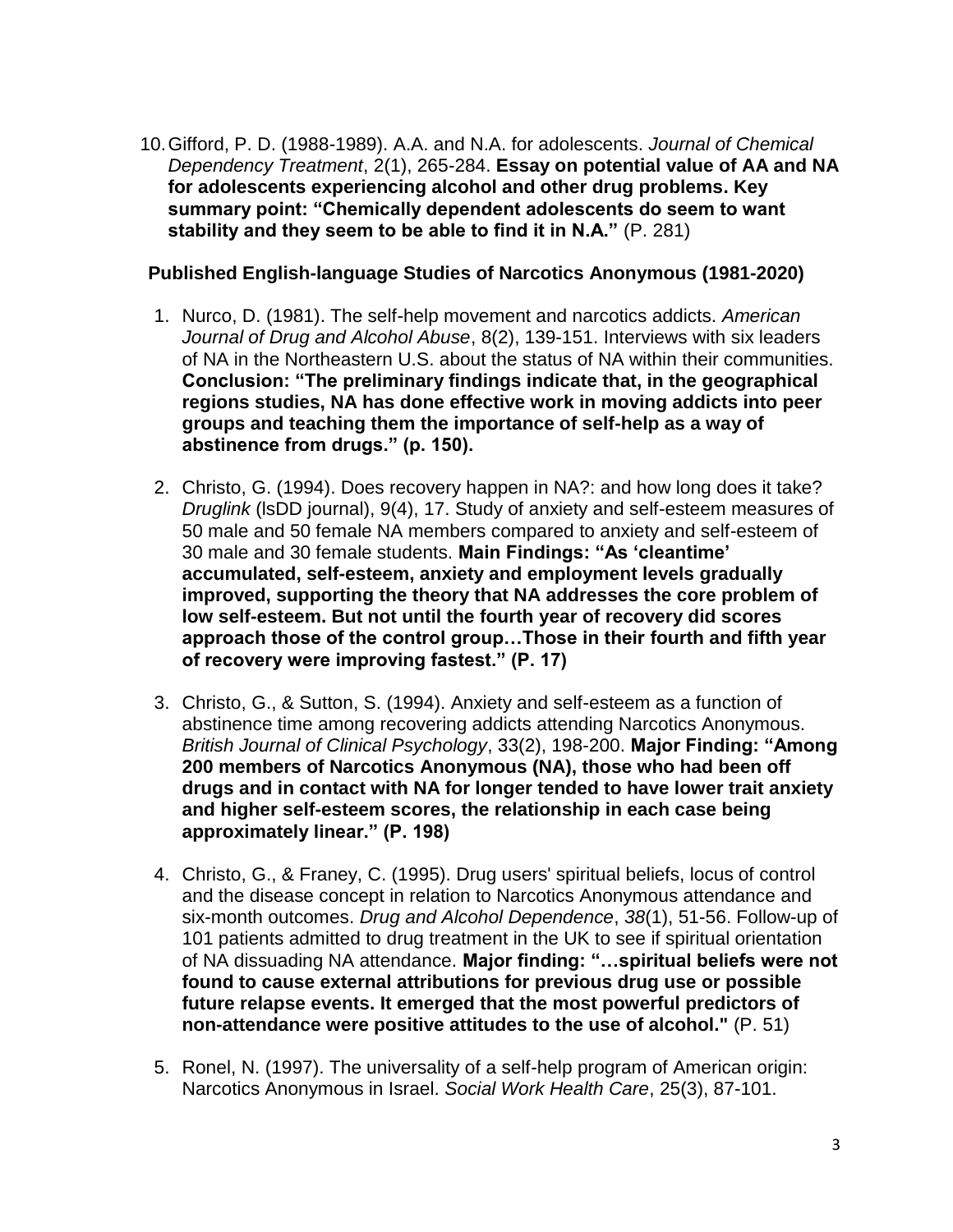Participant observation of more than 300 NA meetings in Israel between 1991- 1993. **Conclusion: "In contrast to the initial hypothesis of this study, no difficulties were identified in transferring Narcotics Anonymous from its American sources to Israel."** (P. 98)

- 6. Christo, G. (1998). Narcotics Anonymous as aftercare: The statistics. *Addiction Counseling World*, 9(51), 22-26. Six-month follow-up study on 101patients admitted to abstinence-based treatments. **Main Findings: "NA attendance was indeed found to be related to less drug use among those who had left residential care. But we found that spiritual beliefs were not prerequisites for attendance of NA. Neither did it matter if recoverers construed their drug using as a disease/sickness, or a bad habit/ learned behaviour."** (p. 23.) Expanded analysis in 1999 monograph. **Main Findings: "Recovery of psychological health can take about five years after cessation of addictive drug use. NA self-help groups offer free post-treatment psychological support and NA attendance is associated with less drug use after leaving a protective treatment setting."**
- 7. Ronel, N. (1998). Narcotics Anonymous: Understanding the "Bridge of Recovery." *Journal of Offender Rehabilitation*, 27(1-2), 179-197. Participantobservation of more than 300 NA meetings in Israel. **Conclusion: "As a subculture of recovery, NA is uniquely positioned-equidistant between the prevailing culture and the drug sub-culture. On the one hand, it is a bridge connecting members of the drug subculture to the prevailing one. On the other hand, it also protects recovering addicts from certain influences of society as a whole."** (p. 194)
- 8. *Christo, G. (1999). Narcotics Anonymous as aftercare. Executive Summary No. 62. London: The Centre for Research on Drugs and Health Behaviour.* Followup study of 101 patients admitted to drug treatment in the UK. **Conclusions: "NA attendance was related to less drug use among those who had left residential care. Spiritual beliefs were not found to be prerequisites for attendance of NA."**
- 9. Rafalovich, A. (1999). Keep coming back—Narcotics Anonymous narrative and recovering-addict identity. *Contemporary Drug Problems*, 26(1), 131-157. A qualitative study of recovery identity in NA based on research observation of more than 150 NA meetings. **Conclusion: "Recovering addicts, without actually returning to drug use, have a wide variability in affinity with the recovering addiction identity…..There is, in short, a constant process of maintenance of the addict identity—an identity with moments of sincerity as well as cynicism."** (P. 152)
- 10.Ronel, N., & Humphreys, K. (2000). Worldview transformations of Narcotics Anonymous members in Israel. *International Journal of Self-Help and Self-Care*, 1(1), 101-127. Participant-observation at over 300 NA meetings in Israel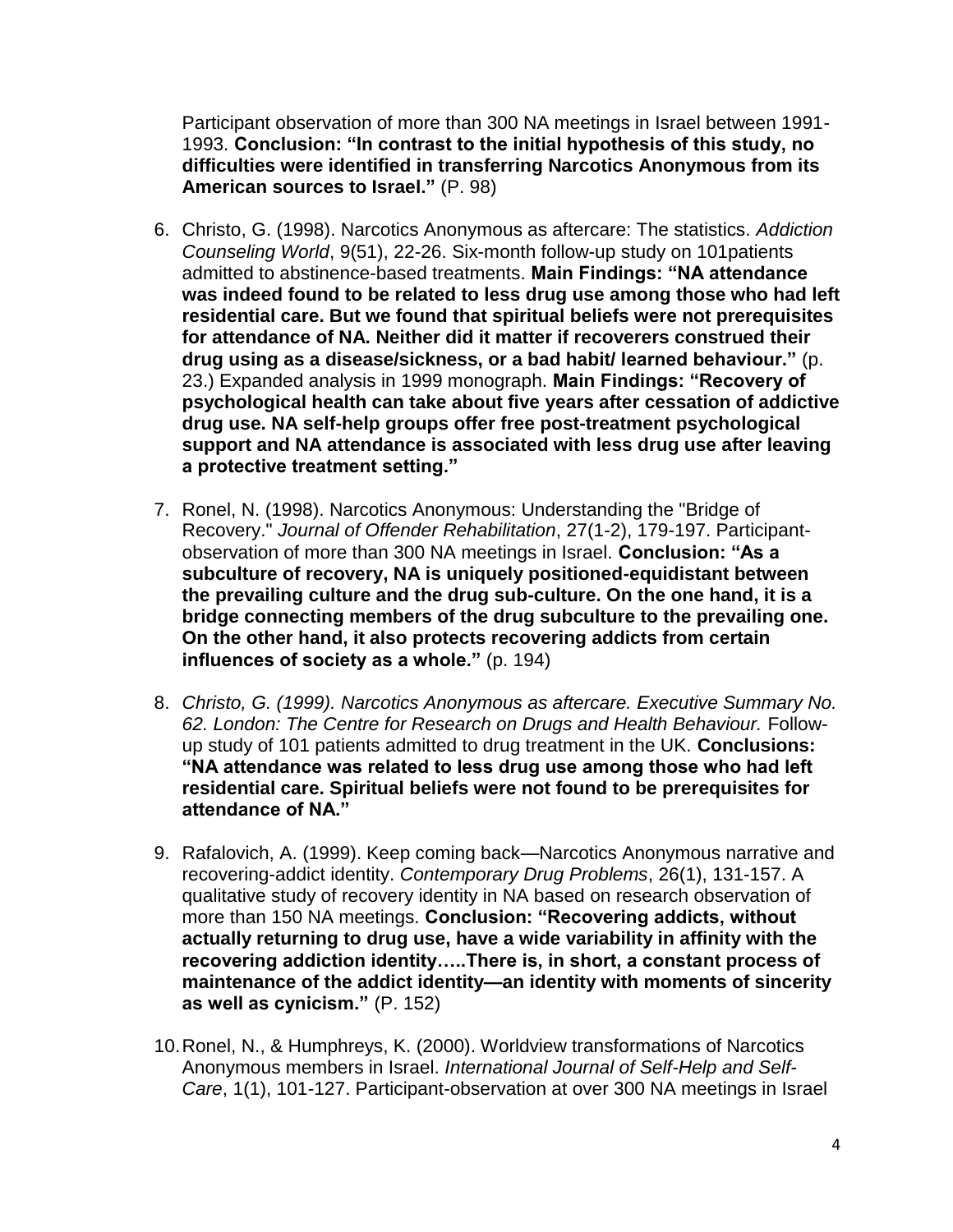from 1991-1993. **Main Findings: "NA members in Israel undergo the process of "world view transformation" in four domains: Experience of self, universal order/God, relationships with others, and problem of addiction. NA members in Israel experienced changes in philosophy and values which were similar to those documented in studies of addictionrelated 12-Step self-help groups in the U.S."** (P. 101)

- 11.Crape, B. L., Latkin, C. A., Laris, A. S., & Knowlton, A. R. (2002). The effects of sponsorship in 12-step treatment of injection drug users. *Drug and Alcohol Dependence*, 65(3), 291-301. A 1-year longitudinal study of 500 former and current injection drug users in Baltimore. **Major finding: "…providing direction and support to other addicts is associated with improved success in sustained abstinence for the sponsors but does little to improve the short-term success of the persons being sponsored."** (p. 291)
- 12.Crossen-White, H. & Galvin, K. (2002). A follow-up study of drug misusers who received an intervention from a local arrest referral scheme. *Health Policy*, 61, 153–171. Follow-up study of 21 drug offenders referred to various recovery support resources: **Key Finding: "Narcotics anonymous fellowships were identified as very central to the recovery process for interviewees. Only one interviewee had not made contact with NA. Those who had remained clean throughout the period since their interview in 1998 had used NA extensively and consistently. Those who relapsed demonstrated a less frequent pattern of usage or had given up attending entirely."** (P. 164)
- 13.Toumbourou, J. W., Hamilton, M., U'Ren, A., Stevens-Jones, P., & Storey, G. (2002). Narcotics Anonymous participation and changes in substance use and social support. *Journal of Substance Abuse Treatment*, *23*(1), 61-66. Interviews were conducted with 91 new NA members in Victoria, Australia and 62 were reinterviewed a year later to ascertain effects of meeting attendance, step work, and service work on clinical outcomes. **Conclusion: "The findings demonstrated an association between self-help participation and both reductions in substance use problems and also improvement in social support." (p. 66)**
- *14.*Rascon, C., & Tonigan, J. S., (2003). A comparison of Narcotics Anonymous and Alcoholics Anonymous member perceptions of group dynamics. *Alcoholism: Clinical and Experimental Research*, 26(5, Supplement), 648 (Abstract). *Conclusion: "Findings indicate that the two sister 12-Step programs were more similar than different in member perceptions of their respective social group dynamics."*
- 15.Saleh Moghadam, A., Bazaz Kahani, H. & Vaghei, S. (2003). A comparison of life quality of detoxified addicts in Narcotics Anonymous, therapeutic community and methadone maintenance treatment referred to rehabilitation clinics in Mashad city. *The Journal of Research Development In Nursing and Obstetrics,*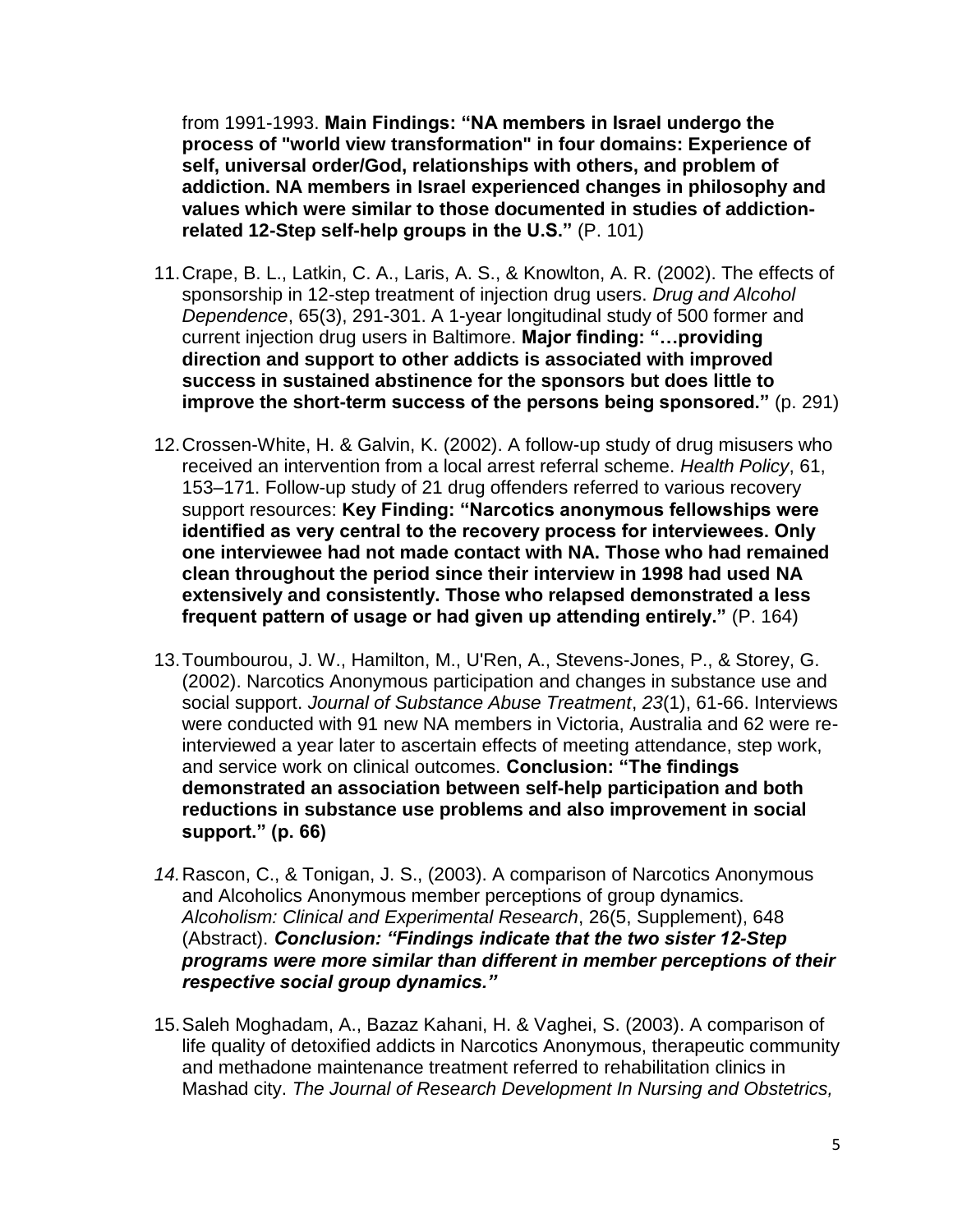*Special Issue Of Sixth Seminar Of Nurse, Obstetrician and Research*, 28-35. **UNABLE TO ACQUIRE IN ENGLISH**

- 16.Toumbourou, J. W., & Hamilton, M. (2003). *The early impact of involvement in Narcotics Anonymous self-help groups. A report from the Role of Self-Help Groups in Drug Treatment Research Projec*t. Turning Point Alcohol and Drug Centre. (Toumbourou, J. W., Hamilton, M., U'Ren, A., Stevens-Jones, P., & Storey, G. (2002). Narcotics Anonymous participation and changes in substance use and social support. *Journal of Substance Abuse Treatment*, 23(1), 61-66.) Study of 91 NA members in Australia re-contacted at 3-month intervals. Key Findings: 1) **"58% had maintained at least weekly self-help attendance for 12 months after the first interview"** and 2) **"this level of self-help attendance demonstrated a number of advantages including a four-fold reduction in alcohol and drug use and improvements in social support."** (p. x)
- 17.Sotoodeh Asl, N., Behnam, B., Ghorbani, R. (2004). The effect of narcotics anonymous on the personal attributes of patients dependent on narcotics*. Koomesh*, 14(30), 316320. **UNABLE TO ACQUIRE IN ENGLISH**
- 18.Green, L. L., Fullilove, M. T., & Fullilove, R. E. (2005). Remembering the lizard: Reconstructing sexuality in the rooms of Narcotics Anonymous. *Journal of Sex Research*, 42(1), 28-34. Researchers observed 95 NA meetings in the South Bronx. **Conclusion: "We find that the rooms assume enormous importance in structuring the lives of people in recovery…people can recover from addiction in neighborhoods like the South Bronx, where drug use is ubiquitous and the use culture permeates every aspect of daily life."** (P. 34)
- 19.Chen, G. (2006). Social support, spiritual program, and addiction recovery. *International Journal of Offender Therapy and Comparative Crimin*ology, 50(3), 306-323. Follow-up of 93 inmates with a drug use disorder assigned to either NA meetings and a 12-Step treatment track or exposure to NA meetings without the 12-Step treatment track. **Main Finding: "Inmates participating in the 12-step program demonstrated a higher sense of coherence and meaning in life and a gradual reduction in the intensity of negative emotions (anxiety, depression, and hostility) than those participating in NA meetings without the 12-step program."**
- 20.Flynn, A. M., Alvarez, J., Jason, L. A., Olson, B. D., Ferrari, J. R., & Davis, M. I. (2006). African American Oxford House residents: Sources of abstinent social networks. *Journal of Prevention & Intervention in the Community*, 31(1-2), 111- 119. **Key Findings: African American residents of Oxford House (OH) used Narcotics Anonymous (NA) at high rates, and that both OH and NA strongly contributed to abstinent social networks. …These findings suggest that OH and NA may be effective sources of abstinent social**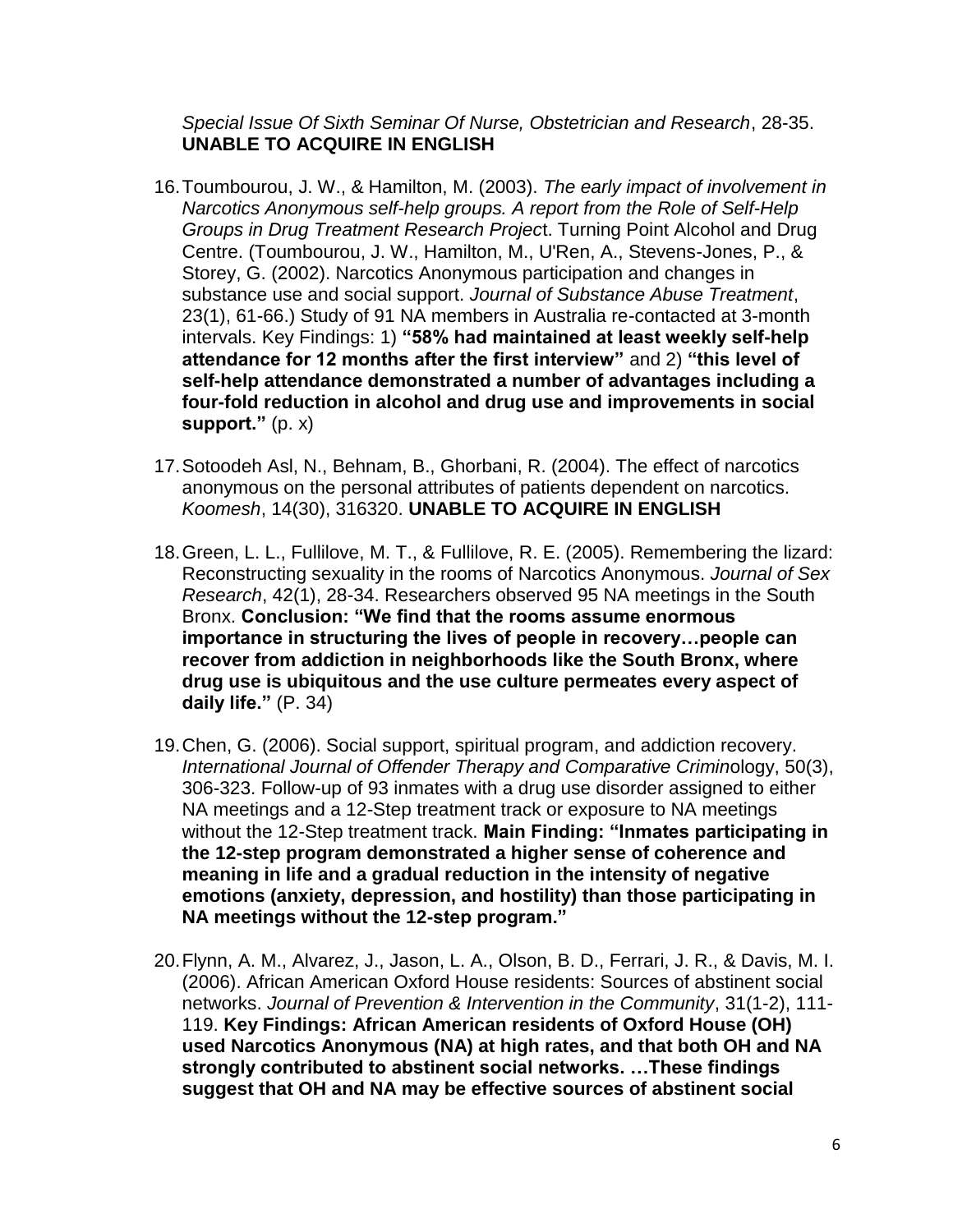**support for African Americans recovering from substance abuse. However, family members are well represented in the support networks of African Americans in OH."** (P. 111)

- 21.Tuten, M., Jones, H. E., Lertch, E. W., & Stitzer, M. L. (2007). Aftercare plans of inpatients undergoing detoxification. *The American Journal of Drug and Alcohol Abuse*, 33, 547–555. Study of the aftercare preferences of 102 patients undergoing drug detoxification on the Bayview Medical Center campus of the Johns Hopkins Medical Institutions, in Baltimore, Maryland. **Main NA-related finding: "NA participation was the third most frequently endorsed aftercare service** [behind individual counseling and obtaining employment]**. NA meetings are generally widely available in communities, especially within large urban locales."** (P. 552)
- 22.Aliverdinia, A. (2009). Effectiveness of Narcotics Anonymous treatment on attitude towards addiction among participants in NA treatment *Journal of Social Studies*, 3(3), 145-147. **UNABLE TO ACQUIRE IN ENGLISH**
- 23.Bavi, S., Borna, M. (2010). The effect of psychological services in rehabilitation period on the negative self-concept, anxiety, depression and self-esteem of the self-referred addicts of Narcotics Anonymous of Ahvaz city. *Science and Research In Applied Psychology*, 39, 54-66. **UNABLE TO ACQUIRE IN ENGLISH**
- 24.Flora, K., Raftopoulos, A., & Pontikes, T. K. (2010). Current status of Narcotics Anonymous and Alcoholics Anonymous in Greece: Factors influencing member enrollment. *Journal of Groups in Addiction & Recovery*, 5(3-4), 226-239. **NA Findings based in questionnaires from 96 NA members included the following: "93.3% of those who completed the questionnaire reported sobriety for an average of 38.3 months. 50% of the study sample experienced relapses, and 40% of those reported a single relapse. 76.7% reported having had a sponsor for 32.2 months, and the majority had one (31.7%) or two (40%) sponsors while participating in a group. 35% responded that they served as sponsors themselves of a group member for an average of 43.3 months. The majority (47.6%) had one mentee; some had two (19%); while 33% had three to seven."** (P. 226)
- 25.Seraji, A., Momeni, H., & Salehi, A. (2010). The investigation of factors affecting dependence on narcotics and reappearance of drug usage in narcotics anonymous. *Arak Medical University Journal* (AMUJ), 13(3), 68-75. [Persian] Study of factors that influence the recurrence of drug use among NA members in Iran based on a survey of 350 male NA members. **Main Findings: "The most important factors in reappearance of addiction in NA groups were unemployment and change in income (12.6%)….based on the findings of this study, it is suggested that provision of employment opportunities**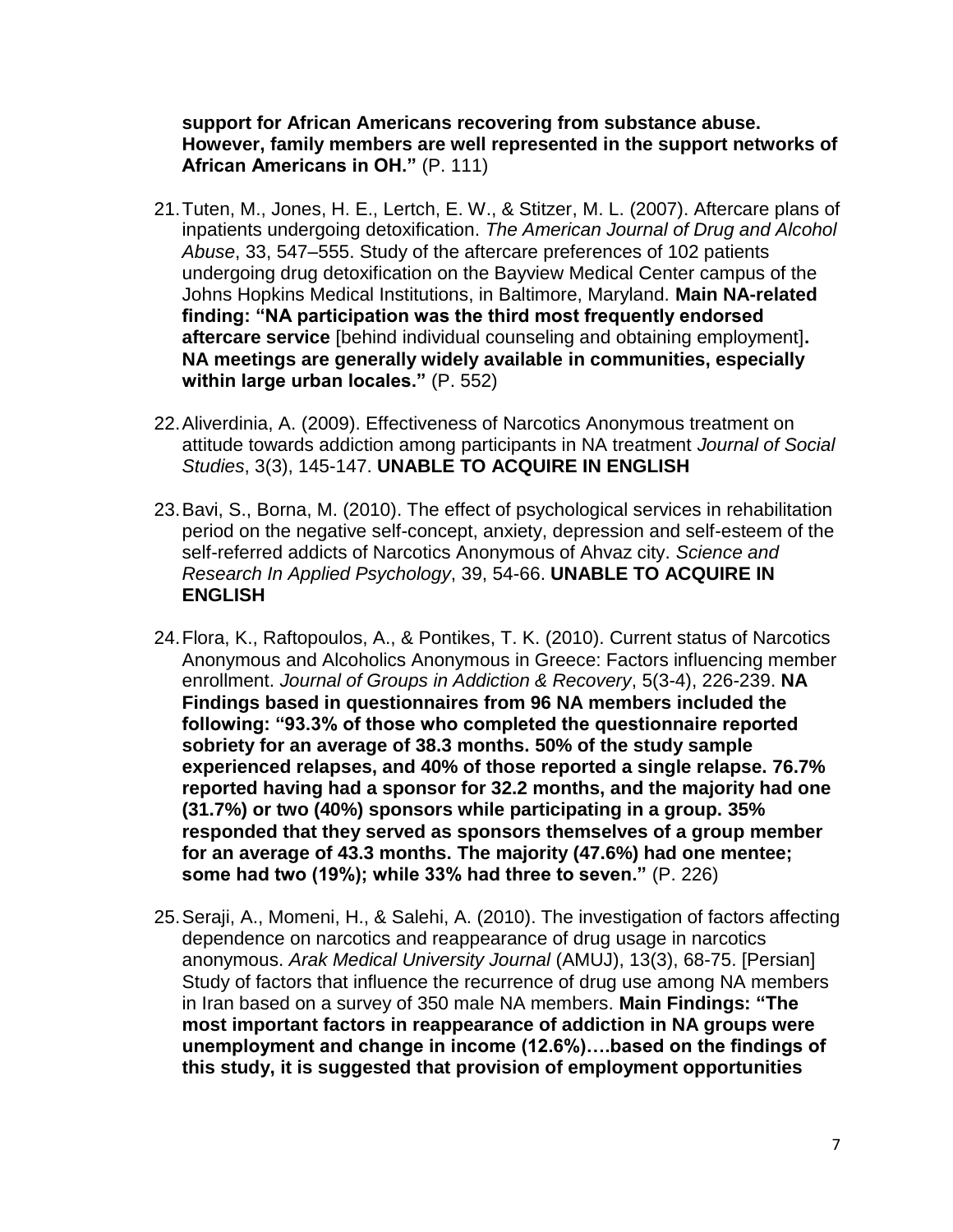**after quitting addiction can, to some extent, prevent the addiction recurrence."** 

- 26.Tajalli, F.B. & Kheiri, L. (2010). Locus of control in substance related and NA. *Procedia-Social and Behavioral Sciences*, 5, 1414-1417. Comparison of 30 actively addicted individuals to 30 NA members in Tehran, Iran**. Main Finding and Conclusion: "…there is a significant difference between N.A and addicted people on locus of control " (P. 1414) "anonymous addicts meetings are kind of communication with a social supportive context and emotional atmosphere that decrease the level of stress and depression of addicts and change some of their characteristics, and eventually raise their motivation for quitting and decrease their probability of returning to addiction."** (P. 1416)
- 27.Beygi, A. (2011). Spiritual development, socio-religious performance and quality of life in Narcotics Anonymous. *Journal of Knowledge & Health*, 6(2), 6- 12. Study of spirituality dimensions as predictors of quality of life in 96 male NA members. **Main Findings and Conclusion: "Spiritual development and performance and socio-religious functions as subscales of spiritual experience were significant predictors of quality of Life in NA….It seems that active attendance in NA and following its 12 principles leads to the development of spiritual performance and socio-religious functions."** (P. 6)
- 28.Beygi, A., Farahani, M. N., & Mohammadkhani, S. (2011). The discriminative comparison of quality of life and coping styles in Narcotics Anonymous and methadone maintenance treatment members, *Journal of Research on Psychology and Health*, 5(1), 1-11. Study in comparing the quality of life and stress coping styles in narcotic anonymous (NA, 50 subjects) and methadone maintenance treatment (MMT, 50 subjects) members in Iran**. Major Findings: "…the interpersonal relationships, physical health, and task-oriented and avoidance-oriented coping styles in NA members was significantly higher in comparison with the mean scores in MMT members...actively attending in NA may enhance QoL and effective Coping styles."** (P. 1)
- 29.Khayatipour, A., Ghorban Shiroudi, S., & Khalatbari, J. (2011). Comparing effectiveness of combined cognitive–behavioral therapy in community therapy and Narcotic Anonymous groups on tendency to abuse drugs. *Jundishapur Scientific Medical Journal*, 9(6), 633-640. **Study comparing CBT, methadone treatment, and participation in NA in 75 subjects. CBT and NA were more effective than methadone in decreasing drug-seeking.**
- 30.Masuod, H. M., Akbar, Z. S. & Behrooz, S. (2011). A survey on the rate and the effective factors on the membership satisfaction of N.A. association in Andimeshk. *The Sociology of Youth Studies Quarterly*, 1(3), 33-54. Study assessing the factors affecting satisfaction of 260 NA members in Andimeshk.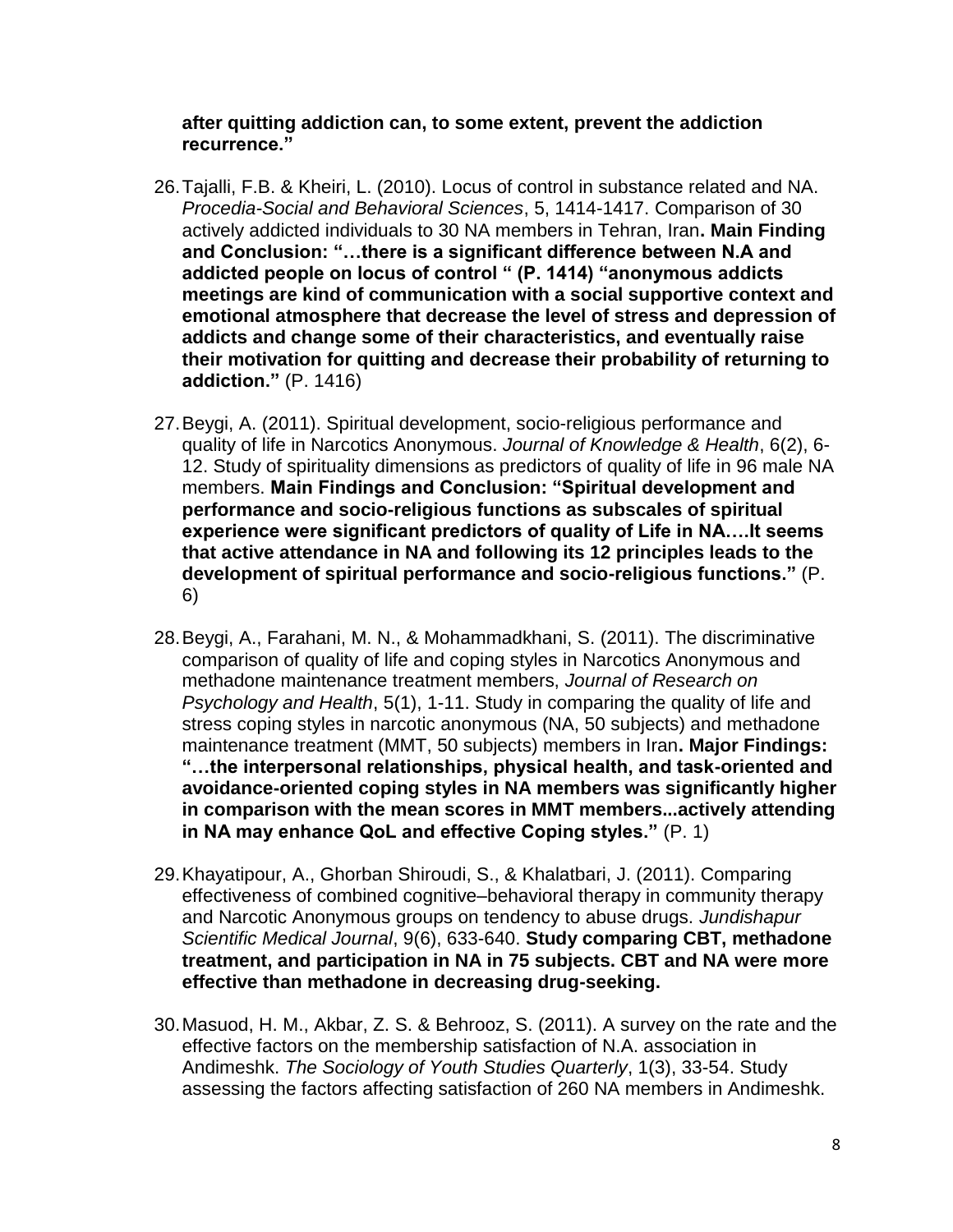**Main Findings: "Significant relationship between the variables …were mental health of family and social levels, and eliminating or controlling the amount of pure drug, the amount of physical and mental health, leisure-time employment and unemployment and community levels, strengthening levels of spiritual beliefs, occupation, level of participation of members, unemployment and role of nutritional status have been effected in Andimeshk. Spending time and leisure variables, normal unemployment and spend health levels has direct effect on the whole."**

- 31.Sanders, J. (2011). Feminist perspectives on 12-step recovery: A comparative descriptive analysis of women in Alcoholics Anonymous and Narcotics Anonymous. *Alcoholism Treatment Quarterly*, 29(4), 357-378. Analysis of two surveys of women in AA and NA, interviews with AA and NA members, and observations of AA and NA meetings. **Conclusions: 1) "…just as the second wave gave way to the third wave of the feminist movement, NA attracted more women and realized tremendous growth in the 1980s." [44% of Na membership] (p. 373), 2) "What is shared across women in the 12-Step movement is the veil of shame that is worn into recovery. By working the 12-Step program, women begin to shed this cloak." (P. 574).** (Also see: Sanders, J. (2014). *Women in Narcotics Anonymous: Overcoming stigma & shame*. New York, NY: Pelgrave Macmillan).
- 32.Beygi, A, Mohammadyfar, M., Farahani, M., & Mohammadkhani, S. (2012).The comparative study of coping styles and hope among Narcotic Anonymous and methadone maintenance treatment members, Research on Addiction, 5(2), 55- 72. Study comparing the coping styles and hope among Narcotic Anonymous (50) and Methadone Maintenance Treatment (50) male members from Shahrood city. **Main Findings and Conclusion: "Results showed that Mean scores of agency thinking, task-oriented coping style, and avoidanceoriented coping style, in NA members was significantly high, from MMT members. It seems that actively attendance in NA may enhances effective Coping style and hope."** (P. 55)
- 33.Khodabandeh, F., Kahani, S., Shadnia, S., & Abdollahi, M. (2012). Comparison of the Efficacy of methadone maintenance Therapy vs. Narcotics Anonymous in the treatment of opioid addiction: A 2-Year Survey. *International Journal of Pharmacology*, 8(5), 1811-7775. Longitudinal follow-up comparison of clinical outcomes (with focus on retention) between NA participation (N=300) and methadone maintenance treatment (N=300) in Iran. **Main Finding and conclusion: "Seventy-four percent and 84% of patients remain in treatments in MMT and NA groups, respectively. The mean number of days in treatment was 210 days in MMT group compared to 270 days in NA group. There was no significant difference between 2 groups in this regard. Our findings suggest the usefulness of MMT in reducing opioid misuse but it does not have a statistically significant superior effect on key outcomes, including retention in treatment."** (P. 1)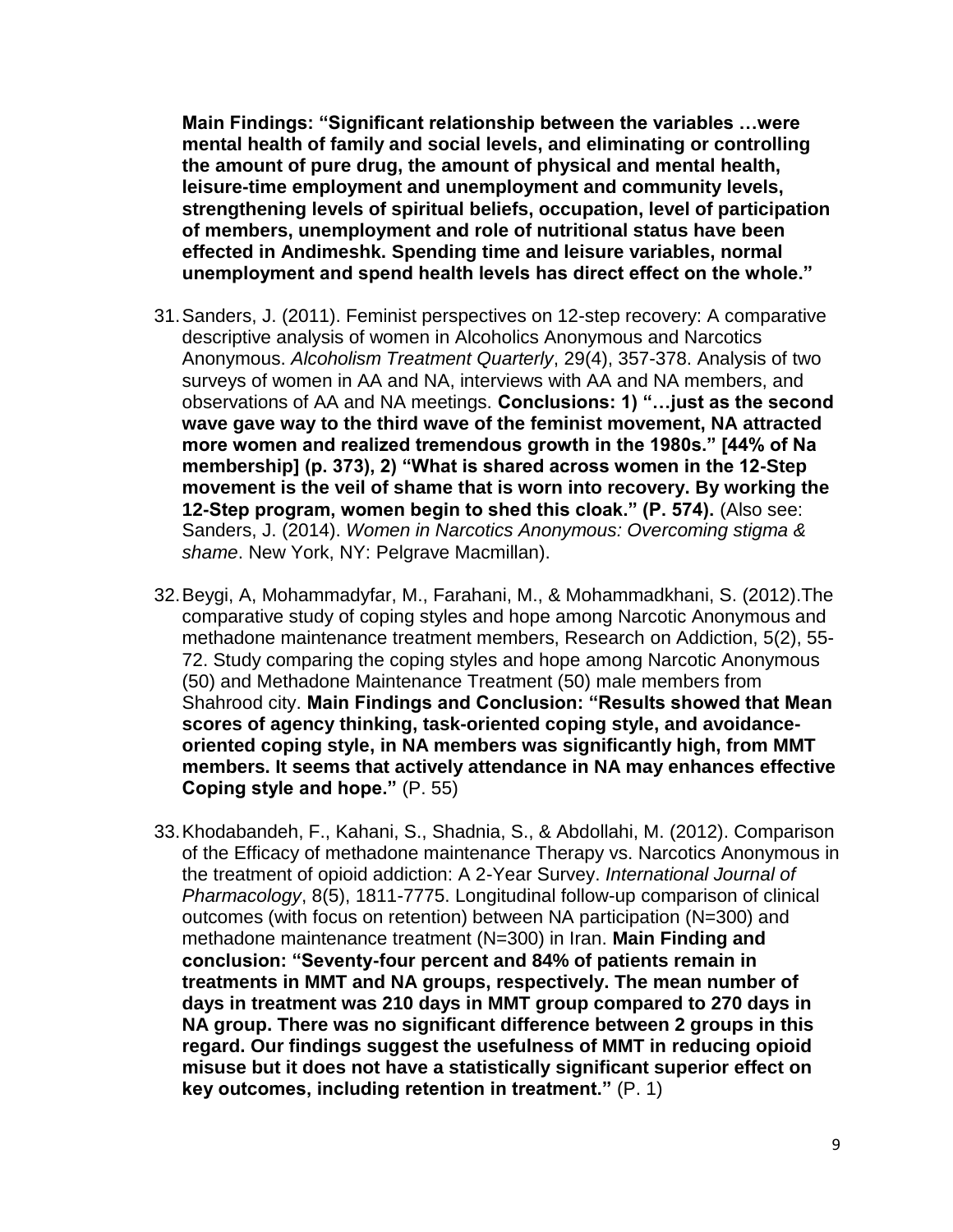- 34.Khodarahimi, S. & Rezaye, A. M. (2012). The effects of psychopathology and personality on substance abuse in twelve-step treatment programme abstainers, opiate substance abusers and a control sample. *Heroin Addiction and Related Clinical Problems*, 14(2), 35-48. 150 young adult male participants in Iran were divided into three groups; these comprised twelve-step [NA] treatment programme abstainers, opiate addicts and normal individuals. **Main NA-related Finding: "The twelve-step self-treatment programme significantly lowered psychopathology in patients with opiate abuse."** (P. 35)
- 35.Rahimpour, R., Khankeh, H. R., Khoshknab, M. F., Farhoodian, A. & Farzi, M. (2012). The evaluation of marital adjustment among the addicts in Isfahan NA groups and their couples. *Iranian Rehabilitation Journal*, 10(15), 13-17. Marital adjustment of male and female NA members and their spouses was assessed within two NA groups in Isfahan, Iran (124 participants; 62 couples). **Main Finding and Conclusion: "…marital adjustment between addicts and their couples face severe problems and considering the prevalence of addiction requires more attention."** (P. 17) [18% of NA couples tested as well adjusted; 82% as not well adjusted]
- 36.Salehmoghaddam, A. R., Kahani, H. B., Vagheii, S., & Chamanzari, H. (2012). Evaluation of detoxified addicts's life quality participating in narcotics anonymous, therapeutic community and who refers to methadone therapy clinics sessions in Mashhad, *Res Devel Nurs Midw*. Comparative study of the quality of life of detoxified opioid addicts participating in NA, a therapeutic community and methadone therapy clinics sessions (27 in each of the three groups) in Mashhad, Iran. **Major Findings: Pretest-posttest study of 27 NA members, 27 members of a therapeutic community and 23 patients in methadone treatment. Main Findings: "…participating in the sessions of all groups led to increased quality of life. In all eight aspects of program, the scores of Narcotics Anonymous group were significantly higher than those of other groups. Conclusion: because of significant effect on quality of life, we recommend applying these approaches, especially Narcotics Anonymous."**
- 37.Sanders, J. (2012). Use of mutual support to counteract the effects of socially constructed stigma: Gender and drug addiction. *Journal of Groups in Addiction & Recovery*, 7(2-4), 237-252. Survey of 92 women NA members in U.S. **Main Findings: "Unexpectedly, women from a more socially disadvantaged background do not necessarily experience more stigma than their more privileged white, middle-class counterparts. Not surprisingly, women who have been involved in NA for longer periods of time and have completed the Twelve Steps perceive the least amount of stigma."** (p. 237)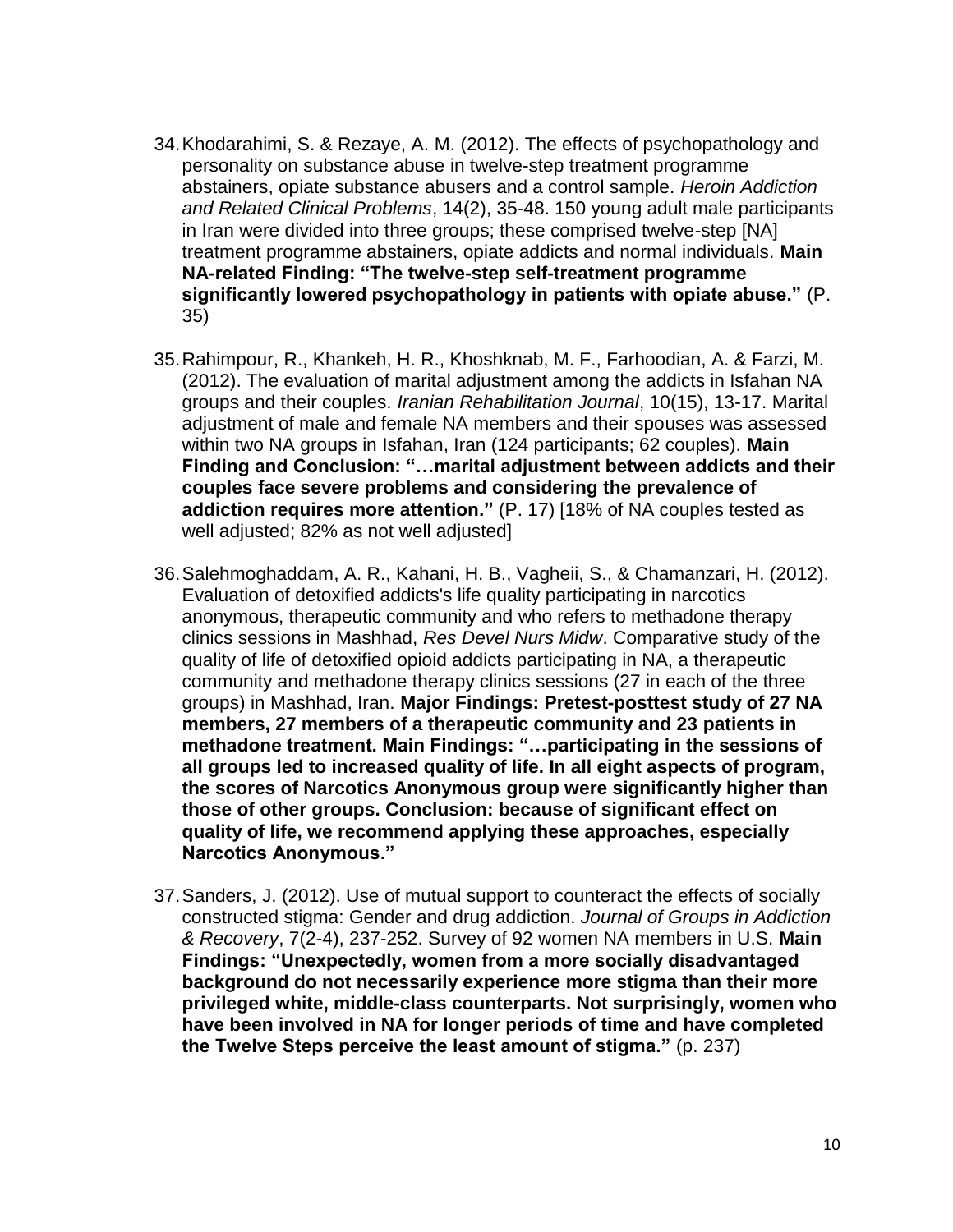- 38.Zare, H., Alipoor, A., Aghamohammadhasani, P., Nazer, M., Mokhtaree, M., & Sayadi, A. (2012). Assessment role of participation in narcotic anonymous in opiate dependents during abstinence. *Zahedan J Rese Med Sci.*, 14(9), 42-6. Randomized trial of post-SUD treatment of 240 patients in Iran with half (120) referred to NA and half (120) not referred to NA. **Main Findings and Conclusion: "The [SUD] recurrence rate at 12 months was significantly lower in the NA group compared to the control group….The findings of the research support a better prognosis for participants of NA group."** (P. 42)
- 39.Galanter, M., Dermatis, H., Post, S. & Santucci, C. (2013). Abstinence from drugs of abuse in community-based members of Narcotics Anonymous. *Journal of Studies on Alcohol and Drugs, 74*(1), 1-4. Survey of 10 NA groups from California, Pennsylvania, and Florida (396 members) using a 51-item selfadministered questionnaire. Respondents reported an average of 5.7 years since their last drug use, high rates of sponsorship (88.6%), and a substantial rate of NA service activity (47.5%). **Conclusion: "twelve-step membership in NA may serve as a useful and cost-free means of bolstering the benefits of professional care."** (P.4)
- 40.Galanter, M., Dermatis, H., Post, S., & Sampson, C. (2013). Spirituality-based recovery from drug addiction in the Twelve-Step fellowship of Narcotics Anonymous. *Journal of Addiction Medicine*, 7(3), 189-195. 527 NA members in the U.S. were surveyed regarding role of spirituality in the NA recovery process. **Conclusion: "Spiritual renewal combined with an abstinence-oriented regimen in Narcotics Anonymous social context can play a role in longterm recovery from drug addiction."** (p. 189)
- 41.Ghodrati, T.A., Sahbaei, F., Nabavi, S.J.. & Zare, M. (2013). Comparing continuity quit addiction time in participant persons and non participant persons in Narcotics Anonymous in City of Mashhad in 2012. *Medical Sciences Journal*, 23(3), 201-5. Study comparing post-detoxification outcomes of 300 patients participating or not participating in NA. **Conclusion: "This study showed that participating in the meetings of Narcotics Anonymous increases the duration of the time of quit addiction."** (P. 201)
- 42.Sotodeh Asl, N., Behnam, B., & Ghorbani, R. (2013), Effectiveness of Narcotics Anonymous training programs in personality characters in substance abuse patients, *Koomesh*, 14(3), 316-20. Study of the effects of narcotics anonymous (NA) program on personality characters in 100 addiction treatment patients in Iran compared to those not participating in NA. **Conclusion: "According to the findings of this work, we suggest the effectiveness of NA program in changing personality characters of the patients with substance abuse."** (P. 316)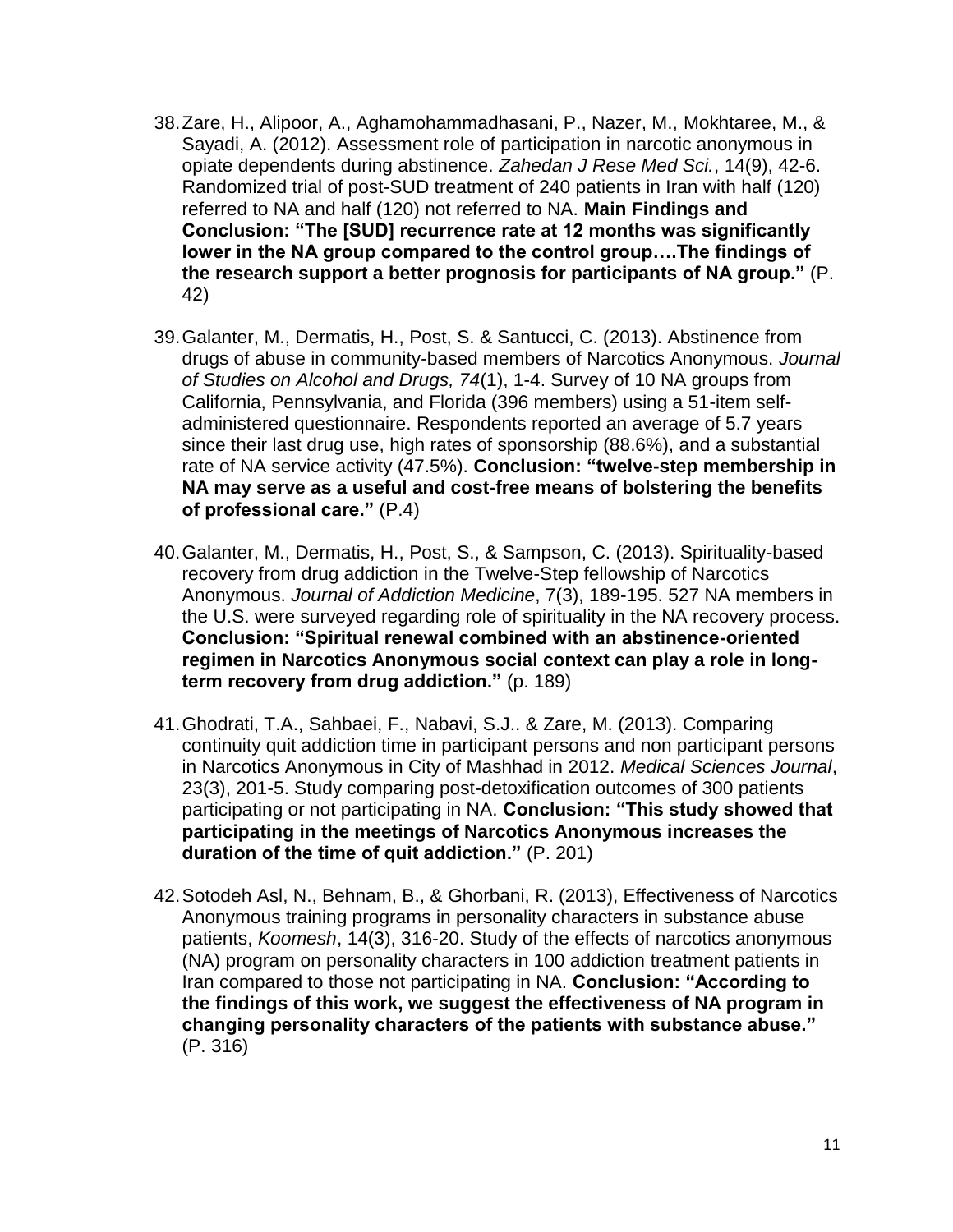- 43.Akhondzadeh, S., Shabrang, M., Rezaei, O., & Rezaei, F. (2014). Personality patterns in Narcotics Anonymous members versus individuals with addiction receiving methadone maintenance therapy, *Iranian Journal of Psychiatry*, 9(3), 158-162. Comparative study of 100 NA members and 100 methadone maintenance patients in Iran. **Conclusion: "People who regularly attended the NA sessions had lower neuroticism and higher agreeableness than patients who were under the maintenance modality. Whether this is the cause or effect of attending NA sessions requires future large-scale cohort studies."** (P. 158)
- 44.Galanter, M., Dermatis, H. & Sampson, C. (2014). Narcotics Anonymous: A comparison of military veterans and non-veterans. *Journal of Addictive Diseases*, 33(3), 187-95. Survey of 508 NA members. **Major Findings: Veterans (172) were more likely to have been referred by a professional than were non-veterans (77% vs. 27%, respectively); 70% had been hospitalized for alcohol or drug problems, and 51% had been treated for non-substance psychological problems. The 70% of veterans who reported at least 1 of 3 service-related stressful experiences were more likely to report PTSD-related symptoms. NA can serve as a recovery resource for certain veterans with substance use disorders, with or without PTSD."** (P. 187)
- 45.Kelly, J. F., Greene, M. C., & Bergman, B. C. (2014). Do drug-dependent patients attending Alcoholics Anonymous rather than Narcotics Anonymous do as well? A prospective, lagged, matching analysis. Alcohol and Alcoholism, 49(6), 645-653. **279 young adults in SUD treatment were assessed at intake, and 3, 6, and 12 months post-treatment. Major Finding: "Drug patients may be at no greater risk of discontinuation or diminished recovery benefit from participation in AA relative to NA. Findings may boost clinical confidence in making AA referrals for drug patients when NA is less available." (P. 645)**
- 46.Snyder, J. K. & Fessler, D. M. T. (2014). Narcotics Anonymous: Anonymity, admiration, and prestige in an egalitarian community. *Journal of the Society of Psychological Anthropology*, 42(4), 440-459. [https://doi.org/10.1111/etho.12063.](https://doi.org/10.1111/etho.12063) Study of anonymity and status structure in NA. **Main Finding: "…in spite of the overtly egalitarian context, NA members differ dramatically in prestige, with more experienced members being admired and emulated. Critically, prestige acquisition occurs via structural functions that are central to the maintenance of the institution, as experienced members serve a central role in the transmission and enforcement of cultural norms, paradoxically including norms of egalitarianism."** (P. 440)
- 47.Taallaei, A., Moghaddam, A. S., Kahani, H. B., & Vaghei, S. (2014). Evaluation of detoxified addicts' life quality participating in Narcotics Anonymous,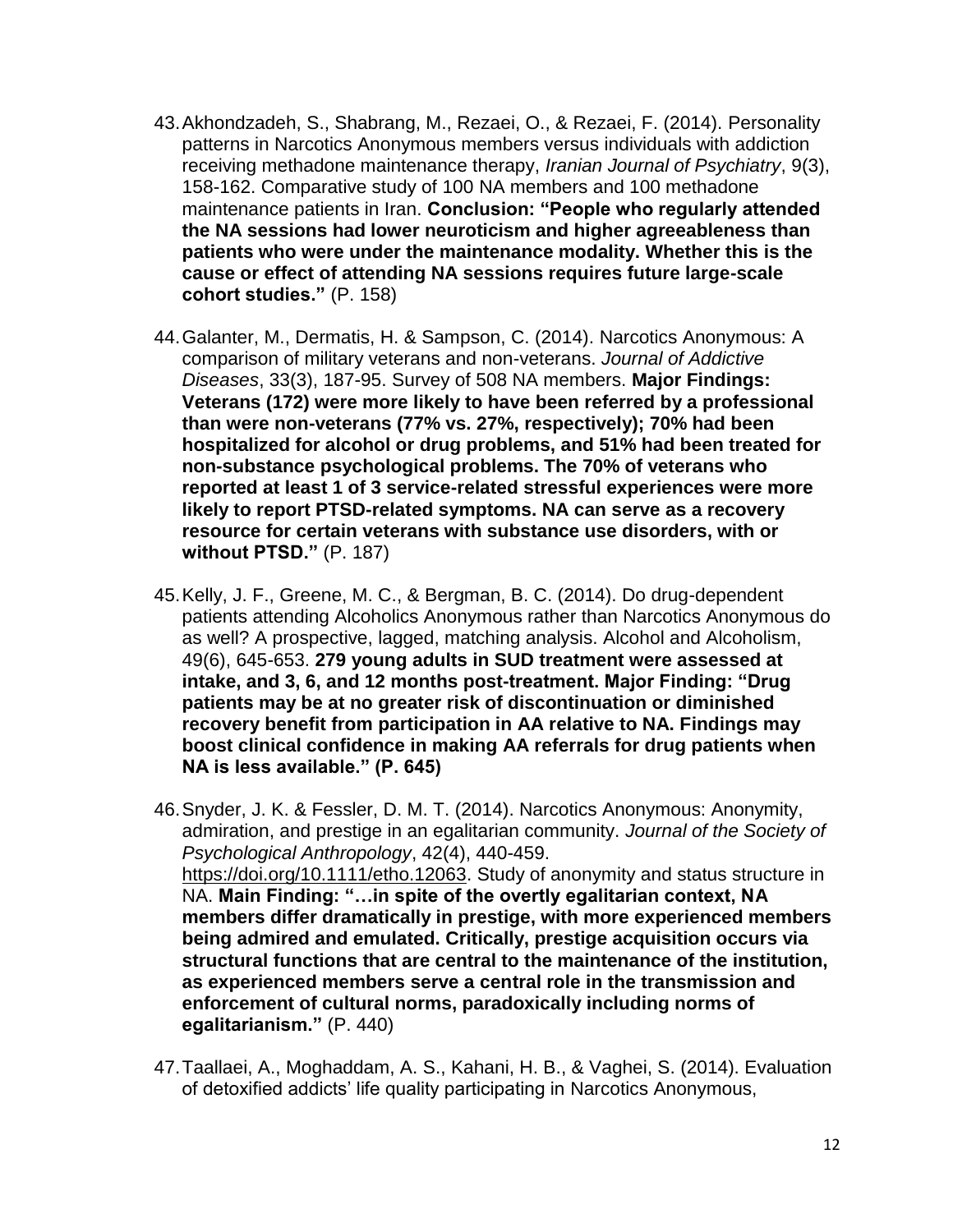therapeutic community and who refer to methadone therapy clinics in Mashhad, 2012. *Journal of Research Development in Nursing & Midwifery*, 10, 28-35. A three-group pretest-posttest study of 27 members of narcotics anonymous, 27 therapeutic community residents and 23 methadone treatment patients. **Major Findings and Conclusion: "…participating in the sessions of all groups led to increased quality of life. In all eight measures, the scores of Narcotics Anonymous group were significantly higher than those of other groups. Because of significant effect on quality of life, we recommend applying these approaches, especially Narcotics Anonymous."** (P. 28)

- 48.Zandasta, E., Seddigh, S. M. & Namazi, S. (2014). Comparison of the personal characteristics of the recovered men through Narcotics Anonymous self-help groups with those who have been recovered without attending these groups. *American Journal of Life Science Research*, 2(1), 1-7. Study in Iran comparing 30 NA members with at least 1 year of abstinence with 30 men in recovery without NA participation. **Main Findings: "…recovered addicts using NA methods have had higher scores in neurosis, openness and conscientiousness compared to other recovered individuals, while no significant difference between two groups was observed about their extroversion, flexibility and novelty."** (P. 1)
- 49.Abbas, G. T., Maliheh, P., Majid, H., Hadi, A. & Hashem, H. (2015). The impact of client's education in Narcotics Anonymous meetings on tendency to use drugs. Journal of Torbat Heydariyeh University of medical sciences (Journal of Health Chimes), 2(4). 17-22. Iranian study comparing outcomes of NA participation to a non-participating control group. **Main Finding and Conclusion: "Education in the NA meetings probably results in fewer tendencies to use drugs. Therefore, organizations and responsible centers should support the clients to continue addiction treatment by holding the meetings in a better condition."** (P. 17)
- 50.Day, E., Wall, R., Chohan, G. & Seddon, J. (2015) Perceptions of professional drug treatment staff in England about client barriers to Narcotics Anonymous attendance, *Addiction Research & Theory*, 23, 3, 223-230. Survey of 58 substance misuse treatment professionals was conducted between January and April 2012 in Birmingham, England. **Main Findings: "Perceived objections to core elements of the 12 step programme (religious nature of the programme, powerlessness, surrender, desire to stop using drugs) were major obstacles to recommending NA attendance."** (P. 223)
- 51.DeLucia, C., Bergman, B. G., Formoso, D., & Weinberg, L. B. (2015). Recovery in Narcotics Anonymous from the perspectives of long-term members: A qualitative study. *Journal of Groups in Addiction & Recovery*, 10(1), 3-22. Focus group of 11 NA members from five U.S. States about key recovery mechanisms and processes and recovery-related quality of life. **Conclusion: "…the potential for positive gains in interpersonal relationships,**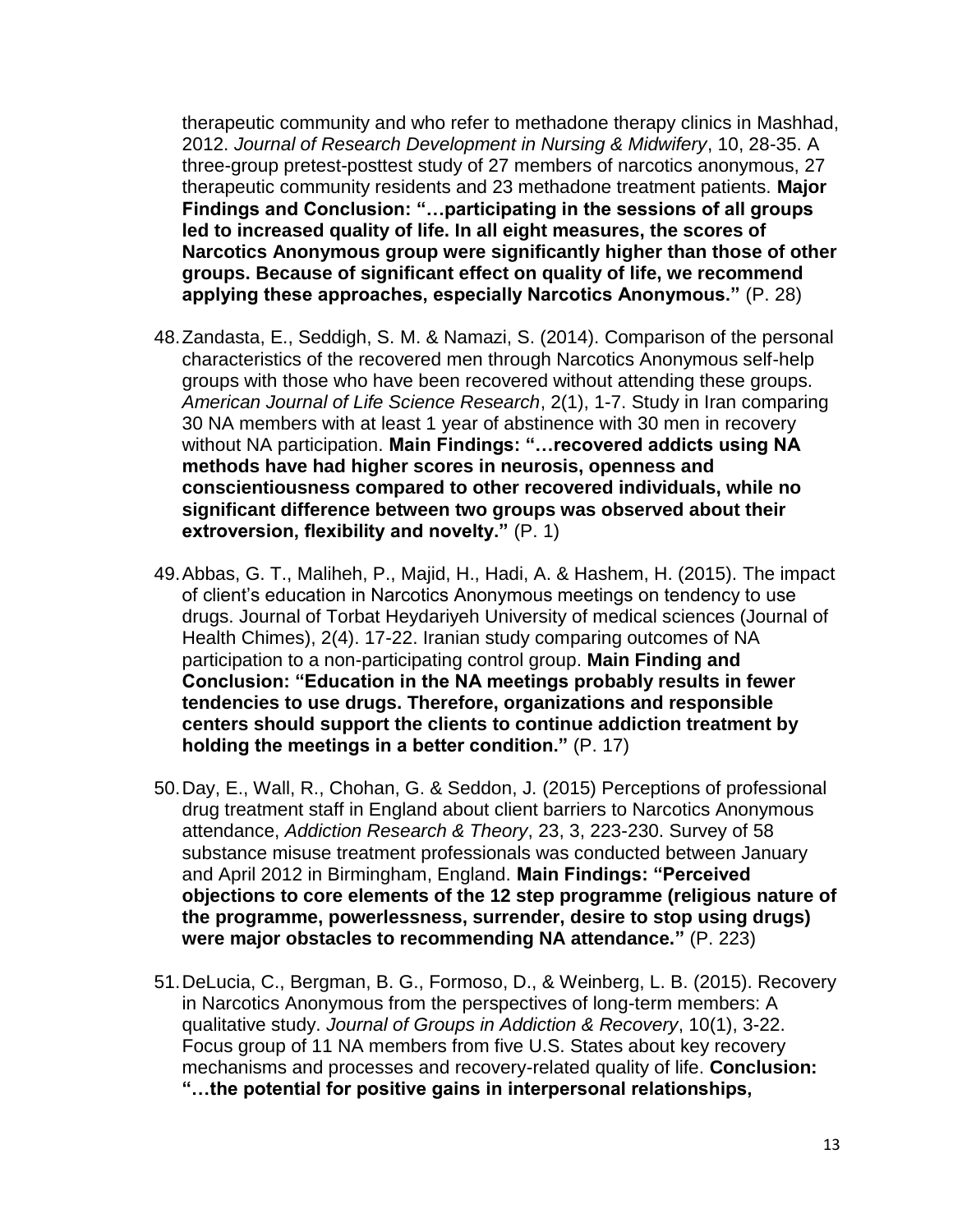**becoming part of a larger cohesive community, and an enhanced sense of psychological well-being might be offered as potential benefits of involvement to individuals contemplating 12-step recovery for a substance use problem."** (p. 18)

- 52.Haghgoie-Isfahani, M., Nili-Ahmadabadi, A., Arman-Mehr, V., & Moradi-Kalelo, N. (2015). Lived experiences of participants of factors affecting the drug stability(Narcotics Anonymous). *J Qual Res Health Sci*, 4(2): 125-136. Qualitative interviews with 18 NA members in Isfahan, Iran. **Main Findings: "…the most effective factor in drug withdrawal stability is receiving cognitive support from sympathizers (other members of the association). This support results in the changing of attitudes and self-awareness. Other factors that have impact on drug withdrawal stability included reforming family relationships, receiving emotional support and support regarding dignity from family members, increasing of confidence, and recovery of social status."** (P. 125)
- 53.Hashemianfar, S., Esmaeeli, R., Rahimi, M., Samineh, B. J., Aghababaian, A., Hejazi, S. N., & Yaghoobi, K. (2015). Lived experience of NA in the cycle of recovery from addiction. *International Research Journal of Social Science Management*, 2, 51-56. **UNABLE TO ACQUIRE IN ENGLISH LANGUAGE**
- 54.Kalantarkousheh, S. M. (2015). Cognitive emotion regulation strategies among regular persons and participants in methadone or Narcotics Anonymous treatment programs. *Studies in Social Sciences and Humanities*, 2(3). Comparison of 40 NA members, 40 patients in methadone maintenance treatment (MMT), and 40 non-addicted normal control group in Iran. **Main Findings: "….persons under methadone treatment use emotional regulation strategies more than normal persons and those under NA treatment….individuals who can use emotional regulation strategies show little tendency toward addiction."** (P. 131)
- 55.Mansooreh, H. H. (2015). Addicts' quality of life and psychological disorders (depression, anxiety, and stress) in two treatment methods: Narcotics Anonymous vs. methadone maintenance treatment. *Research on Addiction*, 9(35), 119-136. Survey of 110 male NA members compared with survey of 107 patients in methadone maintenance treatment in Shahrekord City, Iran. **Main Findings and Conclusion: "An increase in the membership duration in NA was associated with lower levels of depression and physical pain and higher levels of general health and positive emotions…Therapeutic community approach [NA] was revealed to be more adequate in improving the quality of life and reducing psychological disorders, and may be considered a desired method of treatment."** (P. 35)
- 56.Peles, E. Sason, A., Tene, O., Domany, Y., Schreiber, S., & Adelson, M. (2015). Ten years of abstinence in former opiate addicts: Medication-free non-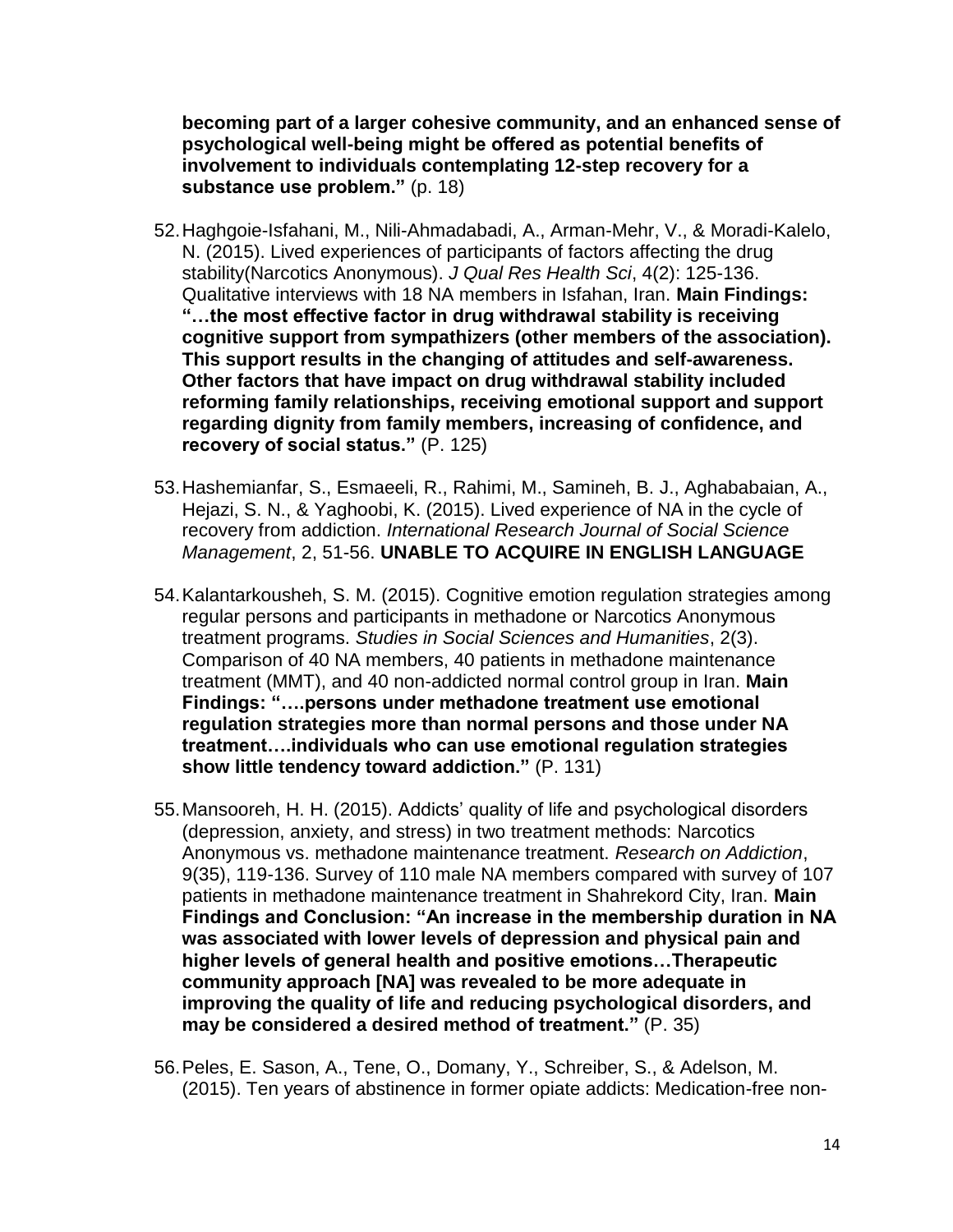patients compared to methadone maintenance patients. *Journal of Addictive Dis*eases, 34(4), 284-295. Comparison of 55 long-term (10+ years) methadone maintained with 99 long-term former opioid addicts in NA. Main Findings: **"Groups were comparable in age and education, but the medication-free subjects were younger when having started opioids with more severe addiction scores. Methadone maintained patients presented with a higher proportion of psychiatric comorbidity and chronic pain. Their scores of perceived sleep quality and cognitive state were poorer than the medication-free individuals"** (P. 284).

- 57.Torbati, A. G., Pashib, M., Hassanzadeh, M., Alizadeh, H. & Heshmati, H. (2015). The impact of client's education in the Narcotics Anonymous meetings on tendency to use drugs. *Journal of Torbat Heydariyeh University of Medical Sciences*, 2(3), 17-22. A clinical trial study comparing people who participated in NA for 3 months compared to a control group with no intervention. **Main Findings and Conclusion: "The participation of clients in the Narcotics Anonymous meetings was effective on tendency to use drugs ….Based on the results, education in the NA meetings probably results in fewer tendencies to use drugs. Therefore, organizations and responsible centers should support the clients to continue addiction treatment by holding the meetings in a better condition."** (P. 17)
- 58.Azkhosh, M., Farhoudianm, A., Saadati, H., Shoaee, F. & Lashani, L. (2016). Comparing acceptance and commitment group therapy and 12-steps Narcotic Anonymous in addict's rehabilitation process. *Iranian Journal of Psychiatry*, 11(4), 244-249. A randomized controlled trial comparing 3 groups with 20 subjects each: acceptance and commitment group therapy (Twelve 90-minute sessions), Narcotics Anonymous group, and a control group who received usual methadone maintenance treatment. **Main Findings: "Repeated measure analysis of variance revealed that the mean difference between the three groups was significant (P<0.05) and that acceptance and commitment therapy group showed improvement relative to the NA and control groups on psychological well-being and psychological flexibility."**  (P. 244)
- 59.DeLucia, C., Bergman, B. G., Beitra, D., Howrey, H. L., Seibert, S., Ellis, A. E., & Mizrachi, J. (2016). Beyond abstinence: An examination of psychological well-being in members of Narcotics Anonymous. *Journal of Happiness Studies*, 17, 817–832. Study of the psychological well-being of 128 U.S. NA members. **Main Findings and Conclusion: "…abstinence duration and the recovery predictors accounted for significant incremental variance in three of four psychological well-being domains. As a complement to studies on shortterm benefits of mutual help organizations, these data suggest ongoing recovery involvement may be positively associated with subjective psychological well-being in NA members."** (P. 817)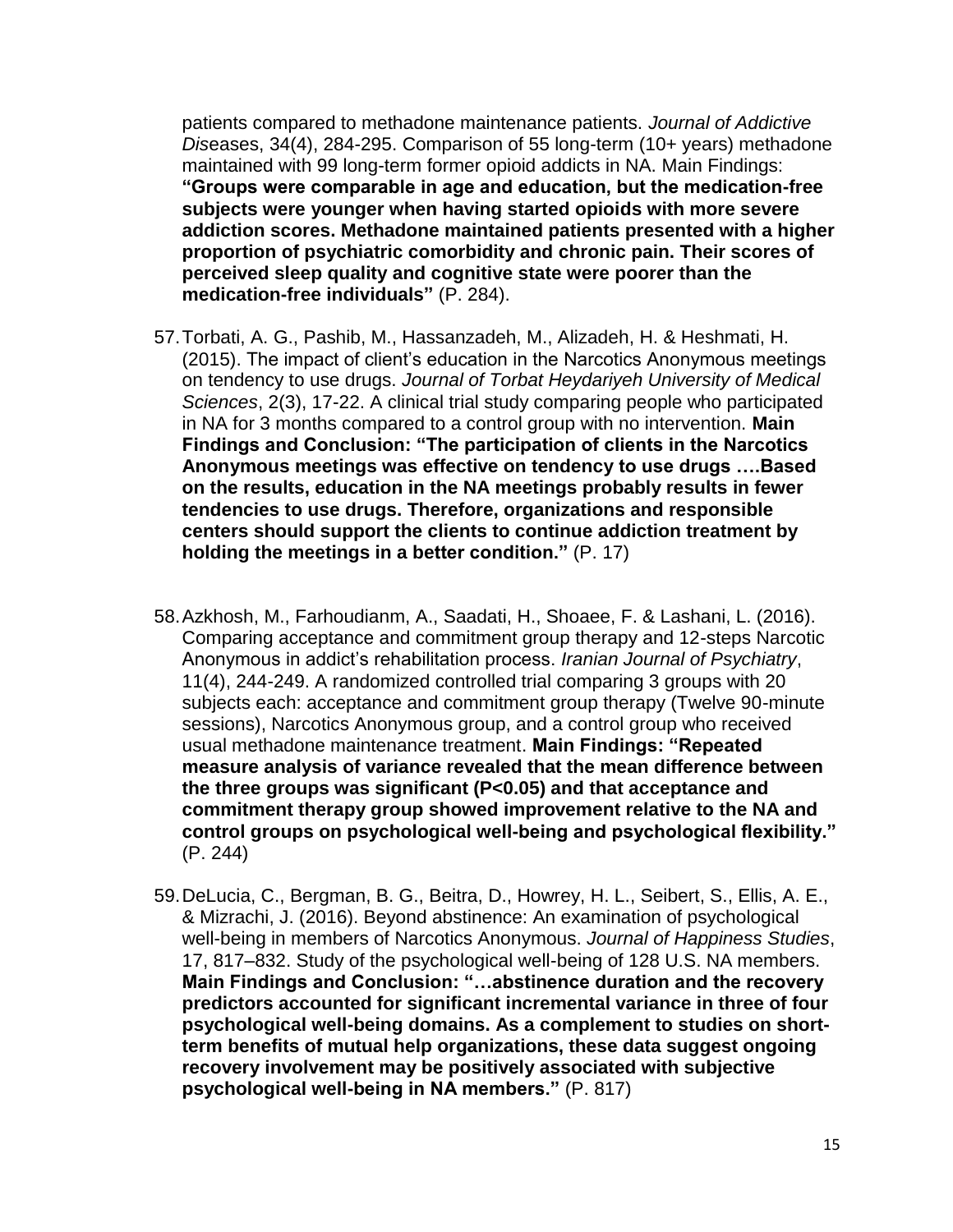- 60.Hosseini, F., Ardekani, S. M. Y., Kordi, A., Farzinrad, B., & Musazadeh, M. (2016). Quality of life among Narcotic Anonymous male members in Yazd City, Iran. *International Journal of High Risk Behavior & Addiction*, e31275 DOI: 10.5812/ijhrba.31275. Study of the quality of life of 368 NA members in Iran. **Main Findings and Conclusion: "…there was a significant difference between age, marital status, drug type used and length of abstinence with domains of QoL….The findings of the current study show that consistent participation in NA self-help groups can significantly lead to an increase in QoL."**
- 61.Navid, K., Khiavi, F. F., Nezzgad, S. Z., Fathi, K., & Haghighi, M. H. (2016). Drug abstinence self-efficacy among addicted men who stopped taking drugs and participating in therapeutic community, Narcotic Anonymous and methadone maintenance treatment groups in Ahvaz City, Iran. International Journal of *Pharmaceutical Research & Allied Sciences*, 5(2), 75-81. Study comparing Drug Abstinence Self-Efficacy (DASE) among participants of Therapeutic Community(TC), Narcotic Anonymous(NA), and Methadone Maintenance Treatment (MMT) Groups (47 subjects in each group) in Ahvaz, Iran. **Main Finding: "Self-efficiency in abstinence of drugs is an important factor to maintain the purity of the drug left addicts who attend in the meetings and is higher in addicts of Narcotics Anonymous compared with the therapeutic community and methadone treatment is higher and therefore, along with other treatments of disease, continued presence of patients in Narcotics Anonymous meetings is also suggested."** (P. 79)
- 62.White, W., Galanter, M., Humphreys, K., & Kelly, J. (2016). The paucity of attention to Narcotics Anonymous in current public, professional, and policy responses to rising opioid addiction. *Alcoholism Treatment Quarterly*, 34 (4), 437-462. Survey of NA-related research and commentary: **Main Findings and Conclusion: "The potential role of Narcotics Anonymous (NA) as a recovery support resource is rarely noted within recent media and professional reports addressing opioid addiction. In this brief review and commentary, the authors compare public and professional misconceptions about NA with the findings of available scientific studies of NA. The authors conclude that NA is an underutilized resource in contemporary responses to opioid addiction."** (P. 437)
- 63.Bøg, M., Filges, T, Brännström, L., Jørgensen, A-M. K.. & Fredrikksson, M. K. (2017) 12‐step programs for reducing illicit drug use. *Campbell Systematic Reviews*, [https://doi.org/10.4073/csr.2017.2.](https://doi.org/10.4073/csr.2017.2) Review of the 10 most rigorous studies of NA and other 12-Step programs. **Conclusions: "The power to detect a difference between the 12**‐**step interventions and alternative psychosocial interventions was low and the estimated effect sizes were small. Many studies failed to adjust for the fact that the intervention is administered to groups, and so may overestimate effects. Given all these**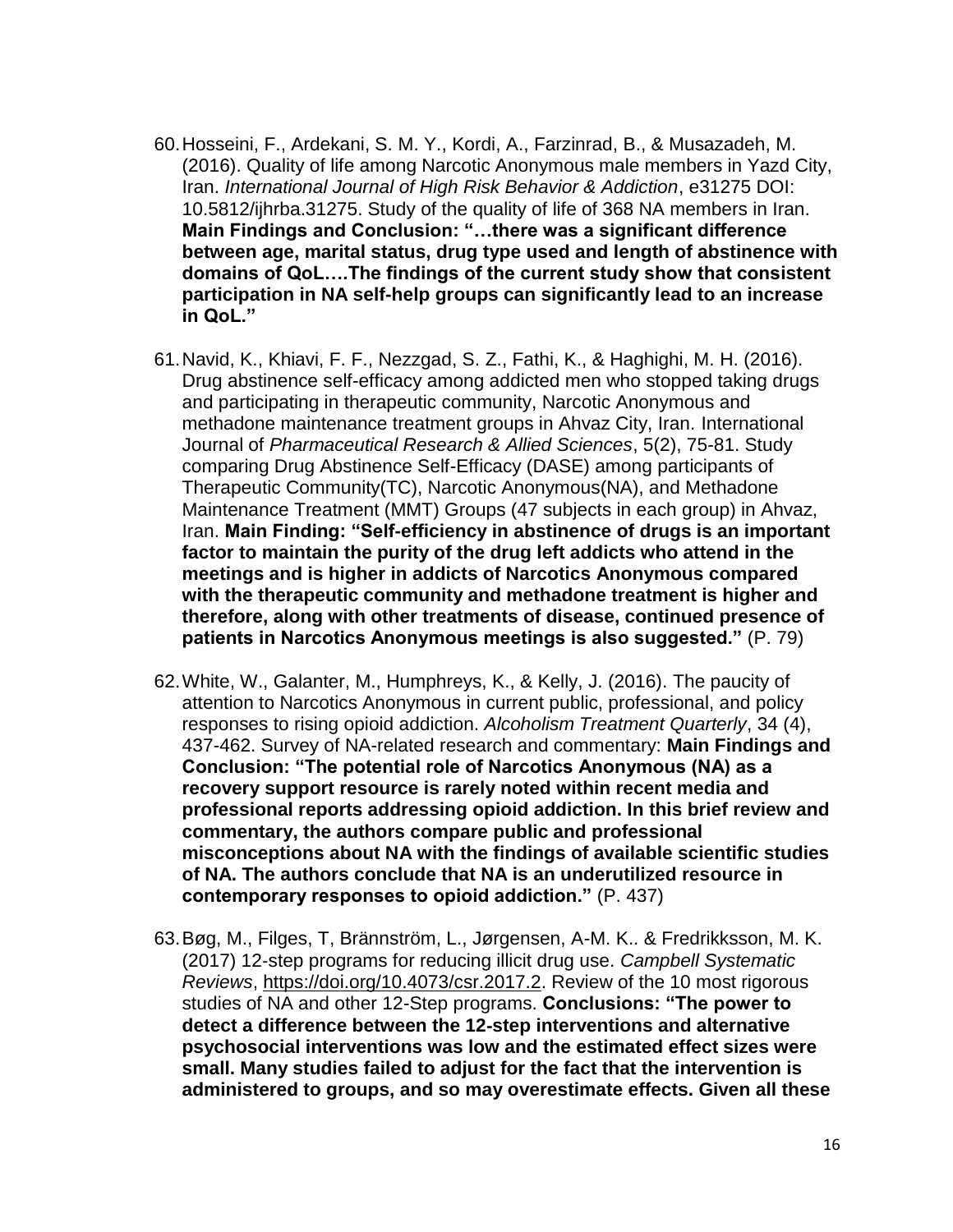**shortcomings, further evidence regarding the effectiveness of this type of intervention, especially in self**‐**help groups, is needed….12**‐**step programs for reducing illicit drug use are neither better nor worse than other interventions."**

- 64.Christensen, P. (2017). The program is perfect: Narcotics Anonymous and the managing of the American addict. *Medicine Anthropology Theory*, 41, 23-27. Study of the recovery process based on interviews with 9 NA members with includes extensive commentary. **Summary: "This article examines Narcotics Anonymous (NA) membership in two ways: how blame for failure is displaced from the 'perfect' organizational program and onto the individual addict working to remain sober and how this displacement is accompanied by notions of individual responsibility and work. These discourses illustrate the influence of a neoliberal outlook on the life course among 'clean' NA members, particularly as the social safety net in the United States has been systematically reduced and replaced by a system that focuses attention on personal responsibility. I show how NA's ideological approach blinds group members and the larger public to the complexity of addiction, turning addicts who struggle with recovery into failures, through internalized ideological trajectories that root responsibility in the self while discounting context."** (P. 23)
- 65.Gilman, M., & Littlewood, R. (2017). A pilot survey of hepatitis C knowledge and awareness of novel treatment options engaged with Narcotics Anonymous: How can group therapy help? *Journal of Groups in Addiction & Recovery*, 1, 37-44. Survey of 8 NA members. **Main Findings and Conclusion: "Thirtyeight people in Narcotics Anonymous completed a pilot survey. All were abstinent but had engaged in risk behavior for HCV. Forty-two percent thought it was difficult to engage for HCV therapy, 65% stated it was hard to access novel treatments, and 97% considered that people in Narcotics Anonymous should find out information about novel HCV therapy. Groups present an important option for promoting engagement in HCV."** (P. 37)
- 66.Radziwiłłowicz, W. & Karolewska, I. (2017). Temporal orientation and selfexperience of Narcotics Anonymous. *Alcoholism and Drug Addiction*, 30(1):59- 84. doi: 10.5114/ain.2017.68443. Study of 30 men and women in NA. **Main findings: "The persons who have a sponsor show less negative attitude towards the past. Those on service for NA have a greater sense of selfconsistency and are less focused on the negative past. Those who act as a sponsor exhibit greater sense of self-consistency and self-identity, in the perception of the present are characterised by lower fatalism."**
- 67.Soltaninejad, A., Barshan, A., Dortajsani, S., Anaraki, M., &Saberi, R. (2017). On the comparison of the effectiveness of self-acceptance group therapy by Dryden method with teachings of Narcotics Anonymous groups (NA) in addicts'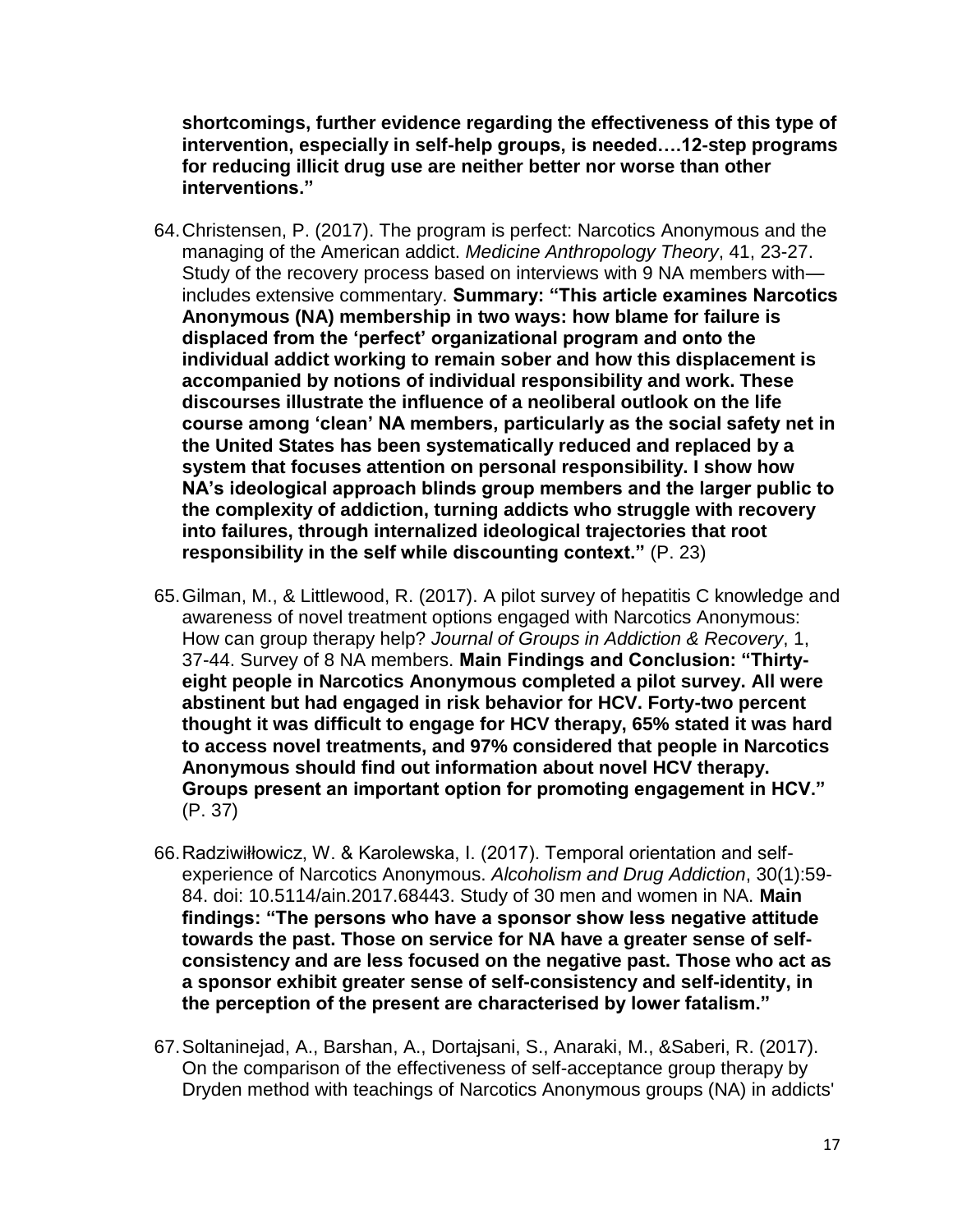mental health in Kerman City. *Journal of Research on Addiction*, 11 (41), 49-63. Comparison of mental health between 21 participants receiving 10 group therapy sessions with self-acceptance approach and 27 participants participating in NA for six months. **Main Findings and Conclusion: "The results showed that teachings of NA groups were more effective in addicts' mental health and the reduction of physical and depression symptoms compared to self-acceptance group therapy by Dryden's approach….In comparison to group therapy, the teachings of NA groups are more effective in the treatment of physical and depression symptoms and the improvement of mental health in addicts due to the creation of a sense of empathy and freedom of selection."** (P. 49)

- 68.Emamgholi, Z., Sharifi, S., Allameh, Y., Shahmohammadi, A., & Babakhanian, M. (2018). Comparing the lifestyle and sexual satisfaction of patients received methadone maintenance therapy with those of patients received Narcotics Anonymous, *Middle East J Rehabil Health Stud*., 5(1):e60469. doi: 10.5812/mejrh.60469. A cross-sectional study in Iran of 50 patients who received Narcotics Anonymous compared with 50 patients who underwent methadone maintenance treatment (MMT). **Main Findings: "The MMT group achieved higher scores in the subscale of weight control and nutrition, disease prevention, mental health, social health, drug prevention, accident prevention, and environmental health. However, the difference between the 2 groups in components of health, exercise and fitness, and mental health was not significant. Furthermore, independent t-test results showed that the 2 groups have no significant difference in sexual satisfaction. The findings indicated the higher effectiveness of methadone maintenance therapy in MMT group compared to Narcotics Anonymous. It can be stated that the lifestyle was partly modified due to the avoidance of substance abuse in methadone maintenance treatment."**
- 69.Shiraly, R. & Taghva, M. (2018). Factors associated with sustained remission among chronic opioid users. *Addict Health*, 10(2), 86-94. Comparison of chronic opioid users in Shiraz, Iran who achieved past-year sustained remission (365 subjects) with chronic opioid users who did not achieve pastyear remission (187 subjects. **Main Findings and Conclusion: "Our findings showed that sustained remission was associated with Narcotic Anonymous. Participation in self-help groups can be a suitable alternative in predicting sustained remission among chronic opiate users. Chronic opioid users should be encouraged by the physicians who are involved in the treatment of drug addiction to participate in NA programs."** (P. 86)
- 70.Agus, T. N., Pipit, F., Wingki, S. E., Setia, P. K., Yuliani, W. & Bachtiar, S. (2019). The effect of Narcotics Anonymous meeting toward relapse prevention among prisoners. *Indian Journal of Public Health Research & Development*, 10(3), 667-671). 3-month follow-up study following initiation of NA participation among addicted prisoners in India. **Main Findings and Conclusion: "…there**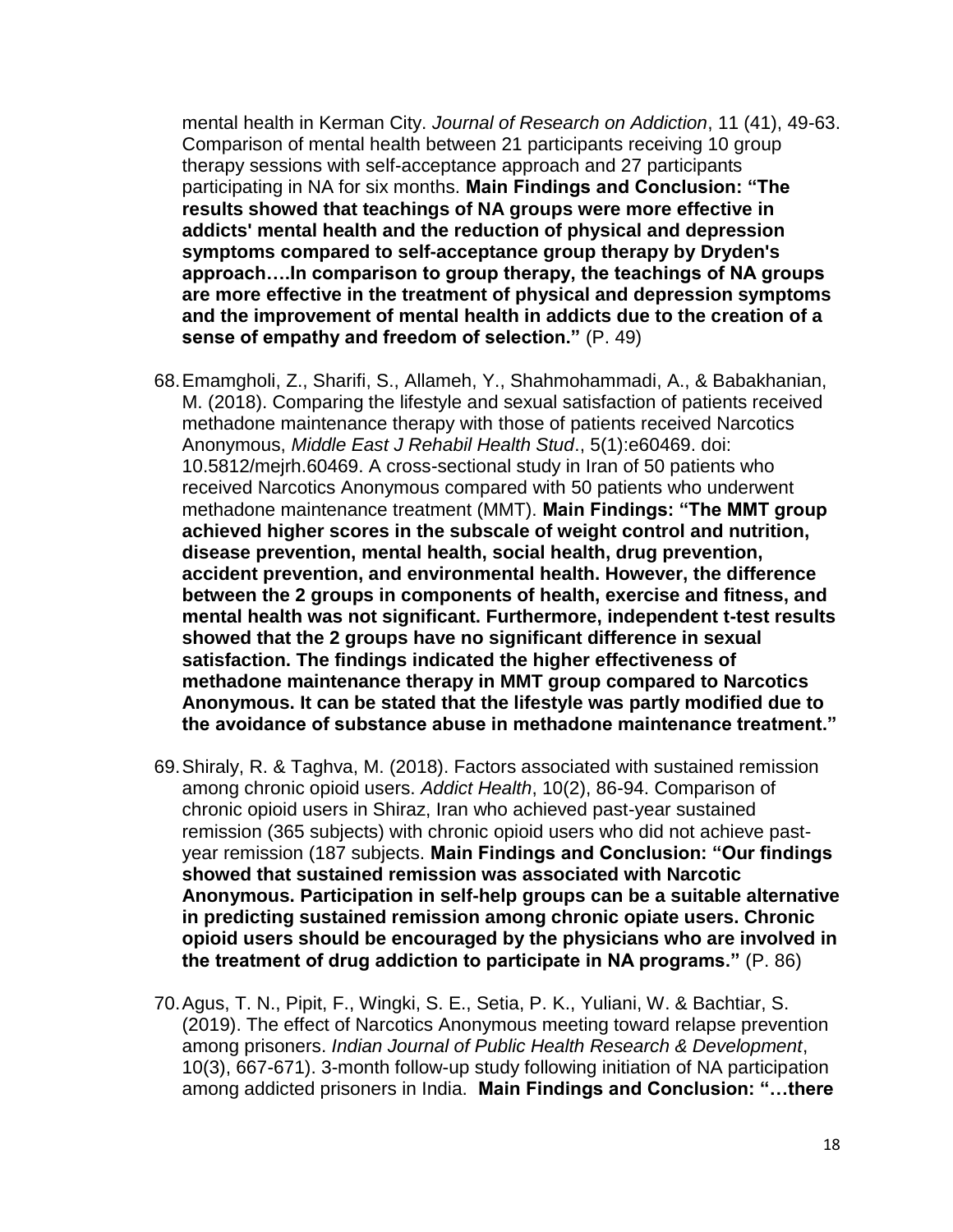**is significant effect of NA Meeting toward relapse prevention among prisoner….Interventions focusing on support group, education and rehabilitation may improve relapse prevention among prisoner."** (P. 667)

- 71.Galanter, M., White, W., & Hunter, B. (2019). Cross-cultural acceptability of the Twelve Step model: A comparison of Narcotics Anonymous in the USA and Iran. *Journal of Addiction Medicine*. Apr 1. doi: 10.1097/ADM.0000000000000526. Survey comparison of 262 NA members in Iran and 527 NA members in the U.S. **Main Findings: "NA in Iran reports 21,974 meetings. NA, a 12-step program developed in a Western, predominantly Christian-oriented country, was adapted widely in the Islamic Republic of Iran, a setting different in culture, language, ethnicity, and religious orientation. The growth in its membership derives, in part, from specific innovations that may have broader applicability in other settings."** (P. 1)
- 72.Jalali, R., Moradi, A., Dehghan, F., Merzai, S., & Alikhani, M. (2019). The exploration of factors related to treatment retention in Narcotics Anonymous members: a qualitative study. *Subst Abuse Treat Prev Policy,* 14(1), 14. Published 2019 Apr 11. doi:10.1186/s13011-019-0205-6 **Main Findings: "***…***two main categories had emerged: "personal-psychological" and "social" factors. Personal-psychological" factors includes: selfknowledge, change of attitude, self-confidence, consistency in treatment, living in the moment and "social" factors include interaction with others, group of sympathizers, reformation of social and familial relationships, reclaiming the social position, supports received from others, and supports received from the generalized network."**
- 73.Mokhtari, M. R., Alavi, M. Pahlavanzadeh, S. ….. & Cleary, M. (2019). Comparison of the effectiveness of a 12 step substance use recovery program on quality of life. *Nursing and Health Sciences*, November. DOI: 10.1111/nhs.12668 Study assessing the effects of 12 step program (NA) participation on health‐related quality of life for Iranian individuals seeking to recover from addiction comparing to those without such participation. **Main Findings: "The treatment (NA) group improved in all aspects of health**‐ **related quality of life….The benefits to quality of life related to mental health recovery extended beyond the treatment program, indicating that the program principles were effectively implemented in daily life."**
- 74.Galanter, M., White, W., & Hunter, B. (2020, in press) An empirical study on the construct of "God" in the Twelve Step Process. Survey of 450 NA members in 9 U.S. states regarding the role of belief in "God, as we understood him" within their NA experience. *Journal of Addiction Medicine*. **Main Findings: The majority of surveyed NA members reported spirituality as an important aspect of their recovery but 21% of those surveyed identified themselves as atheists or agnostics and there was a wide diversity in expressed**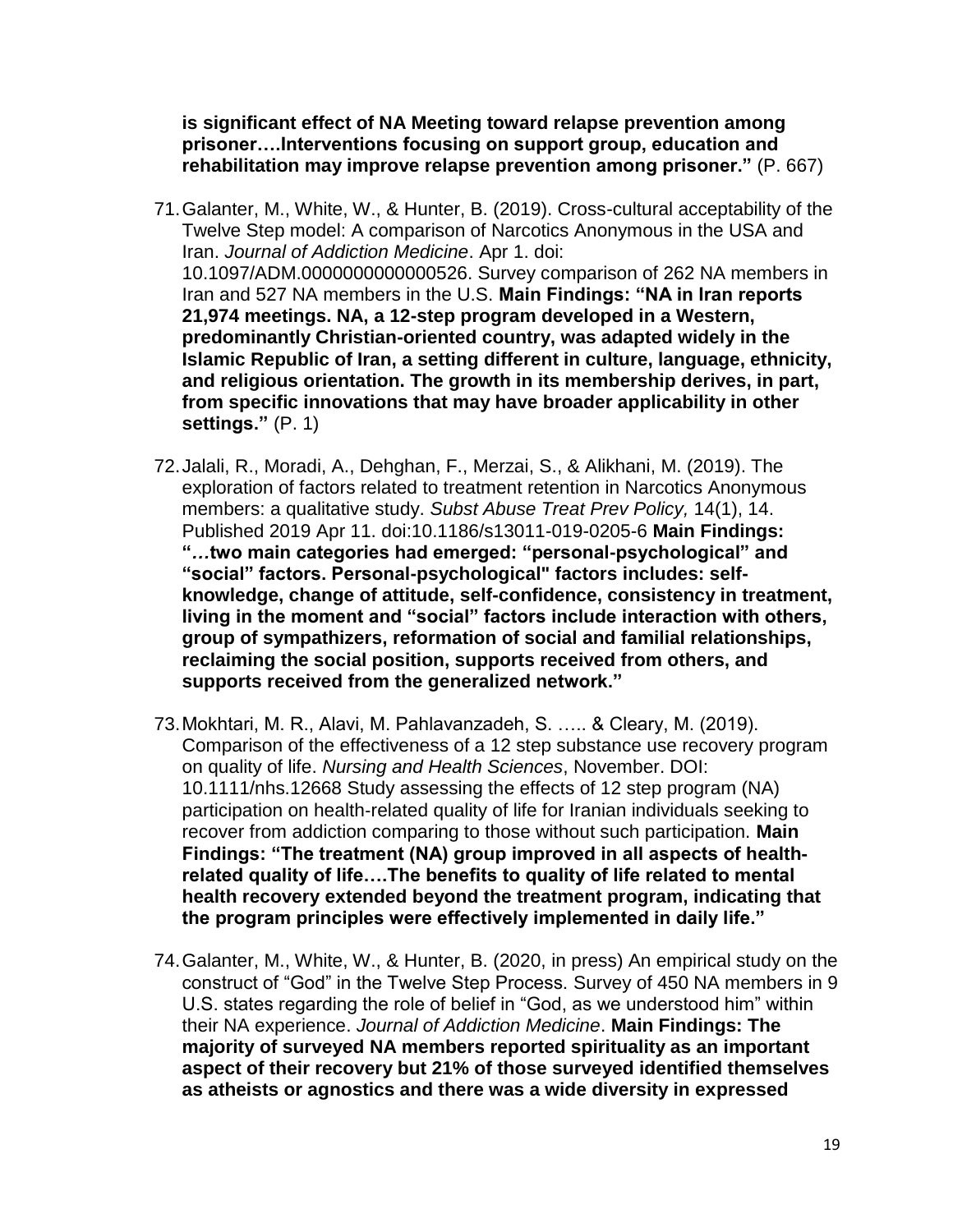**understandings of "God" or "Higher Power." Expressed belief in God was associated with less reported craving and depression**

## **Published English Language Studies of 12-Step Programs that Include NA Members in the Study Population (1989-2020)**

- 1. McCown, W. (1989). The relationship between impulsivity, empathy and involvement in Twelve Step self-help substance abuse treatment groups. *British Journal of Addiction*, 84, 391-393. Survey of 150 members from three recovery clubhouses on degree of impulsivity and empathy. **Main Findings: "A significant—though fairly modest—correlation was found between impulsivity and both length of sobriety and number of 'slips'. Interestingly, the total length of involvement in life to date with self-help groups was positively and significantly associated with impulsivity. One interpretation of this data is that the impulsive person makes relatively early contact with self-help groups, and then has many false starts on the road to abstinence. As predicted empathy was associated with both Twelve Step self-help involvement and abstinence."** (P. 392)
- 2. Alford, G. S., Koehler, R. A., & Leonard, J. (1991). Alcoholics Anonymous-Narcotics Anonymous model inpatient treatment of chemically dependent adolescents: A 2-year outcome study. *Journal of Studies of Alcohol*, 52, 118-126. **Major Finding: "Results indicated that the AA/NA model is a promising approach in treating chemically dependent adolescents, but that much attention to relapse prevention methods is necessary."** (P. 118)
- 3. Gifford, P. D. (1991). A.A. and N.A. for adolescents. *Child & Adolescent Substance Abuse*, 1(3), 101120. Overview of AA and NA program with recommendation for its use as a referral by helping professionals. **"N.A. grows because it is effective, because it fills needs, and because society so desperately needs its work."** (P. 118)
- 4. Chappel, J. N. (1992). Effective use of Alcoholics Anonymous and Narcotics Anonymous in treating patients. *Psychiatric Annals*, 22(8), 409-418. Description of AA and NA recovery program. **"In this task [treating addiction], AA, NA and other 12-step programs provide powerful psychosocial therapies that can enhance psychiatric treatment."** (P. 418)
- 5. Kramer, T. H., & Hoisington, D. (1992). Use of AA and NA in the treatment of chemical dependencies of traumatic brain injury survivors. *Brain Injury*, 6(1), 81- 88. **Main Findings: Alcoholics Anonymous and Narcotics Anonymous have been under-utilized in the treatment of chemical dependency in traumatic brain injury survivors. Both offer a social support network and a self-help recovery programme….observations and suggestions are offered which**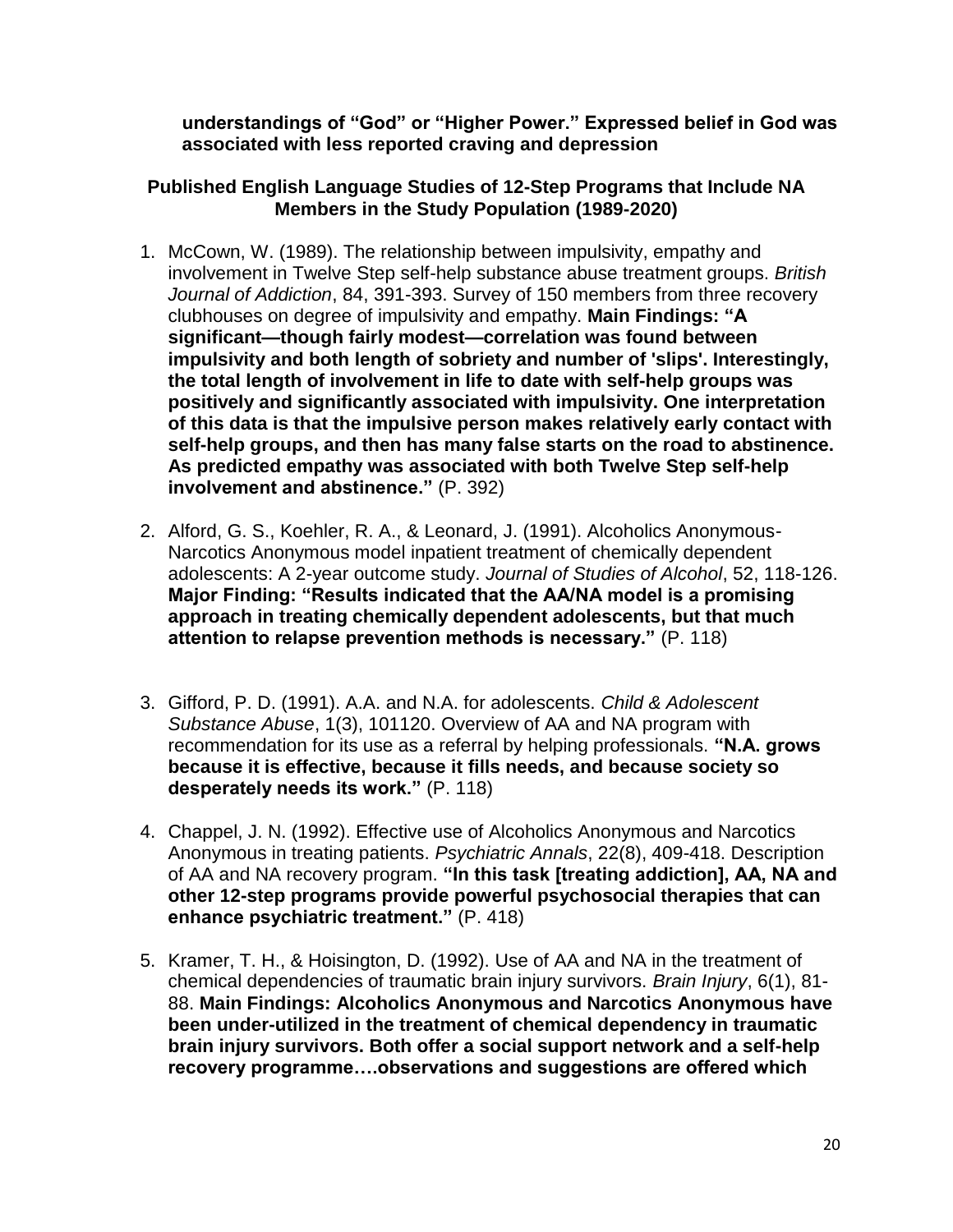#### **may help in incorporating this therapeutic modality which is the most widespread treatment of individuals with chemical dependencies."** (P. 81)

- 6. Anderson, T. L. (1993). Types of identity transformation in drug using and recovery careers. *Sociological Focus*, 26(2), 133-145. 30 members of N.A. and A. A. in the Washington D.C. area were interviewed to identify evolutions in personal identity through the course of addiction and recovery. **Main finding: Findings revel a new type of identity transformation (i.e., temporary conversion) and also uncover other extant types of transformation (i.e., alteration and conversion) that were unexpected."** (P. 133)
- 7. Johnsen, E. & Herringer, L. G. (1993). A note on the utilization of common support activities and relapse following substance abuse treatment. *The Journal of Psychology*, 127(1), 73-78. 50 patients were followed after discharge from addiction treatment. **Major Finding: "Attendance at aftercare meetings and attendance at Alcoholics Anonymous or Narcotics Anonymous meetings were significantly related to post-treatment abstinence."** (P. 73.)
- 8. Room, R., & Greenfield, T. (1993). Alcoholics anonymous, other 12-step movements and psychotherapy in the US population, 1990. *Addiction*, 88(4), 555-562. Population survey of 12-Step participation among U.S. adults. **Main NA-related Findings: "Five per cent of the population reports ever having attended a non-12-step support [NA, CA, etc.] or therapy group for a nonalcohol problem, and half as many report having done so in the last year. This proportion is substantially lower than attendance at AA alone. Together, 12-step programs emerge as the most widely diffused form of group help seeking/group therapy in the US population."** (P. 559)
- 9. Smith, D. E., Buxton, M. E., Bilal, R., &Seymour R. B. (1993). Cultural points of resistance to the 12-Step recovery process. *Journal of Psychoactive Drugs*, 25(1), 97-108. **Key Discussion Points: "Cultural points of resistance to the recovery process are also addressed, including the perception that 12-Step fellowships are exclusive and confused with religion, confusion over surrender versus powerlessness, and concerns about low self-esteem, dysfunctional family structure, communication difficulties, and institutionalized and internalized racism. …The challenge is to adapt the process of recovery to all cultures and races, to counter stereotypes on all sides, and to eliminate the perception that recovery only works for addicts from the White mainstream."** (P. 97)
- 10.Gold, M. S. (1994). Neurobiology of addiction and recovery: The brain, the drive for the drug, and the 12-step fellowship [comment]. *Journal of Substance Abuse Treatment*, 11(2), 93-97. Discussion of the value of AA and other 12-Step programs within the context of recent studies of the neurobiology of addiction. **Conclusion: "AA is more than an alternative treatment program - It is a way of life and a complex relapse prevention program that can work for all drugs of abuse."** (P. 97)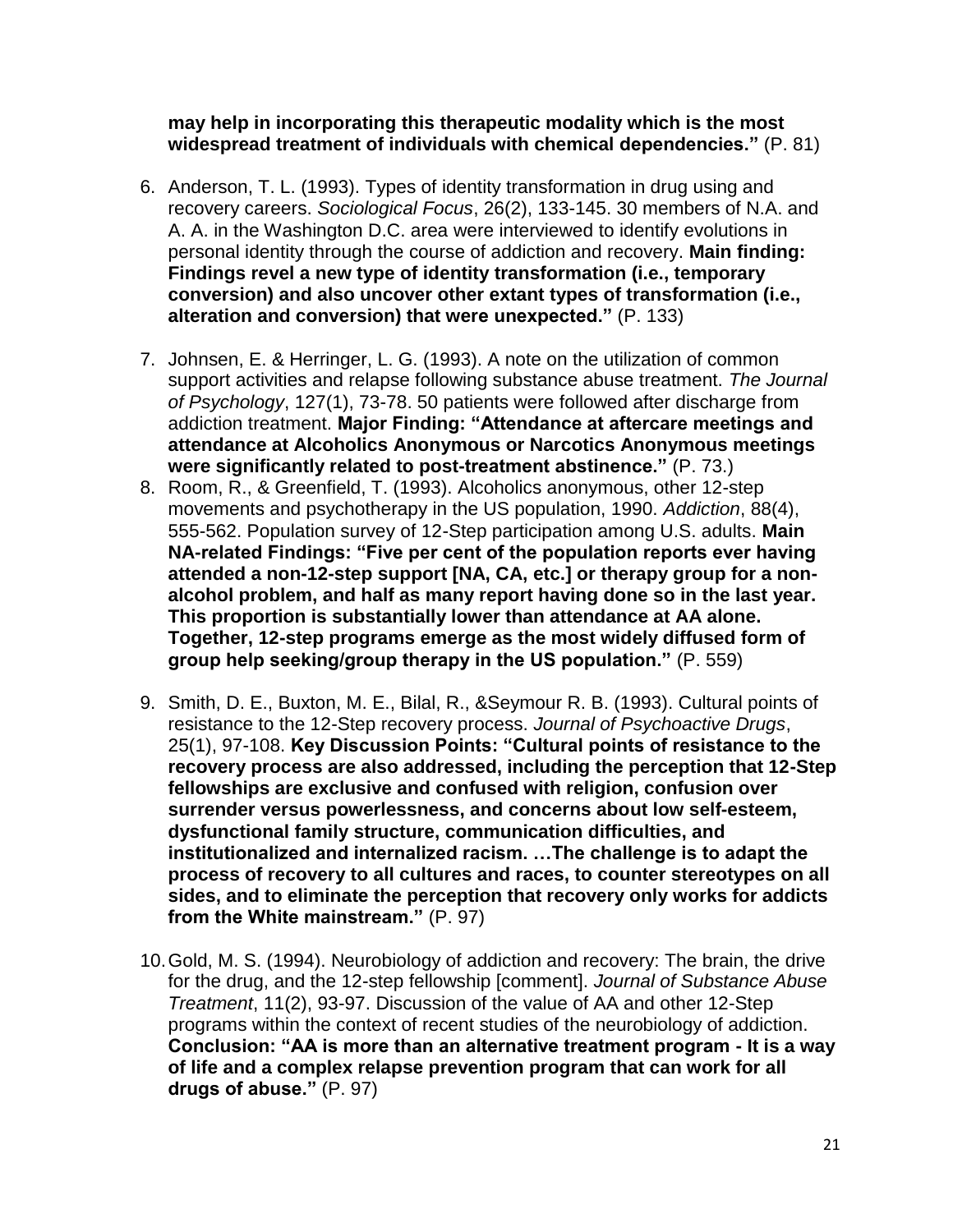- 11.Sibthorpe, B., Fleming, D., & Gould, J. (1994). Self-help groups: A key to HIV risk reduction for high-risk drug users? *Journal of AIDS*, 7(6), 592-598. 317 injection drug users followed for 6 months to assess role of mutual id group participation in HIV risk reduction. **Conclusion: "…self-help groups may play an important role in reducing the risk of HIV in out-of-treatment populations."** (P. 592) [44% of total meetings attended by participants were NA meetings].
- 12.Johnson, N. P., & Chappel, J. N. (1994). Using AA and other 12-step programs more effectively. *Journal of Substance Abuse Treatment*, 11(2), 137-142. **Conclusions: "In referring clients to AA or NA groups, therapists should consider additional factors that may influence their clients' decision. These include availability of temporary contacts or recovery guides who agree to help new clients, spirituality emphasized by some groups, expenses, continuous availability, and babysitting services."** (P. 137)
- 13.McKay, J. R., Alterman, A.I., McLellan, A. T., & Snider, E. C. (1994). Treatment goals, continuity of care, and outcome in a day hospital substance abuse rehabilitation program. *American Journal of Psychiatry*, 151(2), 254-259. Study of clinical outcomes of 180 alcohol- or cocaine-dependent male patients treated in Veterans Administration SUD program. **Main Findings: "Patients who complete day hospital substance abuse rehabilitation and then continue to participate in self-help groups are likely to have lower rates of alcohol and cocaine use during follow-up. Furthermore, the beneficial effect of self-help group participation does not appear to be strictly the result of motivation or some other patient characteristic."** (P. 254)
- **14.**Riordan, R. J., & Walsh. L. (1994). Guidelines for professional referral to Alcoholics Anonymous and other twelve step groups. *Journal of Counseling and Development*, 72, 351-355. **General discussion of 12-step programs including criticisms and recommended referral options.**
- 15.Wells, E. A., Peterson, P. L., Gainey, R. R., Hawkins, J. D., & Catalano, R. F. (1994). Outpatient treatment for cocaine abuse: A controlled comparison of relapse prevention and twelve-step approaches. *American Journal of Drug and Alcohol Abuse*, 20(1), 1-17. Study of 92 SUD-treatment-seeking adults were alternately assigned to relapse prevention or 12-step treatment with assessment at baseline, 12 weeks post-treatment, and 6-month follow-up. **Main Findings: "Subjects in both treatment conditions reduced cocaine, marijuana, and alcohol use at posttreatment. Subjects receiving 12-step treatment showed greater improvement in alcohol use from posttreatment to 6-mo follow-up than did Subjects in relapse prevention programs."** (P. 1)
- 16.Troyer, T.N., Acampora, A.P., O'Connor, L.E. & Berry, J.W. (1995). The changing relationship between therapeutic communities and 12-step programs: A survey. *Journal of Psychoactive Drugs*, 27(2), 177-180. Survey of 67 therapeutic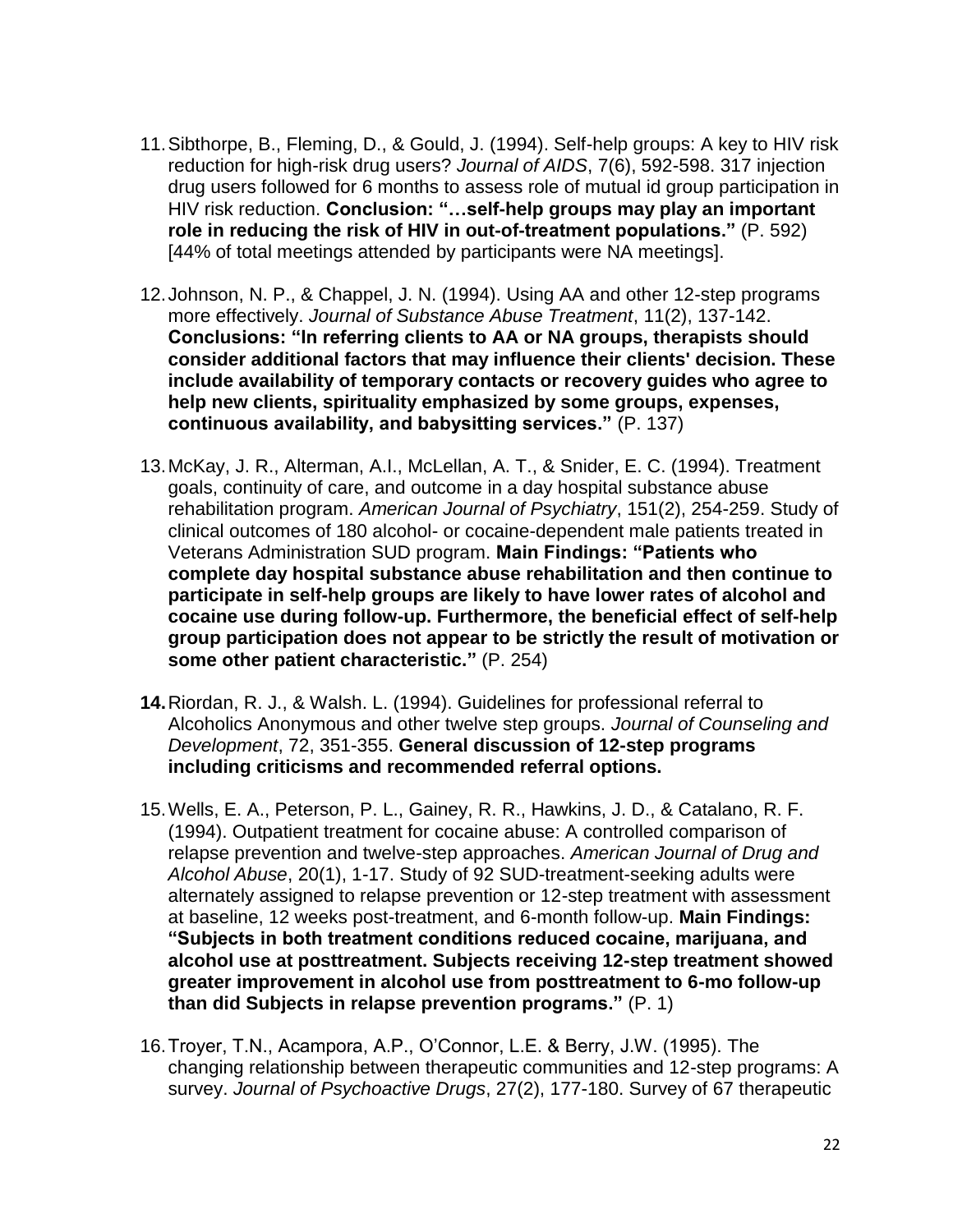communities who are members of Therapeutic Communities of America regarding relationship between TCs and 12-Step fellowships. **Conclusion: 1) "60 (90%) report having 12-Step meetings on their premises…51(76%) have AA meetings, 44 (66%) have NA meetings…",** (P. 178) 2) **"TCs today are increasingly accepting 12-Step programs as a useful part of the therapy available for client in recovery from drug addiction."** (p. 180)

- 17.Freimuth, M. (1996). Psychotherapists' beliefs about the benefits of 12-Step groups. *Alcoholism Treatment Quarterly*, 14(3), 95-102. Survey of 97 psychotherapists in the U.S. **Main finding: Psychotherapists are not only open to working with patients in 12-Step groups but they also believe there are multiple benefits to their patients involvement."** (P. 100)
- 18.Weiss, R. D., Griffin, M. L., Najavits, L. M., Hufford, C., Kogan, J., Thompson, H. J., . . . Siqueland, L. (1996). Self-help activities in cocaine dependent patients entering treatment: results from NIDA collaborative cocaine treatment study. Drug and Alcohol Dependence, 43(1-2), 79-86. Self-help activities (NA, AA, CA, etc.) of 519 cocaine-dependent patients entering psychotherapy were assessed over time. **Main Finding: "Of self-help attenders who actively participated, 55% initiated abstinence within the next month, compared with 40% of nonattenders and 38% of non-participating attenders."** (p. 79).
- **19.**Humphreys, K., Mavis, B. E., & Stoffelmayr, B. E. (1994). Are twelve-step programs appropriate for disenfranchised groups? Evidence from a study of posttreatment mutual help group involvement. *Prevention in Human Services*, 11(1), 165-179. 12-Step participation patterns of 558 patients treated for SUD were followed up one year after their intake. **Main Findings and Conclusion: "There were no significant differences in attendees and non-attendees on race, gender, education, employment pattern, or marital status….Overall the findings suggest that 12 step programs both appeal to and benefit disenfranchised groups."**
- 20.Woff, I., Toumbourou, J., Herlihy, E., Hamilton, M., & Wales, S. (1996). Service providers' perceptions of substance use self-help groups. *Substance Use. & Misuse*, 31(10), 1241-1258. Study of 113 drug treatment professionals from 54 treatment agencies in Australia regarding attitudes toward value of self-help groups in addiction recovery. **Key Findings: "Professionals indicated that they perceived SHGs [self-help groups] to be generally helpful for persons with substance use problems. Provision of social support was the most commonly perceived helpful aspect of SHGs, and unsuitability for some clients was the most commonly perceived unhelpful aspect. Persons motivated to address their problems were those perceived to be most likely to find a SHG useful, with those not so motivated, or who deny their problem, being perceived to be least likely to find a SHG useful. Drug and alcohol user treatment specialists reported greater perceived failure of**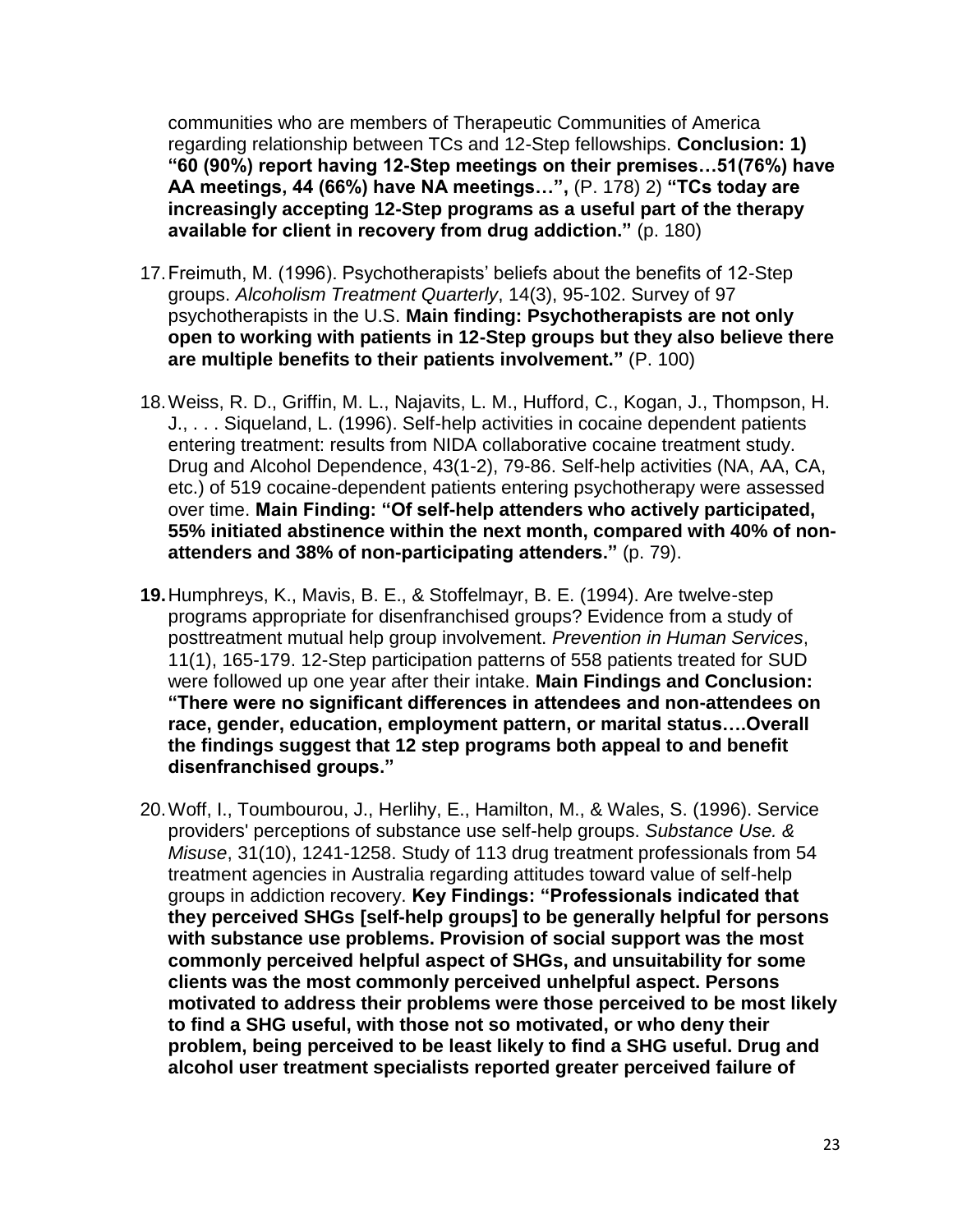#### **SHGs to address underlying psychopathology and greater perceived benefit for clients lacking social support."** (P. 1241)

- 21.Humphreys, K. (1997). Clinicians' referral and matching of substance abuse patients to self- help groups after treatment. *Psychiatric Services*, 48, 1445-1449. 389 Directors of VA SUD treatment were surveyed regarding mutual aid referral practices. **Main Findings: "…a large proportion of substance abuse patients [treated within VA addiction treatment programs] were referred to Alcoholics Anonymous (79.4%)[45% to NA], with other self-help organizations receiving a smaller but significant number of referrals. Referrals to 12-step self-help organizations were more common in programs that endorsed a 12-step treatment orientation and that employed a higher proportion of staff members in recovery from substance use disorders….clinicians were less likely to make a referral to a 12-step program if a patient was an atheist, had a comorbid psychiatric disorder, or had less severe substance abuse problems."** (P. 1445)
- 22.Humphreys, K., & Noke, J. M. (1997). The influence of posttreatment mutual help group participation on the friendship networks of substance abuse patients. *American Journal of Community Psychology*, 25(1), 1–16. A 1-year longitudinal study examining effects of mutual aid participation on 2,337 males admitted to inpatient SUD treatment. **Main Finding: "Twelve-step group involvement after treatment predicted better general friendship characteristics (e.g., number of close friends) and substance abuse-specific friendship characteristics (e.g., proportion of friends who abstain from drugs and alcohol) at followup."** (P. 1)
- 23.Green, L. L., Fullilove, M. T. & Fullilove, R. E. (1998). Stories of Spiritual Awakening - The Nature of Spirituality in Recovery. *Journal of Substance Abuse Treatment*, 15(4), p. 325-331. 24 patients in outpatient SUD treatment discussed role of spirituality in recovery within focus groups. **Main Findings: "The stories presented here suggest a number of ways in which the spiritual awakening of 12-step fellowship can be supported as part of addiction treatment services. The path of the Higher Power was a highly individualized one. In fact, the search for a Higher Power "of one's understanding" was emphasized in the 12-step fellowship. Discussing the ways in which an individual might find a Higher Power, as well as discussing past experiences that might interfere with such a task, can be an important part of therapy."** (P. 331)
- 24. Chappel, J. N., & DuPont, R. L. (1999). Twelve-step and mutual-help programs for addictive disorders. *Psychiatric Clinics of North America*, 22(2), 425-446. General discussion of 12-Step programs and guidelines to help physicians make referrals to AA, NA, and other 12-Step programs.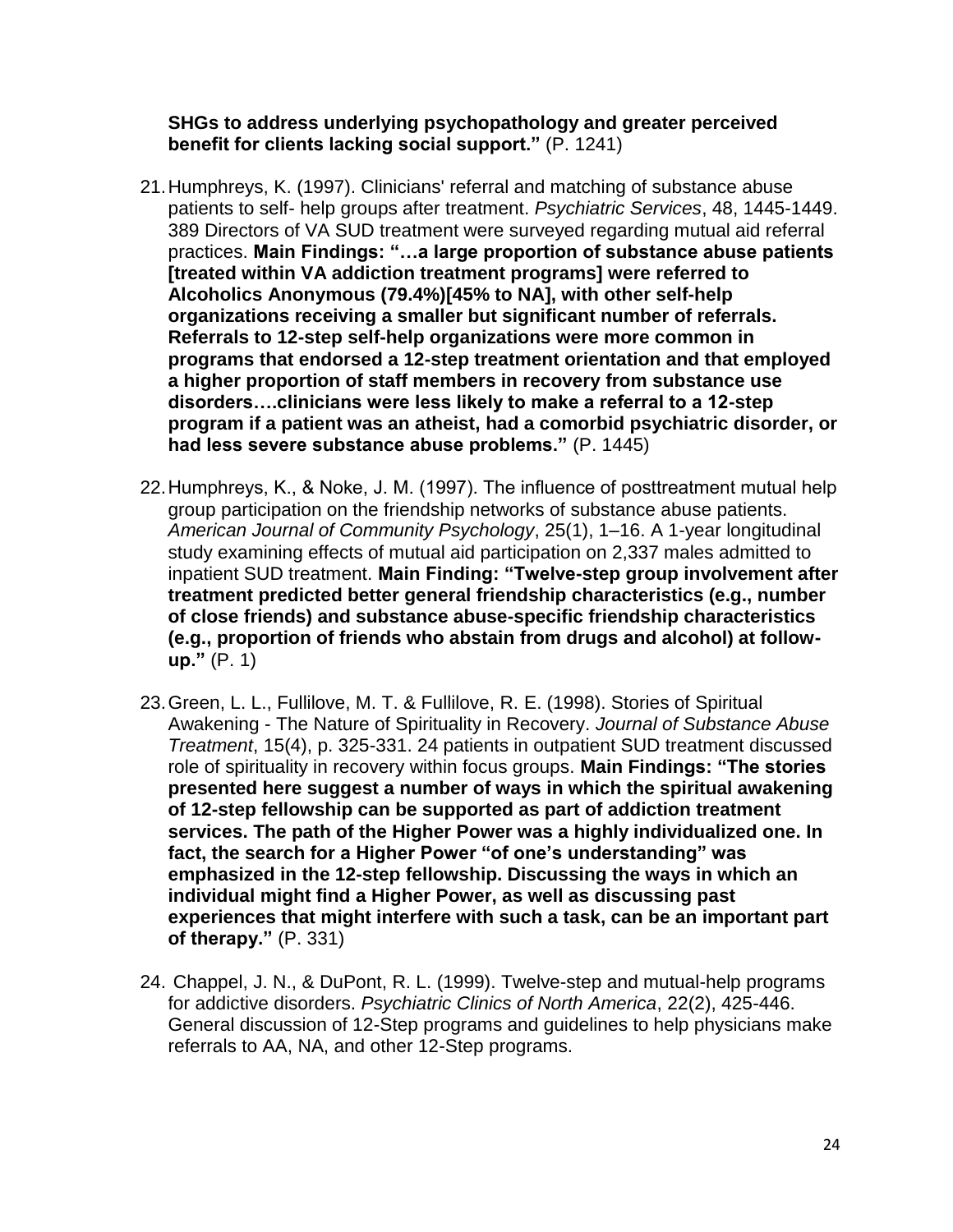- **25.**Etheridge, R. M., Craddock, S. G., Hubbard, R. L., & Rounds-Bryant, J. L. (1999). The relationship of counseling and self-help participation to patient outcomes in DATOS. *Drug and Alcohol Dependence*, 57(2), 99-112. Follow-up study of 927 patients treated for cocaine dependence across three modalities included in the national Drug Abuse Treatment Outcome Studies (DATOS). **Main Finding: "The strong after-treatment self-help effect in the two residential and inpatient modalities suggests these programs can improve treatment outcomes by making referral to after-treatment self-help participation a standard practice and installing mechanisms to increase the likelihood of attendance at least twice weekly during the year after treatment."**
- 26.Fiorentine, R. (1999). After drug treatment: Are 12-step programs effective in maintaining abstinence? *American Journal of Drug and Alcohol Abuse*, 25(1), 93- 116. 24-month longitudinal after-treatment study of 356 patients admitted to outpatient SUD treatment. **Conclusions: "Rather than a behavioral indicator of recovery motivation or a spurious relationship confounded by additional treatment, aftercare, or alumni activities that occur simultaneously with 12 step participation, the findings suggest that weekly or more frequent 12 step participation is associated with drug and alcohol abstinence. Lessthan-weekly participation is not associated with favorable drug and alcohol use outcomes, and participation in 12-step programs seems to be equally useful in maintaining abstinence from both illicit drug and alcohol use. These findings point to the wisdom of a general policy that recommends weekly or more frequent participation in a 12-step program as a useful and inexpensive aftercare resource for many clients."** (P. 93)
- 27.Humphreys, K. (1999). Professional interventions that facilitate 12-step self-help group involvement. *Alcohol Research and Health*, 23, 93-98. Research review. **Conclusions: "Facilitating patients' involvement with 12-step self-help organizations, such as Alcoholics Anonymous (AA) and Narcotics Anonymous (NA), is often a goal of substance abuse treatment. Twelvestep-facilitation (TSF) interventions have been found to be more effective than comparison treatments in increasing patients' 12-step group involvement and in promoting abstinence."** (P. 93)
- **28.**Humphreys, K., Mankowski, E. S., Moos, R. H., & Finney, J. W. (1999). Do enhanced friendship networks and active coping mediate the effect of self-help groups on substance Abuse? *Annals of Behavioral Medicine*, 21(1), 54-60. Study of the effects of self-help groups in a sample of 2,337 male veterans treated for SUD**. Main Finding: "The majority of participants became involved in selfhelp groups after inpatient treatment, and this involvement predicted reduced substance use at 1-year follow-up. Both enhanced friendship networks and increased active coping responses appeared to mediate these effects."**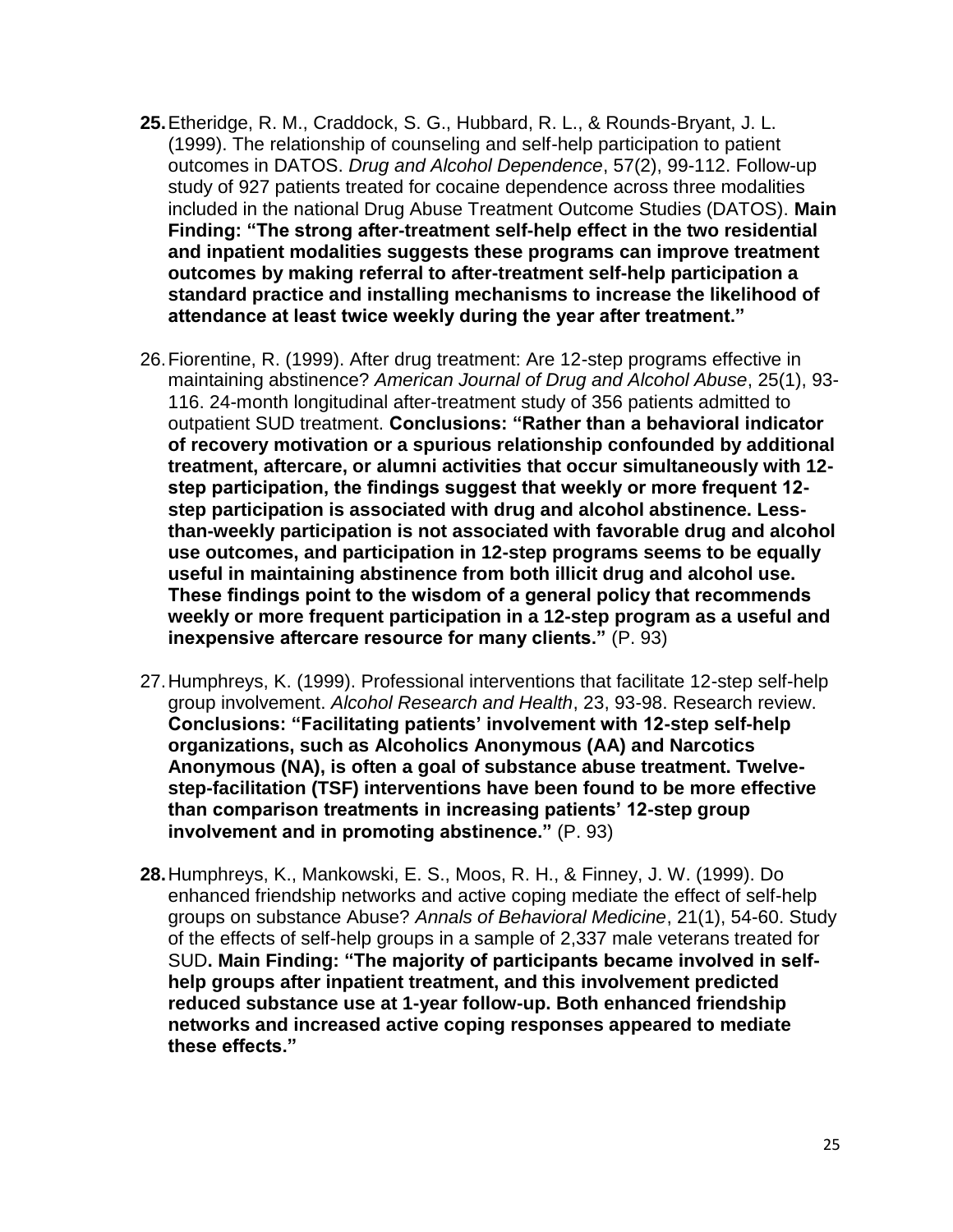- **29.**Janowsky, D. S., Boone, A., Morter, S., & Howe, L. (1999). Personality and alcohol/substance-use disorder patient relapse and attendance at self-help group meetings. *Alcohol and Alcoholism*, 34(3), 359-69. One-month follow-up of patients admitted for SUD detoxification. **Main Finding: "High TPQ [Tridimensional Personality Questionnaire] Persistence scale scores and low Shyness with Strangers and Fear of Uncertainty subscale scores predicted attendance at self-help group meetings. High MBTI [Myers-Briggs Type Indicator] Extroversion and high MBTI Thinking scores also predicted attendance at self-help group meetings. When the Extroverted and Introverted types and the Thinking and Feeling types respectively were combined, as with abstinence, high scores predicted attendance at selfhelp group meetings."**
- 30.Winzelberg, A., & Humphreys, K. (1999). Should patients' religiosity influence clinicians' referral to 12-Step self-help groups? Evidence from a study of 3,018 male substance abuse patients. *Journal of Consulting & Clinical Psy*chology, 67(5), 790-794. Study examining degree to religiosity influenced referral and benefit from 12-step groups of 3,018 males treated for substance dependence. **Main Findings and Conclusion: "Individuals who engaged in fewer religious behaviors in the past year were referred to 12-step groups less frequently by clinicians. However, referrals to 12-step groups were effective at increasing meeting attendance, irrespective of patients' religious background, and all experienced significantly better substance abuse outcomes when they participated in 12-step groups. The viewpoint that less religious patients are unlikely to attend or benefit from 12-step groups may therefore be overstated."** (P. 790)
- 31.Bogenschutz, M. P., & Akin, S. J. (2000). 12-Step participation and attitudes toward 12-step meetings in dual diagnosis patients. *Alcoholism Treatment Quarterly*, 18(4), 31-45. A study of 12-Step attitudes of 81 patients with SUD and co-occurring severe mental illness. **Main Findings: "The results suggest that12-step programs may be a viable treatment option for many dual diagnosis patients. The difficulties that some dual diagnosis patients report experiencing at 12-step meetings may need to be addressed to maximize 12-step attendance and potential to benefit from 12-step programs."** (P. 43)
- 32.Ehrmin, J. T. (2000). Cultural implications of the 12-step approach in addictions treatment and recovery. *Journal of Addiction Nursing*, 12(1), 37-41. Interviews were conducted with 12 current or former African American female clients in SUD treatment and 18 female community informants. **Key Findings: "The women identified the 12-Step program as either as an overall caring [half of those interviewed] or noncaring [half of those interviewed] influence enabling them to successfully move through treatment and recovery."** (P. 38)
- 33.Fiorentine, R., & Hillhouse, M. P. (2000). Drug treatment and 12-step program participation: The additive effects of integrated recovery activities. *Journal of*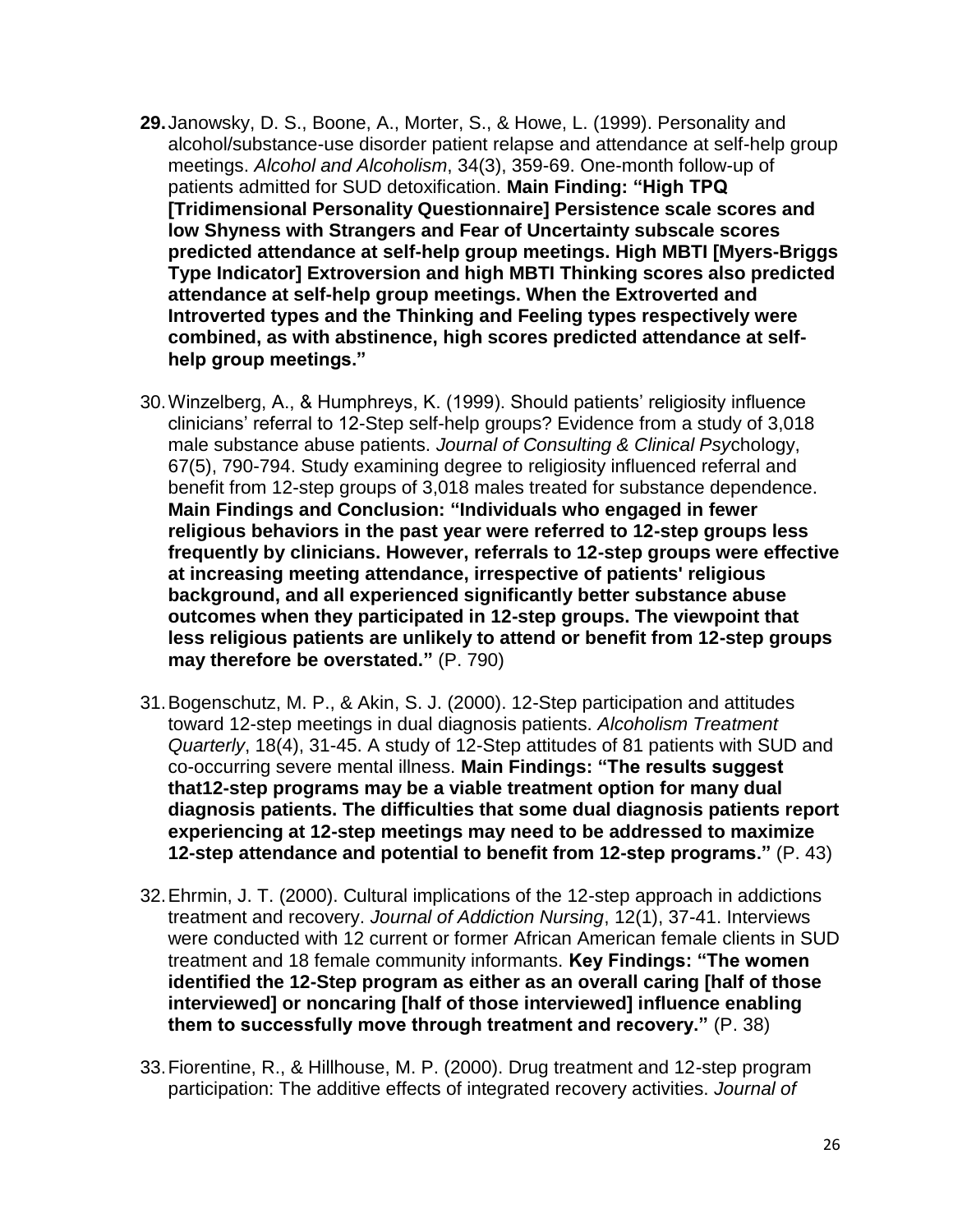*Substance Abuse Treatment*, 18(1), 65-74. Follow-up study of 419 adults admitted to 25 outpatient SUD treatment programs in Los Angeles. **Major Findings: "Treatment participants with pretreatment 12-step involvement stayed in treatment longer, and were more likely to complete the 24-week program. Both pretreatment 12-step involvement and duration of participation in drug treatment are associated with subsequent 12-step involvement. Most importantly, there is an additive effect of these recovery activities in that those who participated concurrently in both drug treatment and 12-step programs had higher rates of abstinence than those who participated only in treatment or in 12-step programs."** (P. 65)

- 34.Fiorentine, R., & Hillhouse, M. P. (2000). Exploring the additive effects of drug misuse treatment and Twelve-Step involvement: Does Twelve-Step ideology matter? *Substance Use & Misuse*, 35(3), 367-397. Study of the effects of Twelve-Step ideology on participation in Twelve-Step programs and abstinence from drug use. **Main Findings: "…the acceptance of Twelve-Step ideology, particularly strong agreement with the need for frequent, lifelong attendance at Twelve-Step meetings, and the need to surrender to a "higher power" are significant predictors of weekly or more frequent attendance at Twelve-Step meetings independent from other potentially mediating variables. Twelve-Step ideology, specifically the notion that controlled or nonproblematic drug use is not possible, predicted abstinence independent from Twelve-Step participation and other potentially mediating variables."** (P. 367)
- 35.Kelly, J. F., Myers, M. G., & Brown, S. A. (2000). A multivariate process model of adolescent 12-Step attendance and substance use outcome following inpatient treatment. *Psychology of Addictive Behaviors*, 14(4), 376-389. 99 Adolescents admitted to inpatient SUD treatment were assessed at intake and at 3 and 6 month follow-up. **Main Findings: "Results revealed modest beneficial effects of 12-step attendance, which were mediated by motivation but not by coping or self-efficacy."** (P. 376)
- 36.Weiss, R. D., Griffin, M. L., Gallop, R., Luborsky, L., Siqueland, L., Frank, A., Onken, L. S., Daley, D. C., & Gastfriend, D. R. (2000). Predictors of self-help group attendance in cocaine dependent patients. *Journal of Studies on Alcohol*, 61(5), 714-719. Study of predictors of recovery mutual aid participation among 487 patients in a multicenter study randomly assigned to one of four psychosocial treatments for cocaine dependence. **Main Findings: "Approximately two thirds of the patients attended one or more self-help meetings during the 24-week period. Patients initially more likely to attend self-help groups frequently were those who were unemployed, had no religious preference, had more severe baseline drug use and reported treatment for prior substance-related problems. Patients with more severe baseline drug use and those who previously received treatment for substance-related problems were more likely to maintain frequent**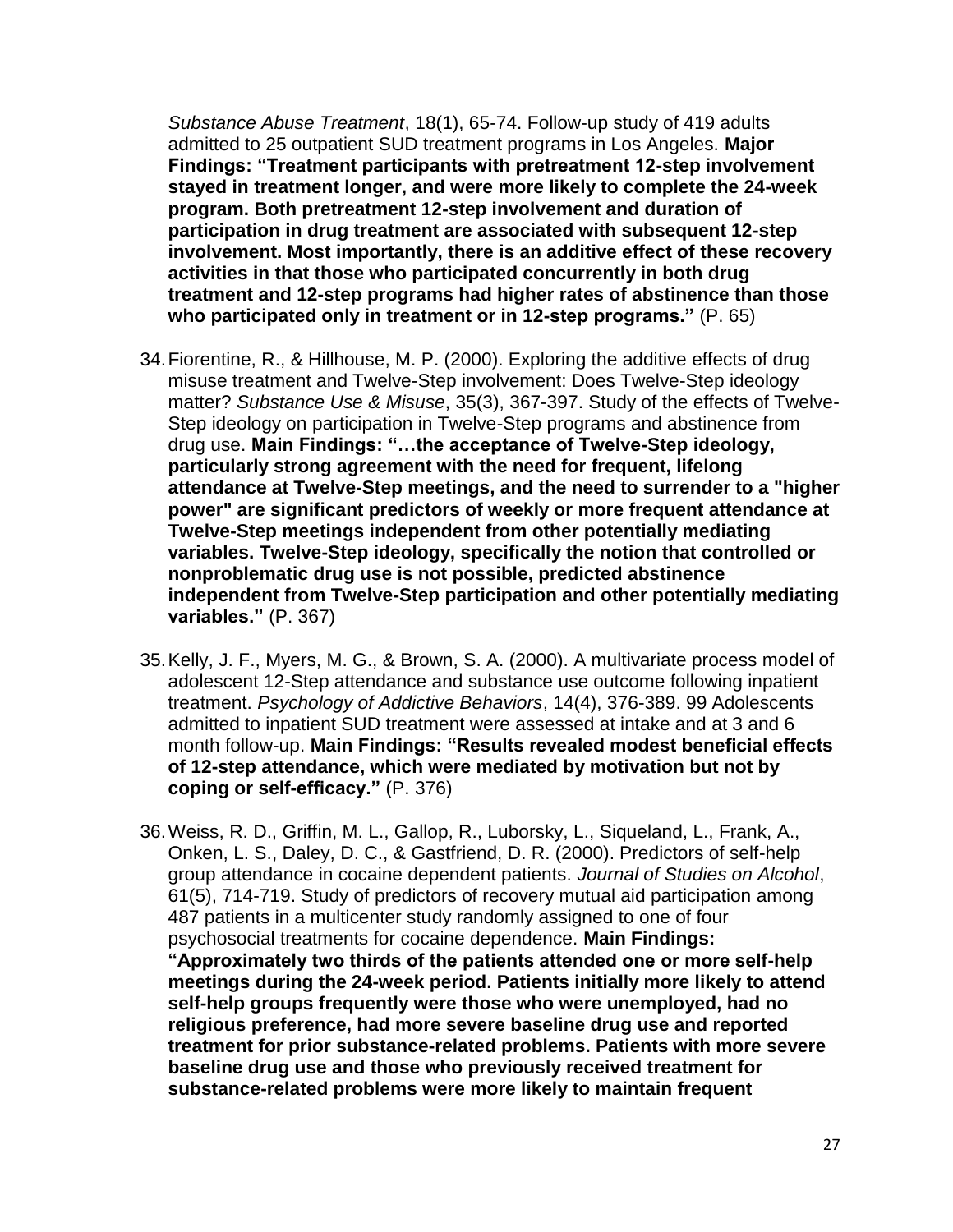**attendance throughout the study period. Only severity of base- line drug use predicted more frequent attendance during Month 6, although there was a trend in Month 6 favoring more frequent attendance by women." (**P. 714)

- 37.Best, D. W., Harris, J. C., Gossop, M., Manning, V. C., Man, L. H., Marshall, J., & Strang, J. (2001). Are the Twelve Steps more acceptable to drug users than to drinkers? A comparison of experiences of and attitudes to Alcoholics Anonymous (AA) and Narcotics Anonymous (NA) among 200 substance misusers attending inpatient detoxification. *European Addiction Research*, *7*(2), 69-77. 200 patients were interviewed-100 from alcohol treatment unit and 100 from drug treatment unit—to evaluate attitudes toward AA and NA. **Major finding: "the drug users (who were on average younger) reported more positive attitudes towards AA/NA, more willingness to attend during their inpatient treatment and greater intention to attend following completion of detoxification."** (p. 1)
- 38.Brown, B. S., O'Grady, K. E., Farrell, E., Flechner, I. S., & Nurco, D. N. (2001). Factors associated with the frequency of 12-Step attendance by drug abuse clients. American *Journal of Drug and Alcohol Abuse*, 27(1), 147-160. Comparison of high (30) and low (41) frequency 12-Step attenders of NA or AA. **"Key Finding: The findings suggest that 12-Step groups are more likely to be selected by clients with more severe histories of drug use and criminal activity, i.e., those most in need of the support to behavior change those groups provide."** (P. 147)
- 39.Brown, T. G., Seraganian, P., Tremblay, J., & Annis, H. (2001). Process and outcome changes with relapse prevention versus 12-Step aftercare programs for substance abusers. *Addiction*, 97, 677–689. Study comparing relapse prevention (RP) to 12-Step Facilitation aftercare (TSF). **Conclusion: "Carefully orchestrated RP and TSF aftercare programs yield process changes that are related positively to improved outcome."** (P. 677)
- 40.Hillhouse, M. P. & Fiorentine, R. (2001). 12-step program participation and effectiveness: Do gender and ethnic differences exist? *Journal of Drug Issues*, 31(3), 767-780. 356 participants in adult outpatient alcohol and drug treatment were followed for 24 months and rates of 12-Step to assess degree and effects of 12-Step participation. **Conclusion: "Contrary to reports that 12-Step is more appropriate for European-- American males, statistical analyses reveals that women and ethnic minorities are equally likely to attend 12- Step programs, and to recover in conjunction with such participation as European-American males. Although 12Step may not appeal to all seeking to cease alcohol and drug use, the clinical implications for treatment providers and other addiction specialists points to the benefits of integrating 12-Step components into traditional treatment programs and recommending 12-Step participation for clients of all gender and ethnic groups."** (P. 767)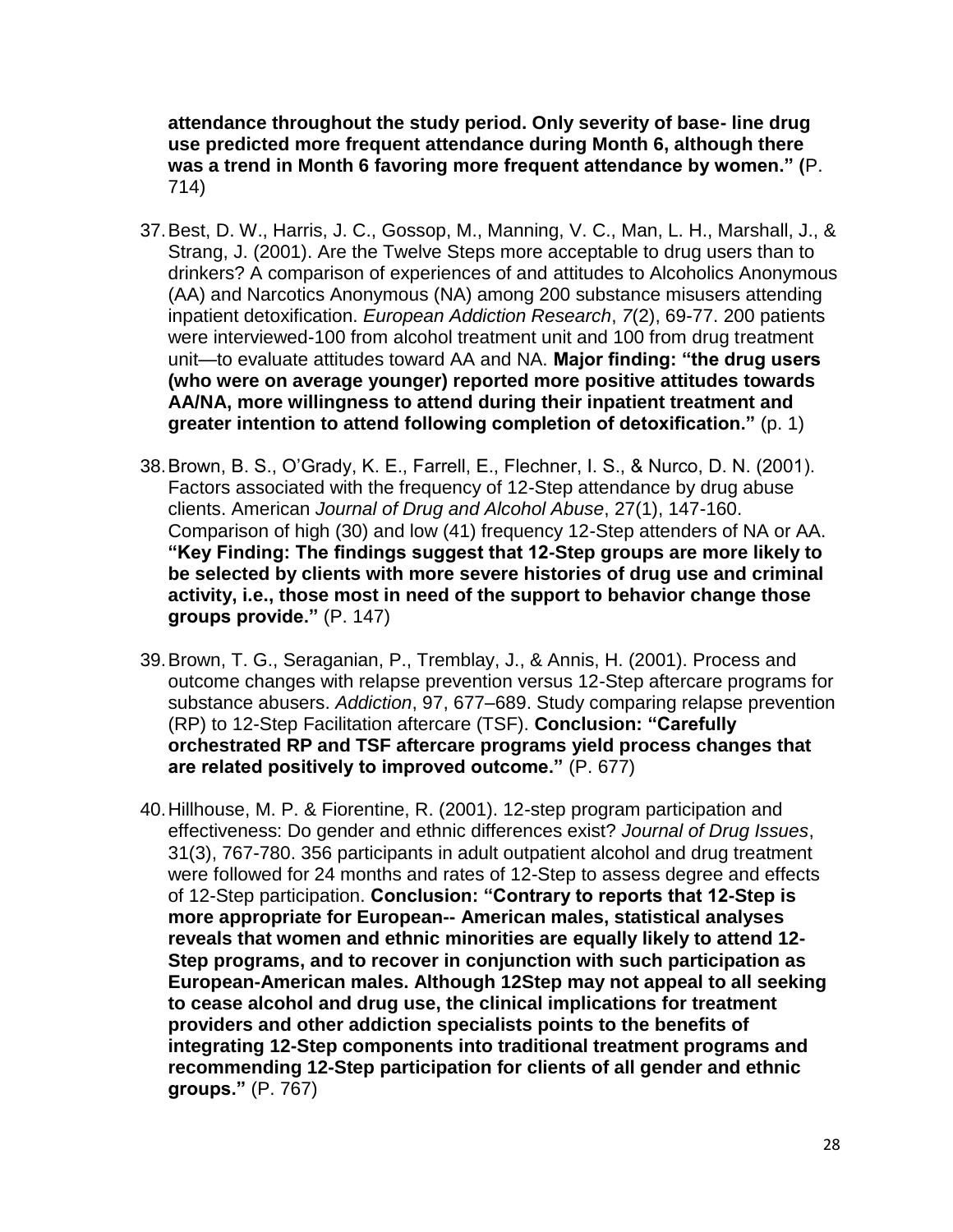- 41.Humphreys, K., & Moos, R. (2001). Can encouraging substance abuse patients to participate in self-help groups reduce demand for health care? A quasiexperimental study. *Alcoholism: Clinical and Experimental Research*, 25(5), 711- 716. Comparison of 12-Ste-based and cognitive-behavioral-based (CB) treatment programs in clinical outcomes and post treatment costs. **Major Findings: "Compared with patients treated in CB programs, patients treated in 12-step programs had significantly greater involvement in selfhelp groups at follow-up. In contrast, patients treated in CB programs averaged almost twice as many outpatient continuing care visits after discharge as patients treated in 12-step treatment programs, and also received significantly more days of inpatient care….Professional treatment programs that emphasize self-help approaches increase their patients' reliance on cost-free self-help groups and thereby lower subsequent health care costs. Such programs therefore represent a cost-effective approach to promoting recovery from substance abuse."** (P. 711)
- 42.Mankowski, E. S., Humphreys, K., & Moos, R. H. (2001). Individual and contextual predictors of involvement in twelve-step self-help groups after substance abuse treatment. *American Journal of Community Psychology*, 29(4), 537-563. Survey of 3,018 patients one year after discharge from SUD treatment. **Main Findings: the majority of patients who received inpatient treatment for substance abuse attended 12-step self-help groups after discharge, read 12-step literature, talked with friends or sponsors in the groups, and incorporated steps into their daily lives. People who at intake had moreprior12-stepself-help group involvement, religious beliefs and behavior, belief in the disease model of addiction, education, and abstinence as a goal for treatment were more likely to be involved in 12 step groups 1 year later.** (PP. 555-556)
- 43.Moos, R., Schaefer, J., Andrassy, J. & Moos, B. (2001). Outpatient mental health care, self‐help groups, and patients' one‐year treatment outcomes. *Journal of Clinical Psychology*, 57(3), 273-287. One-year follow-up study of 2,376 patients treated for a substance use disorder. **Main Findings: "The duration of outpatient mental health care and the level of self**‐**help involvement are independently associated with less substance use and more positive social functioning."**
- 44.Brown, T. G., Seraganian, P., Tremblay, J., & Annis, H. (2002). Process and outcome changes with relapse prevention versus 12-Step aftercare programs for substance abusers. *Addiction*, 97(6), 677-689. Adults in SUD treatment were randomly assigned to relapse prevention or 12-Setp Facilitation aftercare programs. **Main Finding: "Carefully orchestrated RP and TSF aftercare programs yield process changes that are related positively to improved outcome."** (P. 677)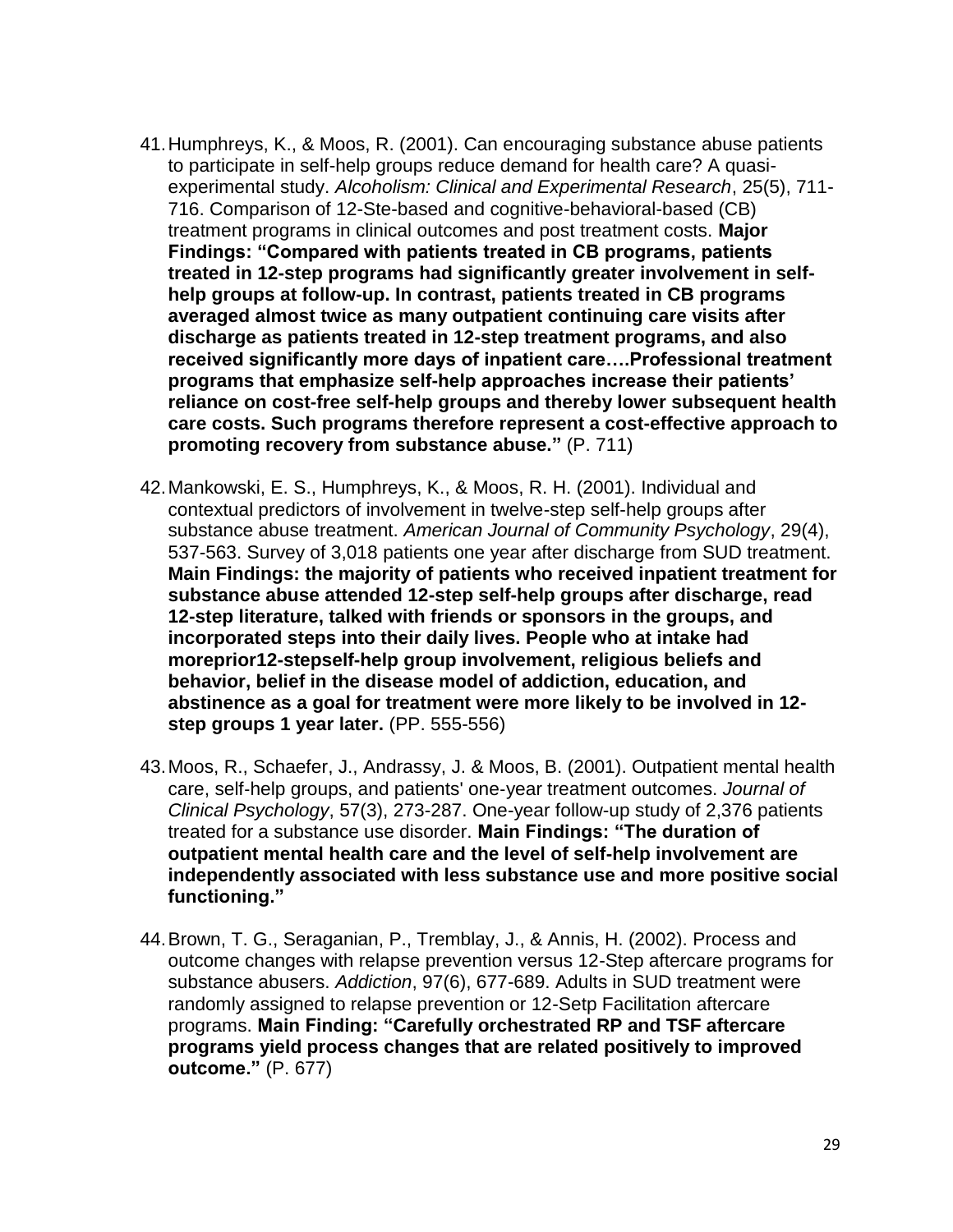- 45.Jordan, L. C., Davidson, W. S., Herman, S. E., Bootsmiller, B. (2002). Involvement in 12-Step programs among persons with dual diagnoses. *Psychiatric Services*, 55(7), 894-896. Study of the rates of AA and NA attendance among 351 persons with dual diagnoses treated in a hospital setting. **Main Findings: "Ten months after hospitalization, the study participants demonstrated rates of AA or NA attendance that were similar to those of persons who were diagnosed as having substance use disorders without severe mental illness. However, patients with schizophrenia or schizoaffective disorders reported significantly fewer days of AA or NA meeting attendance."** (P. 894)
- 46.Kelly, J. F., Myers, M. G., & Brown, S. A. (2002). Do adolescents affiliate with 12 step groups? A multivariate process model of effects. *Journal of Studies on Alcohol*, 63(3), 293-304. Adolescent inpatients (N = 99) were assessed during treatment and 3 and 6 months post discharge. **Main Findings: "Results revealed modest beneficial effects of 12-step attendance, which were mediated by motivation but not by coping or self-efficacy."** (P. 293)
- 47.Majer, J. M., Jason, L. A., Ferrari, J. R., Venable, L., & Olson, B. D. (2002). Social support and self-efficacy for abstinence: is peer identification an issue? *Journal of Substance Abuse Treatment*, 23, 209–215. Survey of abstinence social support among 100 Oxford House residents in the U.S. **Major Finding: "The vast majority of Oxford House residents in the present study (97%) reported they attended 12-step meetings, yet it is not known how much abstinence social support from regular attendees at these meetings may or may not have influenced participants' abstinence social support, whether directly or indirectly. Additionally, residents who reported having a 12-step homegroup had significantly higher abstinence self-efficacy scores, but not higher abstinence social support scores, than those residents who did not report having a homegroup. This finding implies that members of 12 step groups may not necessarily have to identify with members in their abstinence social support networks in order to benefit by them."** (P. 213)
- 48.Fiorentine, R., & Hillhouse, M. P. (2003). Why extensive participation in treatment and Twelve-Step programs is associated with the cessation of addictive behaviors, *Journal of Addictive Diseases*, 22(1), 35-55. 360 of 417 patients within 25 outpatient addiction treatment programs interviewed at eight-month follow-up to assess outcomes and mechanisms of 12-Step (NA and AA) participation. **Conclusion: [To achieve optimal recovery outcomes], "the client should be strongly encouraged to participate in counseling frequently (3 or more times per week), to remain in outpatient treatment for at least six months, and to attend Twelve-step meetings on at least a weekly basis during and after treatment."** (p. 50)
- 49.Kelly, J. F. (2003). Self-help for substance-use disorders: History, effectiveness, knowledge gaps, and research opportunities. *Clinical Psychology Review*, 23,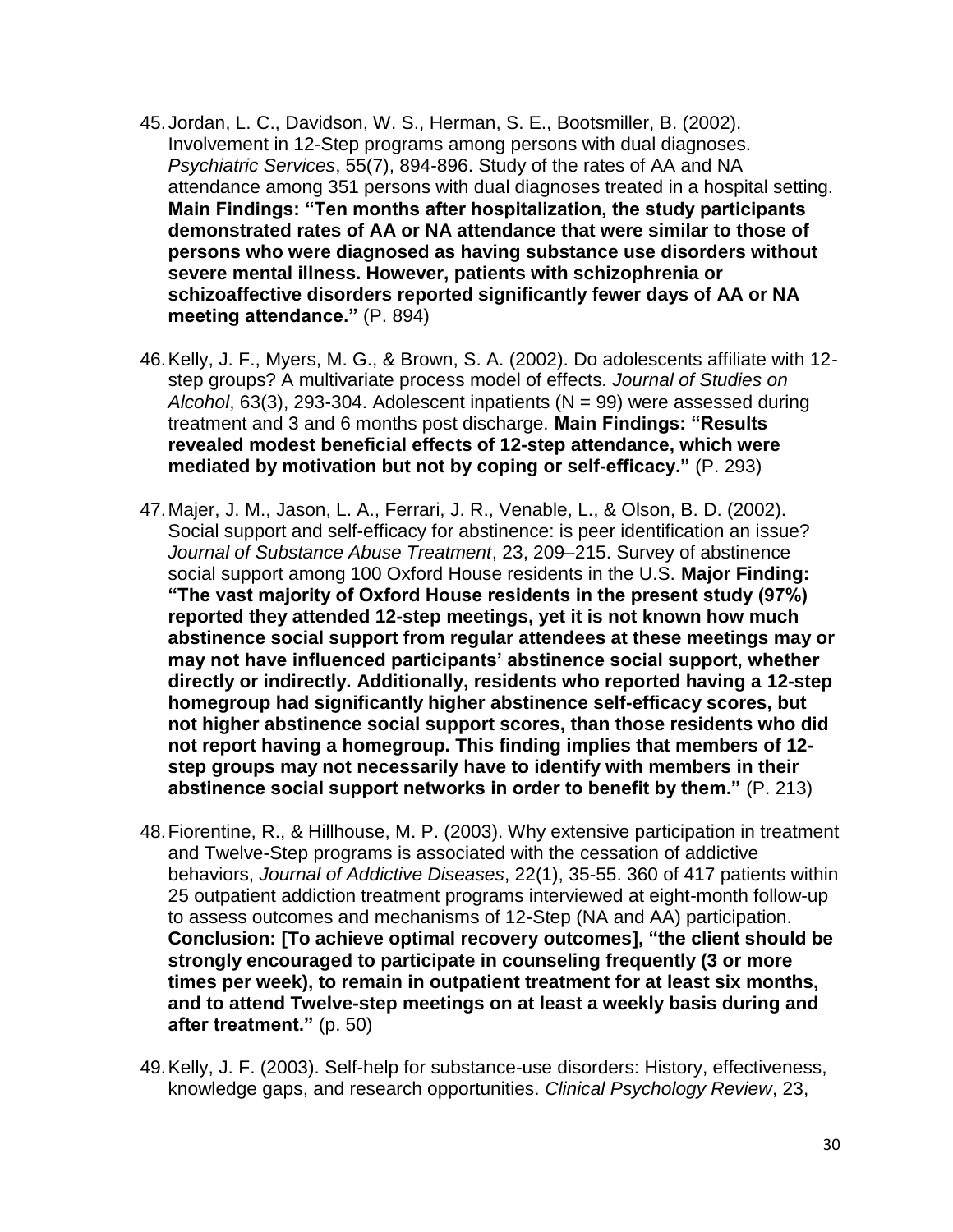639-663. Literature review and related discussion. **Conclusions: "Regarding subpopulations, current evidence suggests non- or less-religious individuals benefit as much from self-help groups as more religious individuals and women become as involved and benefit as much as men. However, participation in, and effects from, traditional self-help groups for dually diagnosed patients may be moderated by type of psychiatric comorbidity. Some youth appear to benefit, but remain largely unstudied. Dropout and nonattendance rates are high, despite clinical recommendations to attend."** (P. 639).

- 50.Kelly, J. F., McKellar, J. D., & Moos, R. (2003). Major depression in patients with substance use disorders: Relationship to 12-step self-help involvement and substance use outcomes. *Addiction*, 98, 499–508. Assessment of 110 of 2051 male patients at admission for SUD treatment who presented with co-morbid depression and at 1 and two years post-discharge. **Main Findings: "SUD-MDD patients were initially less socially involved in and derived progressively less benefit from 12-Step groups over time compared to the SUD-only group. However, substance use outcomes did not differ by diagnostic cohort. In contrast, despite using substantially more professional outpatient services, the SUD-MDD cohort continued to suffer significant levels of depression."** (P. 499)
- 51.Kelly, J. F., & Moos, R. (2003). Dropout from 12-step self-help groups: Prevalence, predictors, and counteracting treatment influences. *Journal of Substance Abuse Treatment*, 24(3), 241-250. Assessment of the prevalence, predictors, and treatment-related factors affecting dropout in the first year following treatment of 2,518 male patients who had attended 12-step groups either in the 90 days prior to, or during, treatment. **Major finding: "At 1-year follow-up 40% had dropped out. A number of baseline factors predicted dropout. Importantly, patients who initiated 12-step behaviors during treatment were less likely to drop out. Further findings suggest patients at highest risk for dropout may be at lower risk if treated in a more supportive environment."** (P. 241) The odds of continued substance use were three times greater for those who had dropped out compared to those who attended 12-Step meeting to the one year follow-up.
- 52.Kissin, W., McLeod, C. & McKay, J. (2003). The longitudinal relationship between self-help group attendance and course of recovery. *Evaluation and Program Planning*, 26(3), 311-323. 30-month follow-up study of relationship between selfhelp (SH) participation and alcohol and other drug (AOD) use in a large adult treatment population. **Main Findings and Conclusion: "Continuous SH participation was associated with lowest AOD use at followup, while nonattendance was linked to highest use, even after controlling for length of formal treatment and participants' perceived severity of their AOD problem. Results suggest that both SH and formal substance abuse treatment are independently associated with reduced AOD use, and SH participation is**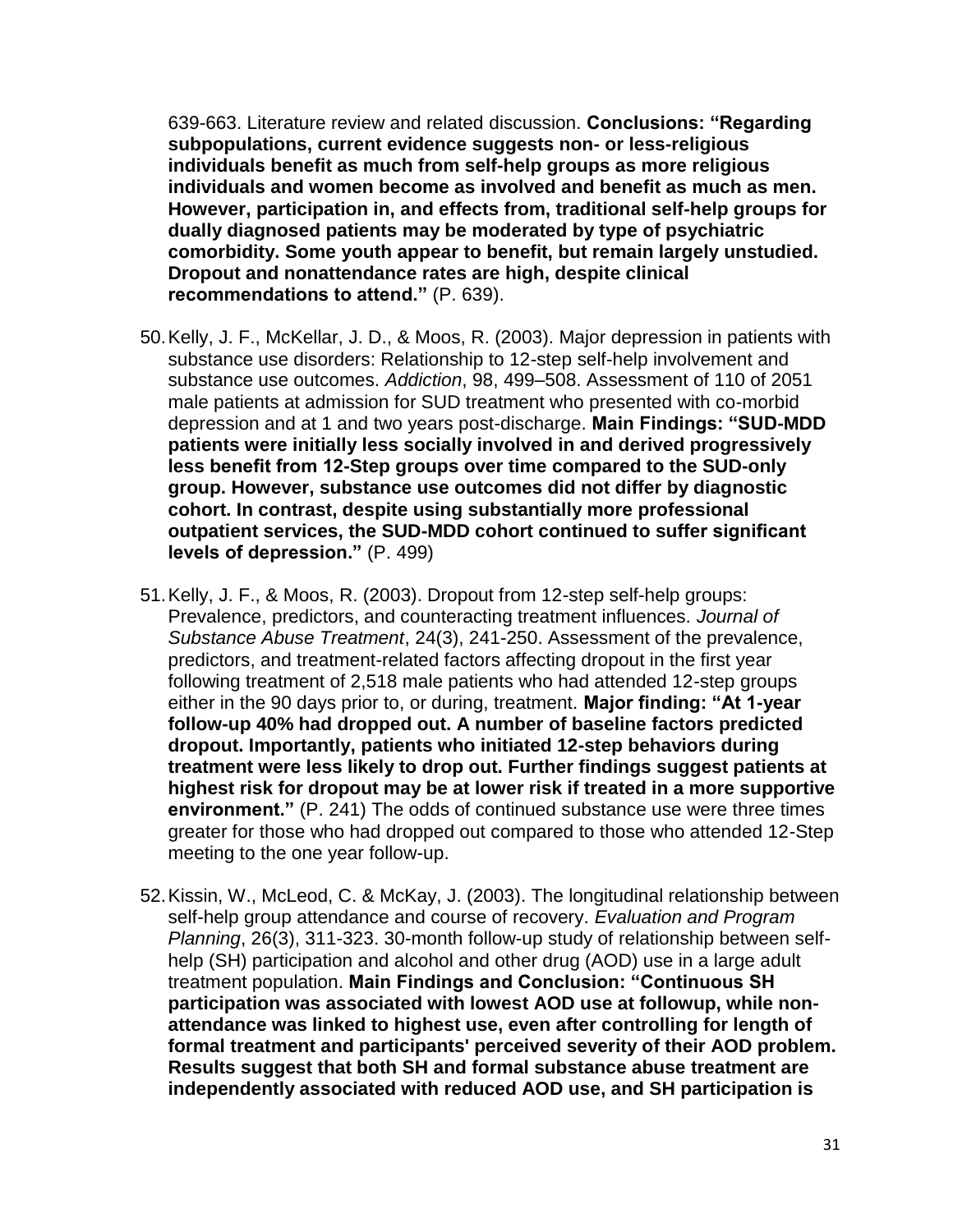**associated with treatment. This study supports the importance of SH attendance and of formal treatment by individuals with AOD abuse disorders."** (P. 311)

- 53.Kurtz, L. F., & Fisher, M. (2003a). Participation in community life by AA and NA members. *Contemporary Drug Problems*, 30(4), 875-904. 17 AA members and 15 NA members with at least two years of recovery were interviewed to assess their degree of community involvement beyond 12-Step group participation. **Major Finding: "In response to those who find 12-step fellowships disempowering and individualistic, our findings suggest that it is possible for 12-step participation to engender a sense of empowerment, commitment to community life, and concern for others."**
- 54.Kurtz, L. F., & Fisher, M. (2003b). Twelve-Step recovery and community service. *Health & Social Work*, 28(2), 137-145. 33 AA and NA members were interviewed to assess degree of community involvement. **Main Finding: "Most of our 12 step participants believed that fellowship participation encouraged rather than discouraged community involvement."** P. 144.
- 55.Laudet, A. (2003). Attitudes and beliefs about 12-step groups among addiction treatment clients and clinicians: Toward identifying obstacles to participation. Substance Use & Misuse,  $38(14)$ . 2017-2047. Survey of clients (N = 101) and clinicians ( $N = 102$ ) in outpatient treatment programs in New York City to examine 12-step related attitudes and to identify potential obstacles to participation. **Main Findings: "Both staff and clients viewed 12SG [12-Step groups] as a helpful recovery resource. Major obstacles to participation centered on motivation and readiness for change and on perceived need for help, rather than on aspects of the 12-step program often cited as points of resistance (e.g., religious aspect and emphasis on powerlessness)."** (P. 2017)
- 56.Laudet, A. B., Magura, S., Vogel, H. S., & Knight, E. L. (2003). Participation in 12-step-based fellowships among dually-diagnosed persons. *Alcoholism Treatment Quarterly*, 21(2), 19-39. Study following 277 members of a dual-focus 12-step-based fellowship over one year to asses level of participation in both specialized dual focus and traditional 12=Step groups among dually-diagnosed persons. **Main Findings: "Findings indicate that dually-diagnosed persons do engage in both types of fellowships; patterns of engagement differed across fellowships, suggesting different comfort levels. Both types of fellowships were used to deal with addiction. Greater difficulty with substance use at baseline was associated with greater likelihood of attending 12SG at follow-up."** (P. 19)
- 57.Morgenstern, J., Bux, D. A., Jr., Labouvie, E., Morgan, T., Blanchard, K. A., & Muench, F. (2003). Examining mechanisms of action in 12-Step community outpatient treatment. *Drug and Alcohol Dependence*, 72(3), 237-247. A six-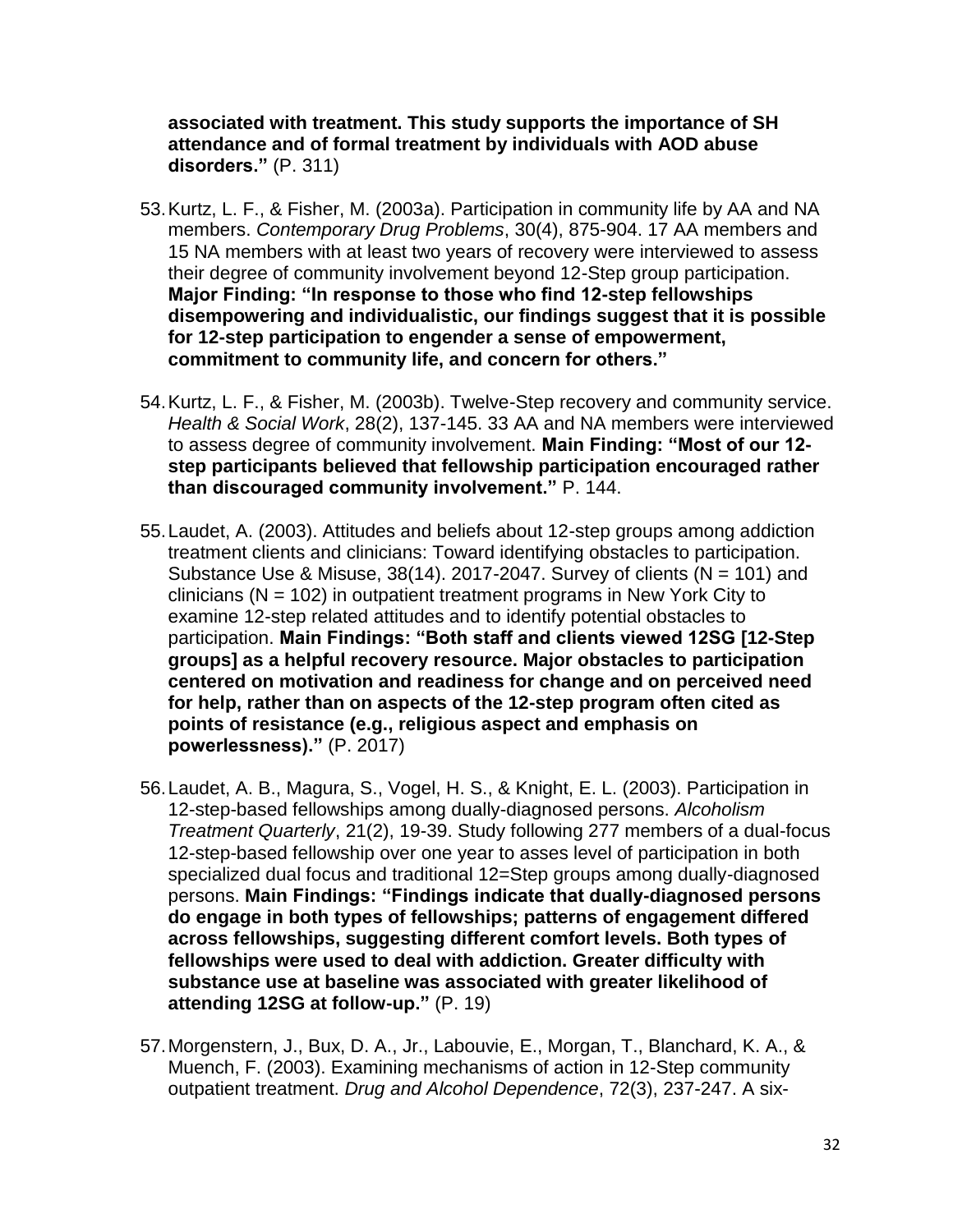month follow-up study of 252 patients admitted to community-based SUD treatment. **Major finding: "Results indicate that, in this community-based program, self-help affiliation increased as a function of exposure to 12-Step oriented treatment programming, and significantly predicted better outcome among patients with high levels of problem severity."** (P. 237)

- 58.Hayes, S. C., Wilson, K. G., Gifford, E. V., et al. (2004) A preliminary trial of twelve-step facilitation and acceptance and commitment therapy with polysubstance-abusing methadone-maintained opiate addicts. *Behavior Therapy,*  35(4), 677–688. Study comparing methadone maintenance alone to methadone maintenance in combination with 16 weeks of either Intensive Twelve-Step Facilitation (ITSF) or Acceptance and Commitment Therapy (ACT) with polysubstance-abusing opiate addicts who were continuing to use drugs while on methadone maintenance. **Main Findings and Conclusion: "Results showed that the addition of ACT was associated with lower objectively assessed opiate and total drug use during follow-up than methadone maintenance alone, and lower subjective measures of total drug use at followup….ITSF reduced objective measures of total drug use during follow-up but not in the intent-to-treat analyses. Most measures of adjustment and psychological distress improved in all conditions, but there was no evidence of differential improvement across conditions in these areas. Both ACT and ITSF merit further exploration as a means of reducing severe drug abuse."**
- 59.Humphreys, K., Wing, S., McCarty, D., Chappel, J., Galant, L., Haberle, B.,…Weiss, R. (2004). Self-help organizations for alcohol and drug problems: Toward evidence-based practice and policy. *Journal of Substance Abuse Treatment*, 26(3), 151-8. **Conclusion: "This expert consensus statement reviews evidence on the effectiveness of drug and alcohol self-help groups and presents potential implications for clinicians, treatment program managers and policymakers. Because longitudinal studies associate selfhelp group involvement with reduced substance use, improved psychosocial functioning, and lessened health care costs, there are humane and practical reasons to develop self-help group supportive policies. Policies described here that could be implemented by clinicians and program managers include making greater use of empirically-validated self-help group referral methods in both specialty and non-specialty treatment settings and developing a menu of locally available self-help group options that are responsive to client's needs, preferences, and cultural background."** (P. 151)
- 60.Zemore, S. E., Kaskutas, L. A., & Ammon, L. N. (2004). In 12-step groups, helping helps the helper. *Addiction*, 99(8), 1015-1023. 279 alcohol- and/or drugdependent individuals treated in one of 4 day treatment programs were assessed for relationship of helping activities to recovery outcomes. **Main Findings: "Helping and 12-step involvement emerged as important and related**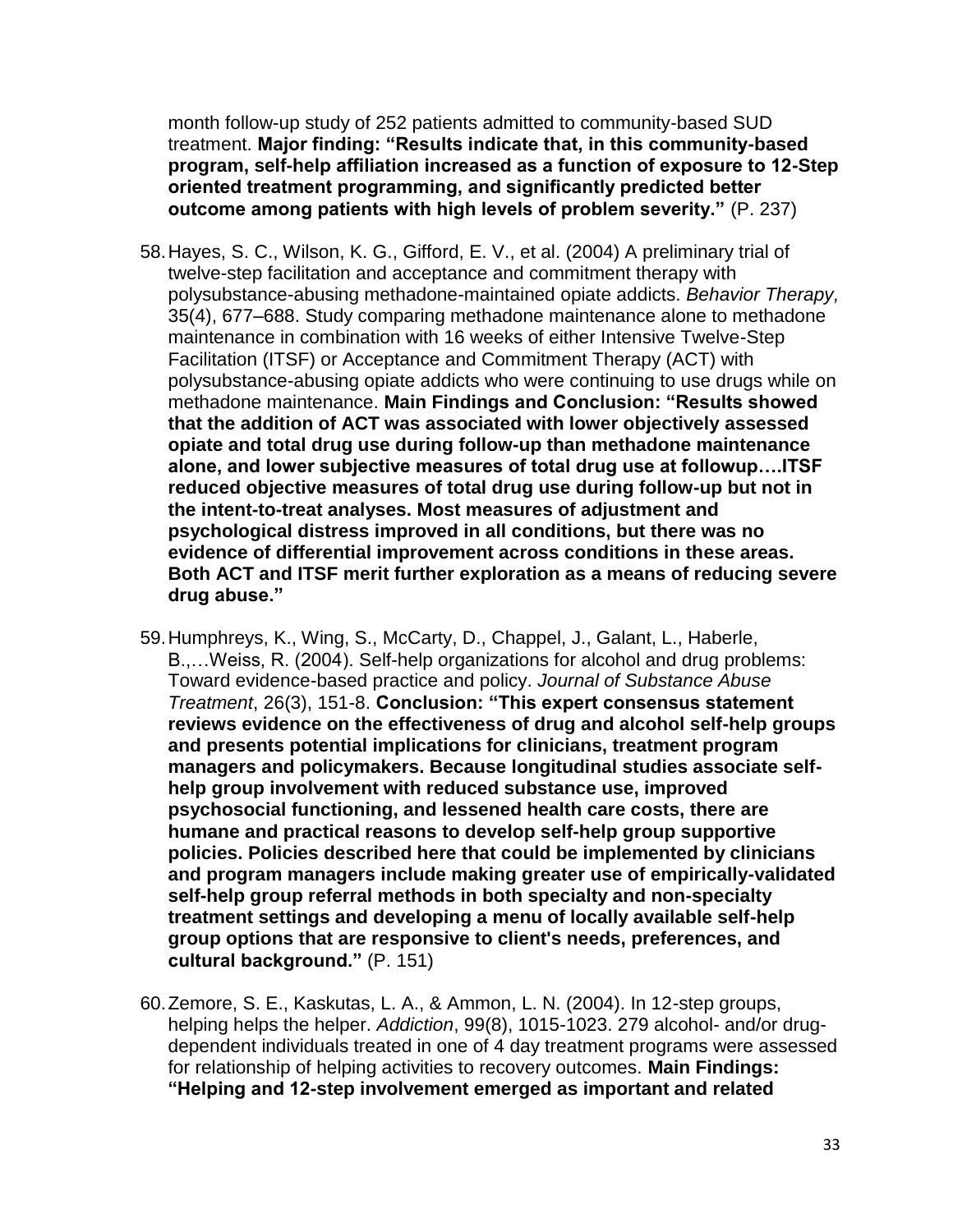**predictors of treatment outcomes. In the general sample, total abstinence at follow-up was strongly and positively predicted by 12-step involvement at followup, but not by helping during treatment; still, helping positively predicted subsequent 12-step involvement."** (P. 1015)

- 61.Antonis, R., & Katerina, F. (2005). An initial imprinting of the self-help groups of Narcotics Anonymous and Alcoholics Anonymous in Greece: The demographic facts. *International Journal of Self Help and Self Care*, 3(3/4), 193-212. **Key NA Findings: "Of the 60 individuals [NA members] who replied to the questionnaire, 70% were men and 30% women. The average age was 31.5 years, specifically 46.7% belong to the age group 21-29; 40% belong to the age group 30-40, and the rest (41 years or older), 13.3%."**
- 62.Day, E., Gaston, R. L., Furlong, E., Murali, V., Copello, A. (2005). United Kingdom substance misuse treatment workers' attitudes toward 12-step self-help groups. *Journal of Substance Abuse Treatment*, 29 (2005) 321–327. Survey of 346 UK addiction treatment workers regarding 12-Step groups. **Major Finding: "This survey suggests that although staff working in drug and alcohol treatment services in the United Kingdom feel satisfied with their levels of knowledge about 12-step treatment and the AA/NA fellowship, they rarely recommend their clients to make use of these services. Their overall attitudes toward the 12-step process are at best ambivalent, and more than half actively disagree with half of the 12 steps themselves."** (P. 325)
- 63.Kelly, J. F., Myers, M. G., & Brown, S. A. (2005). The effects of age composition of 12-Step groups on adolescent 12-Step participation and substance use outcome. *Journal of Child & Adolescent Substance Abuse*, 15(1), 63-72. Assessment of 74 adolescents treated for SUD at admission and at 3- and 6 month follow-up. **"Main Findings: Greater age similarity was found to positively influence attendance rates and the perceived importance of attendance, and was marginally related to increased step-work and less substance use. These preliminary findings suggest locating and directing youth to meetings where other youth are present may improve 12-step attendance, involvement, and substance use outcomes."** (PP. 63-64)
- 64.Laudet, A. & White, W. (2005). An exploratory investigation of the association between clinicians' attitudes toward twelve-step groups and referral rates. *Alcoholism Treatment Quarterly*, 23(1), 31-45. 100 clinicians working in outpatient SUD treatment programs in New York City were surveyed regarding attitudes and related referral practices with 12-Step groups. **Main Finding: "Participants held highly positive views of 12-step groups in terms of helpfulness to recovery, but a large percentage endorsed items describing potential points of resistance to 12-step groups, in particular the emphasis such groups place on spirituality and powerlessness. More positive attitudes were associated with greater rates of referral, while resistance to**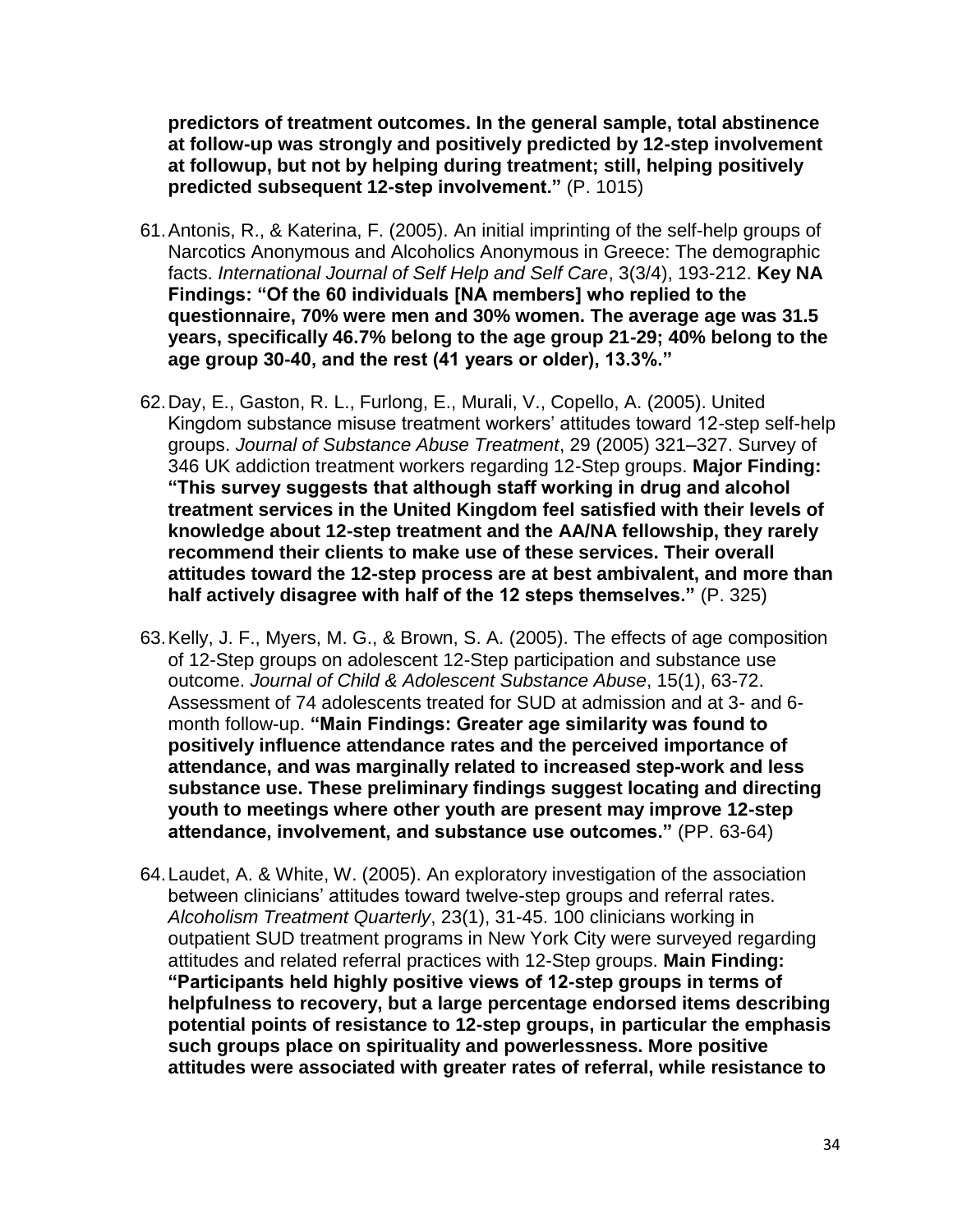**the concepts of spirituality/powerlessness was associated with lower rates of referral."** (P. 31)

- 65.Tonigan, J. S., & Toscova, R. (2005). 12-step migration: A comparison of member characteristics and practices. *Alcoholism: Clinical and Experimental Research*, 29(5, Supplement), 385. (Abstract). Study of 99 AA members to ascertain the degree of simultaneous participation in AA and other 12-Step programs. **Main Findings: "Twenty-nine percent of the sample reported attending at least one non-AA 12-step meeting in the 90-days prior to the interview, with a mean number of non-AA 12-step meetings of 15.1 (SD = 21.16)…. Findings indicated that attendees of multiple 12-step programs were no more likely than non-migrators to report increased engagement in prescribed mutual-help practices."**
- 66.Weiss, R. D., Griffin, M., Gallop, R. J., Najavits, L. M., Arlene, F., Crits-Christoph, P., Thase, M. E., Blaine, J., Gastfriend, D. R., & Luborsky, L. (2005). The effect of 12-Step self-help group attendance and participation on drug use outcomes among cocaine-dependent patients. *Drug and Alcohol Dependence*, 77(2), 177- 184. Study of the effects of recovery mutual aid participation (AA, NA, CA) on the clinical outcomes of 487 cocaine-dependent outpatients. Main Findings**: "Twelve-step group attendance did not predict subsequent drug use. However, active 12-step participation in a given month predicted less cocaine use in the next month. Moreover, patients who increased their 12 step participation during the first 3 months of treatment had significantly less cocaine use and lower ASI Drug Use Composite scores in the subsequent 3 months. Finally, Individual Drug Counseling, based on a 12 step model, and increasing levels of 12-step participation each offered discrete benefits."** (P. 177)
- 67.Witbrodt, J., & Kaskutas, L. A. (2005). Does diagnosis matter? Differential effects of 12-step participation and social networks on abstinence. *American Journal of Drug and Alcohol Abuse*, 31(4), 685-707. Study of abstinence predictors for 302 patients diagnosed with alcohol dependence, drug dependence, or both alcohol and drug dependence and followed up at 6 and 12 months. **Main Findings: "…the number of 12-step meetings attended and number of prescribed 12 step activities engaged in similarly predicted abstinence for alcoholics, drug addicts, and those dependent on both alcohol and drugs. However, specific activities were associated with abstinence differentially by dependence disorder. While many activities differentiated abstinence for drug addicts and those dependent on both alcohol and drugs, for alcoholics only two Alcoholics Anonymous (AA) activities distinguished abstinence (having a sponsor and doing service). Key predictors of abstinence (CHAID) varied by follow-up and dependence disorder, except for doing service in AA and/or Narcotics Anonymous, which was the only specific 12-step activity that was a best predictor of abstinence in all three categories one year following treatment….For all clients, doing service is**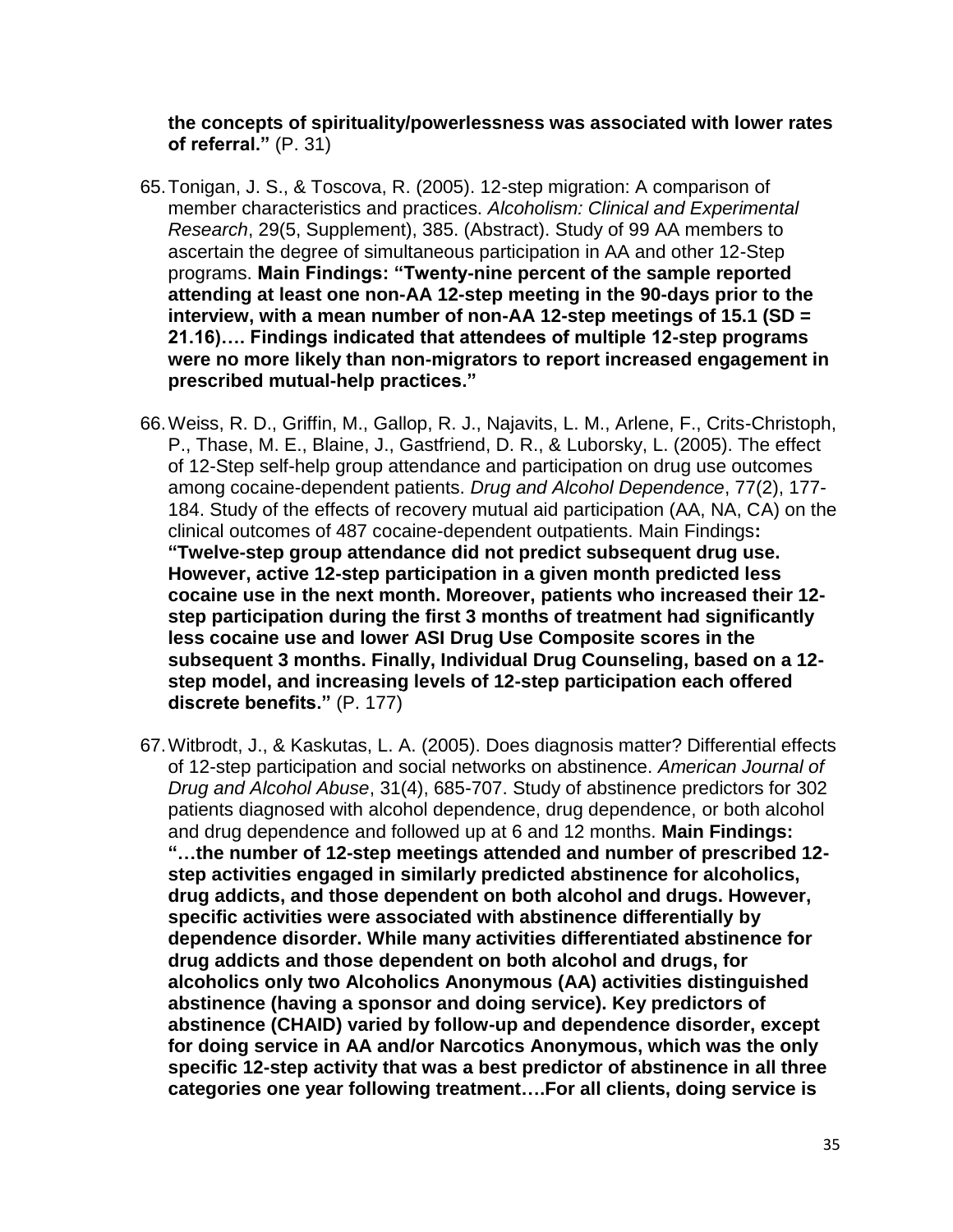**especially important at the longer 12-month posttreatment timeframe."** (P. 685)

- 68.Aromin, R. A. Jr., Galanter, M., Solhkhah, R., Dermatis, H. & Bunt, G. (2006): Preference for spirituality and Twelve-Step-oriented approaches among adolescents in a residential therapeutic community, *Journal of Addictive Diseases*, 25:2, 89-96. Survey of 181 adolescents in a residential therapeutic community (TC) regarding their attitudes toward spirituality and 12-Step aspects of treatment. **Key Findings: "...a subset of adolescents strongly endorsed both spirituality and Twelve-Step-oriented approaches being featured more in TC treatment….One-fourth of the adolescents indicated no interest in the program providing spirituality and Twelve-Step-oriented interventions. As there are individual differences in level of spiritual development, careful screening of clients needs to be conducted taking into account spiritual needs, beliefs and prior Twelve-Step experiences."** (P. 94)
- 69.Fenster, J. (2006). Characteristics of clinicians likely to refer clients to 12-Step programs versus a diversity of post-treatment options. *Drug and Alcohol Dependence*, 83(3), 238-246. **Main Findings and Conclusion: "A large percentage of clinicians lacked knowledge about the effectiveness of all alternatives to 12-Step programs with the exception of CBT. Clinicians in the 12-Step subgroup were more likely than those in the Diversity subgroup to be unfamiliar with alternatives to 12-Step programs and to believe less strongly in the effectiveness of CBT and PSY….Findings suggest that clinicians could benefit from information and training on assessing and referring clients to various options for continuing care."** (P. 238)
- **70.**Johnson, J. E., Finney, J. W., & Moos, R. H. (2006). End-of-treatment outcomes in cognitive-behavioral treatment and 12-step substance use treatment programs: Do they differ and do they predict 1-year outcomes? *Journal of Substance Abuse Treatment*, 31(1), 41-50. Study of 1,873 male veterans seeking SUD treatment at five CB-oriented and five 12-step-oriented VA inpatient/residential SUD programs. **Main Findings: "Patterns of change in proximal outcomes were similar across the two program types. After discharge, attendance at 12-step groups, but not outpatient treatment, was associated with greater maintenance on most proximal outcomes. Only a few proximal outcomes at discharge were associated with 1-year substance use; most 1-year proximal outcomes were associated with 1 year substance use. Having a sponsor, reading 12-step materials, attending 12-step meetings, and having an abstinence goal appeared to mediate the greater effects of 12-step programs (relative to CB programs) on abstinence."**
- 71.Laudet, A., Magura, S., Vogel, H., & Knight, E. (2000b). Support, mutual aid and recovery from dual diagnosis. *Community Mental Health Journal*, 36(5), 457-476.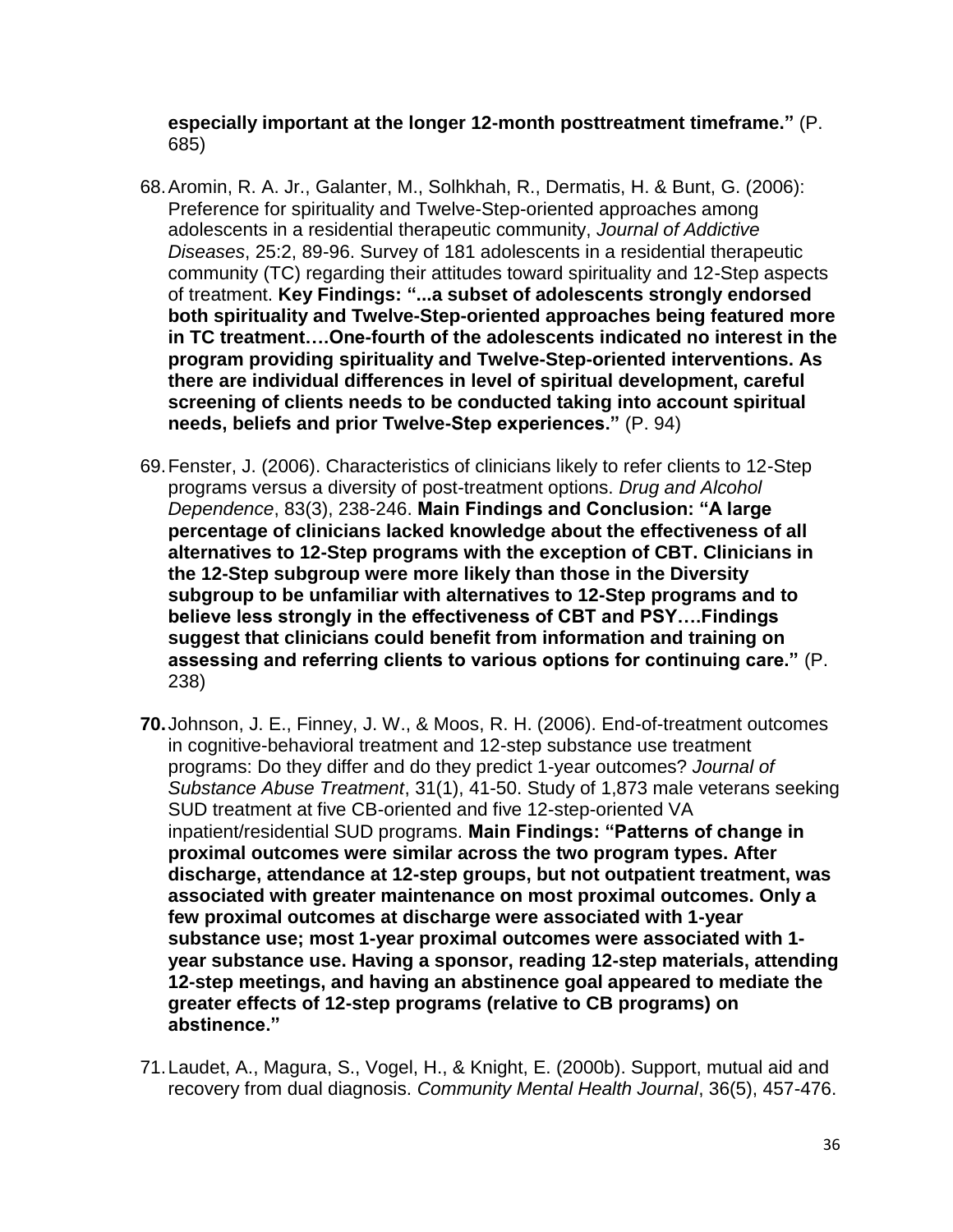Study of 310 people with co-occurring psychiatric and SUDs on role of mutual id participation on recovery outcomes. **Key Finding: "Participation in mutual aid was indirectly associated with recovery through perceived levels of support. The association between mutual aid and recovery held for dualrecovery groups but not for traditional, single-focus self-help groups."** (P. 457)

- 72.Laudet, A, Morgen, K. & White, W. (2006). The role of social supports, spirituality, religiousness, life meaning and affiliation with 12-step fellowships in quality of life satisfaction among individuals in recovery from alcohol and drug use. *Alcoholism Treatment Quarterly*, 24(102), 33-73. 353 people in recovery in New York City were interviewed to assess role of 12-Step participation on aspects of quality of life. **Main Findings: "Findings supported our hypothesis that social supports, spirituality, life meaning, religiousness and 12-step affiliation buffer stress significantly and enhance quality of life among recovering persons."** (P. 46)
- 73.Timko, C., DeBenedetti, A., & Billow, R. (2006). Intensive referral to 12-step selfhelp groups and 6-month substance use disorder outcomes. *Addiction*, 101(5), 678-688. doi: 10.1111/j.1360-0443.2006.01391.x 345 patients admitted to outpatient SUD treatment were randomly assigned to standard referral or an intensified referral to AA or NA meetings with 6-month followup assessment. **Conclusion: Inrtensive referral to 12-Step self-help during treatment is important to facilitate group involvement and enhance substance use outcomes, and may increase the liklihood that patients will continue to improve even after professional treatment has ended."** (P. 686)
- 74.Timko, C., Billow, R., & DeBenedetti, A. (2006). Determinants of 12-step group affiliation and moderators of the affiliation-abstinence relationship*. Drug & Alcohol Dependence*, 83(2), 111-21. Study examining characteristics of 345 SUD outpatients that were associated with more 12-step group attendance and involvement, Steps worked, and acceptance of 12-step philosophy at a 6-month follow-up. **Main Finding: "More 12-step meeting attendance and involvement were related to abstinence at 6 months. Associations of attendance with abstinence were stronger among patients who were younger, white, lesseducated, unstably employed, less religious, and less interpersonally skilled."** (P. 111)
- 75.Vederhus, J. K. & Kristensen, O. (2006). High effectiveness of self-help programs after drug addiction therapy. *BMC Psychiatry*, 6: 35. Study of 59 patients treated for alcohol dependency and 55 patietns treated for multiple drug dependency to ascertain role of AA and NA participation in post-treatment recovery outcomes. **"Main Findings: 38% still participated in self-help programs two years after treatment. Among the regular participants, 81% had been abstinent over the previous 6 months, compared with only 26% of the non-participants."** (P. 1)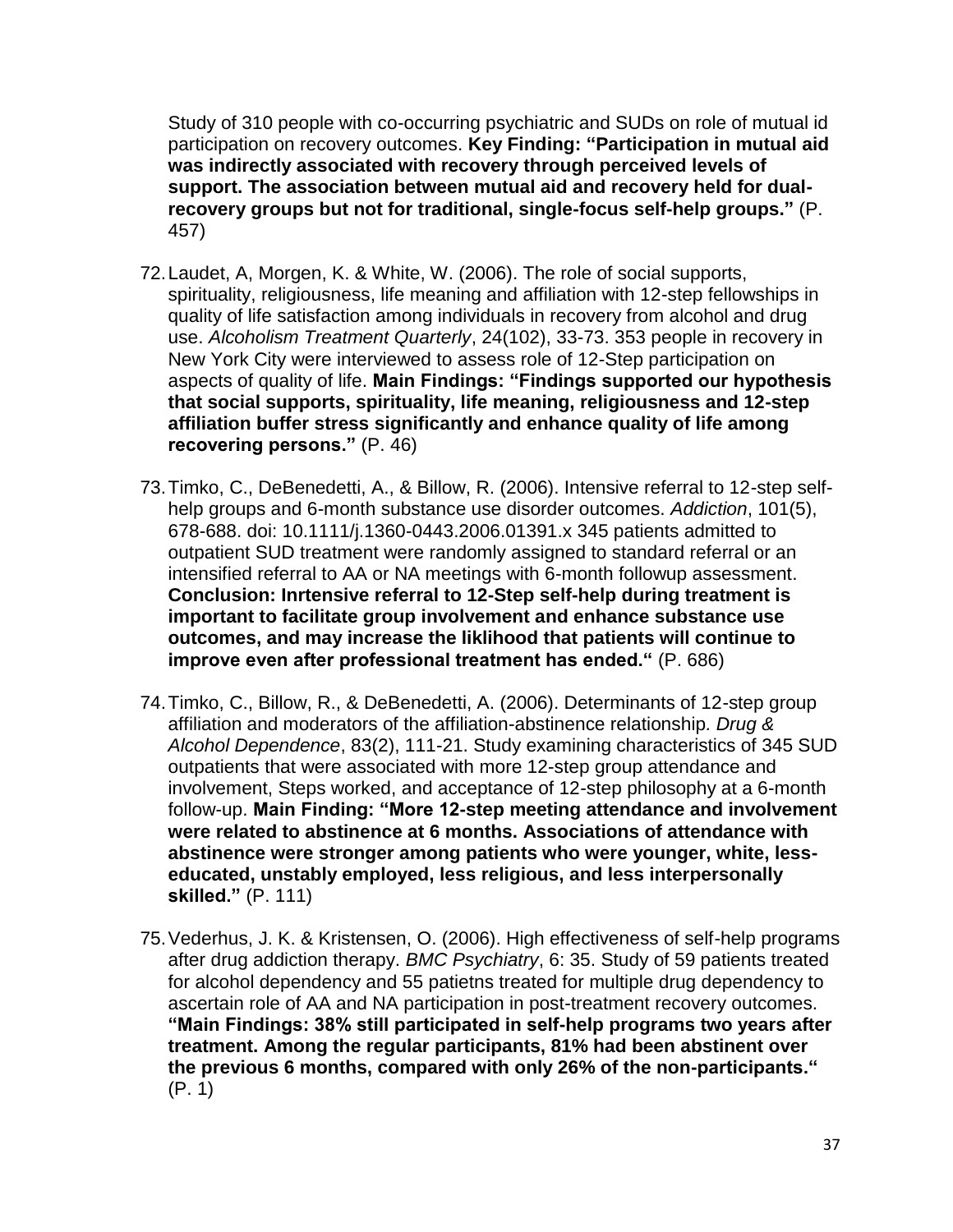- 76.Atkins, Jr., R. G., & Hawdon, J. E. (2007). Religiosity and participation in mutualaid support groups for addiction. *Journal of Substance Abuse Treatment*, 33(3), 321-331. Population survey of 924 self-identified people in recovery. **Key Findings: "Survey data indicate that active involvement in support groups significantly improves one's chances of remaining clean and sober, regardless of the group in which one participates. Respondents whose individual beliefs better matched those of their primary support groups showed greater levels of group participation, resulting in better outcomes as measured by increased number of days clean and sober. Religious respondents were more likely to participate in 12-step groups [AA and NA] and Women for Sobriety. Nonreligious respondents were significantly less likely to participate in 12-step groups. Religiosity had little impact on SMART Recovery participation but actually decreased participation in Secular Organizations for Sobriety."** (P. 321)
- 77.Carrico, A. W., Gifford, E. V., Moos, R. H. (2007). Spirituality/religiosity promotes acceptance-based responding and 12-step involvement. *Drug and Alcohol Dependence*, 89, 66-73. Study of 3698 substance-dependent male veterans assessed at baseline, discharge, 1-year follow-up, and 2-year follow-up exploring whether acceptance-based responding (ABR) - awareness or acknowledgement of internal experiences that allows one to consider and perform potentially adaptive responses - accounted for the effect of S/R on 12-step self-help group involvement 2 years after a treatment episode. **Main Finding: S/R promotes the use of post-treatment self-regulation skills that, in turn, directly contribute to ongoing 12-step self-help group involvement.** (P. 66).
- 78.Cloud. R. N., Rowan, N., Wulff, D. & Golder, S. (2008) Posttreatment 12-Step program affiliation and dropout: Theoretical model and qualitative exploration, *Journal of Social Work Practice in the Addictions*, 7(4), 49-74. Qualitative study of AA/NA affiliation of 14 individuals recruited from six SUD treatment programs. **Main Findings: AA/NA affiliation is linked tor resolituion of ambivalce related to: "(1)congruence of personal beliefs with the TS program values, beliefs, and normative practices; (2) reactions to the TS program social environment; and (3) the time demands of regular attendance with other competing and perceived personal needs."**
- 79.Donovan, D. M., & Wells, E. A. (2007). 'Tweaking 12-Step': the potential role of 12-Step self-help group involvement in methamphetamine recovery. *Addiction*, 102(Suppl 1), 121-129. Review of the research literature on outcomes associated with 12-Step meeting attendance (CA, NA, MA, AA) and involvement in 12-Step activities among people with stimulant use disorders. **Conclusions: Although involvement in 12-Step fellowship improves outcome, many individuals do not engage on their own in 12-Step activities, and there are high rates of dropout from such groups. There are a number of evidence-based therapies available to assist clinicians in facilitating 12-Step involvement;**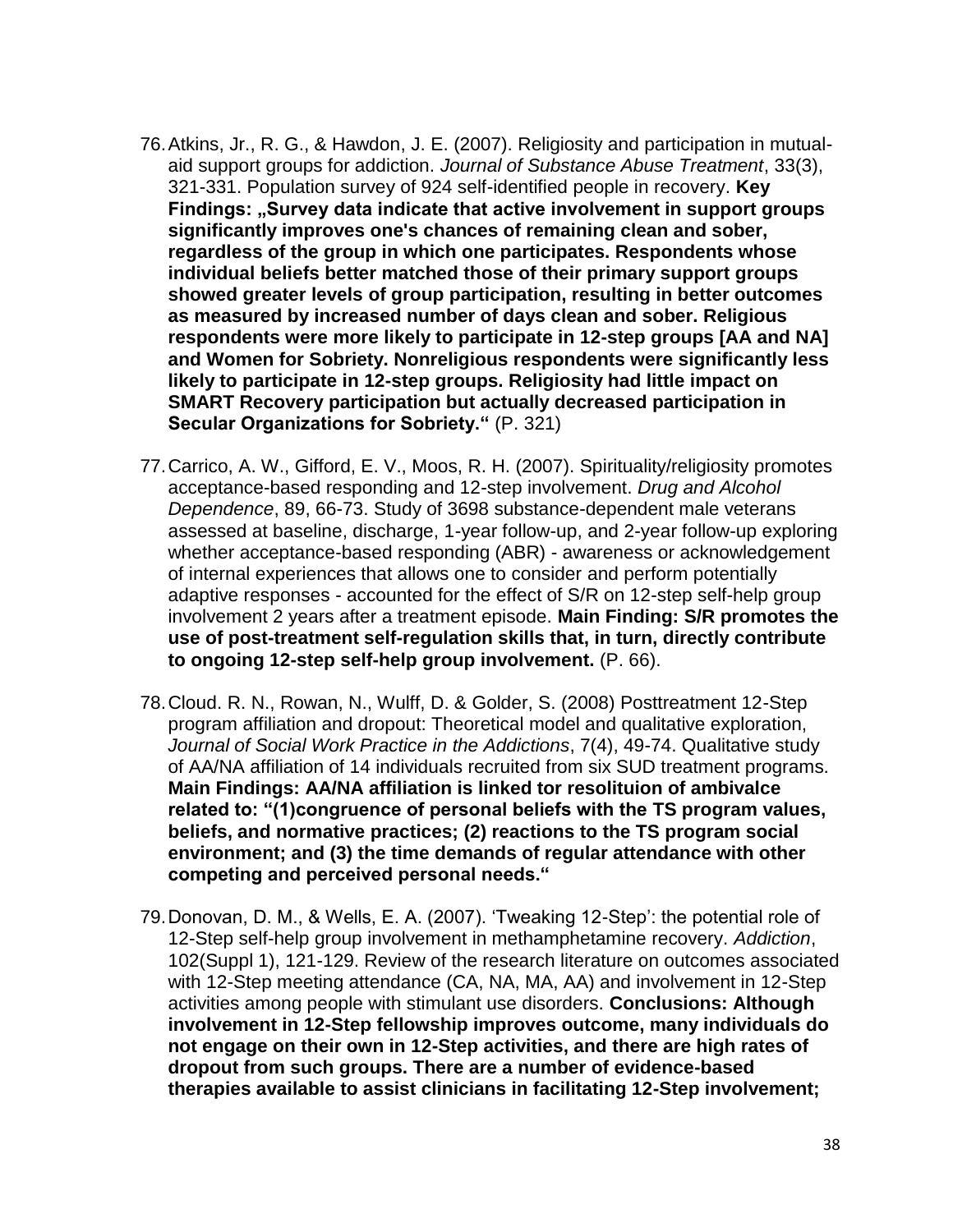**however, these have not been used with methamphetamine abusers.... More actively integrating 12-Step approaches into the treatment process may provide low- or no-cost options for methamphetamine abusers and increase the capacity for providing treatment."** (P. 121)

- 80.Flora, K., & Raftopoulos, A. (2007). First description of Narcotics Anonymous and Alcoholics Anonymous members in Greece: Prior treatment history and opinions about professionals. Contemporary Drug Problems, 34(1), 163-170. Study of 22 AA members and 60 NA members in Greece. **Main Finding: "...there are needs which the groups of AA and NA do not cover. Critical attitudes towards professionals show the need for information and inter-communication between the interested sides."** (P. 163)
- 81.Gossop, M., Stewart, D., & Marsden, J. (2007). Attendance at Narcotics Anonymous and Alcoholics Anonymous meetings, frequency of attendance and substance use outcomes after residential treatment for drug dependence: A 5 year follow-up study. *Addiction*, *103*(1), 119-125. Interviews were conducted with 142 individuals admitted to addiction treatment in the UK with follow-up interviews conducted at 1, 2 and 4-5 years**. Conclusion: "…the improved alcohol outcomes of NA / AA attenders suggests that the effectiveness of existing treatment services may be improved by initiatives that lead to increased involvement and engagement with such groups….It is acknowledged that NA / AA will not appeal to, or be a feasible option for all patients."** (P. 124)
- 82.Humphreys, K., & Moos, R.H. (2007). Encouraging posttreatment self-help group involvement to reduce demand for continuing care services: Two year clinical and utilization outcomes. *Alcoholism: Clinical and Experimental Research*, 31(1), 64-68. A 2-year quasi-experimental analysis of matched samples of male substance-dependent patients who were treated in either 12-step-based (n=887 patients) or cognitive-behavioral (CB, n=887 patients) treatment programs. **Main Findings and Conclusions: "…the only difference in clinical outcomes was a substantially higher abstinence rate among patients treated in 12-step (49.5%) versus CB (37.0%) programs. Twelve-step treatment patients had 50 to 100% higher scores on indices of 12-step self-help group involvement than did patients from CB programs….Promoting self-help group involvement appears to improve posttreatment outcomes while reducing the costs of continuing care. Actively promoting self-help group involvement may therefore be a useful clinical practice for helping addicted patients recover in a time of constrained fiscal resources." (P. 64).**
- 83.Kelly, J. F. & Myers, M. G. (2007). Adolescents' participation in Alcoholics Anonymous and Narcotics Anonymous: Review, implications and future directions. *Journal of Psychoactive Drugs*, 39(3), 259-269. Review of existing research on youth participation in AA and NA. **Conclusion: "…freely available**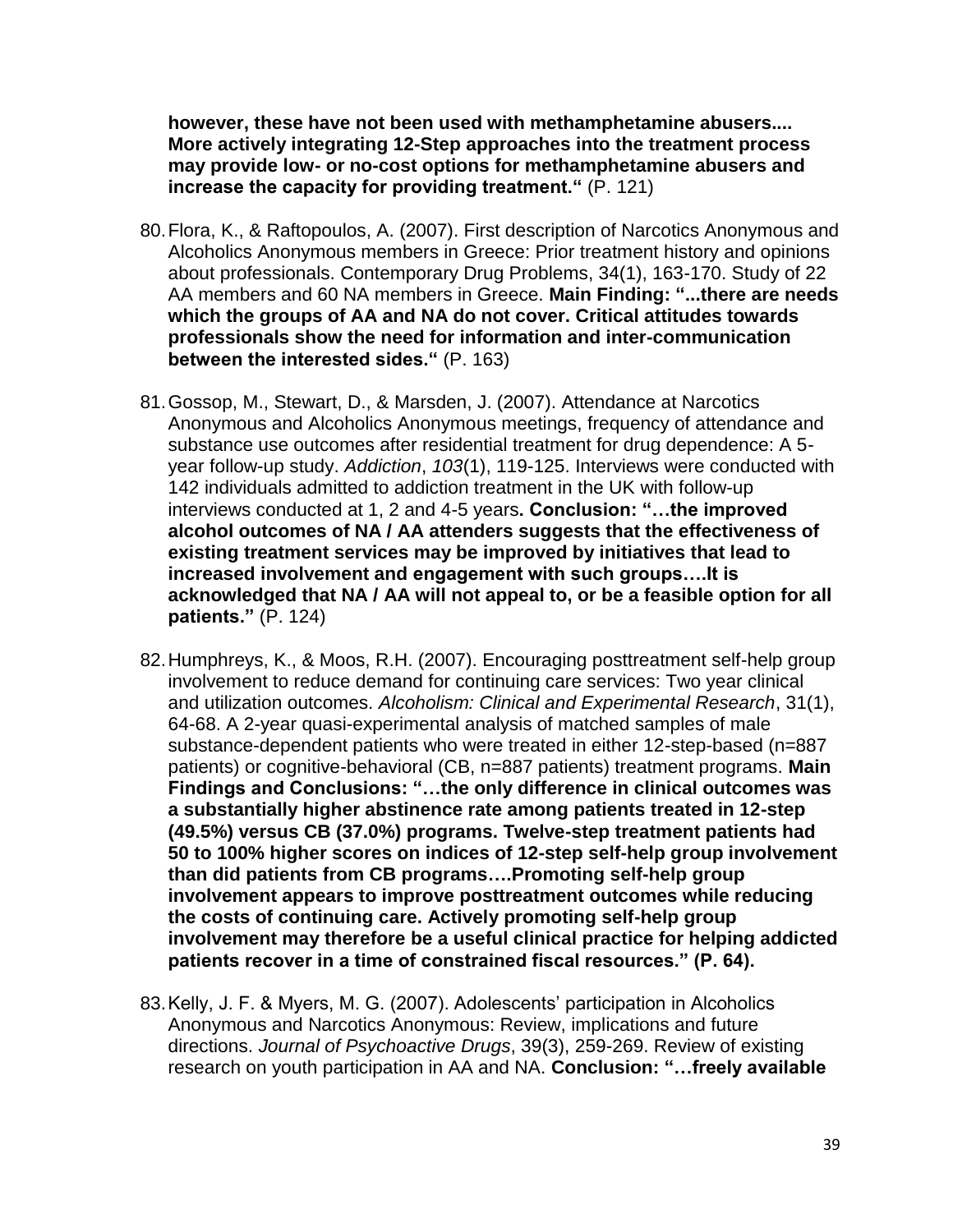#### **AA and NA networks could provide a cost-effective long-term therapeutic adjunct to professional SUD approaches for youth."**

- 84.Laudet, A., Stanick, V., & Sands, B. (2007). The effect of onsite 12-step meetings on post-treatment outcomes among polysubstance-dependent outpatient clients. *Evaluation Review*, 31(6), 613-646. Study of 219 polysubstance‐dependent clients to assess the role of presence/absence of onsite 12‐step meetings during treatment on post‐treatment outcomes. **Main Finding: "Onsite 12**‐**step enhanced 12**‐**step attendance, especially during treatment, and predicted continuous abstinence for the post treatment year. Holding 12**‐**step meetings onsite is a low**‐**cost strategy that programs should consider to foster post**‐**treatment remission maintenance."** (P. 613)
- 85.Stahler, G. J., Mazzella, S., Mennis, J., Chakravorty, S., Rengert, G., & Spiga, R. (2007). The effect of individual, program, and neighborhood variables on continuity of treatment among dually diagnosed individuals. *Drug & Alcohol Depend*ence, 87(1), 54-62. Review of the medical charts of 271 inpatients diagnosed with co-morbid mental health and substance-use disorders discharged to various outpatient treatment programs in Philadelphia. **Key NA-related Finding: "…a high density of narcotics anonymous (NA) and/or alcoholics anonymous (AA) meetings within the neighborhood…reduced the likelihood of attending outpatient treatment."** (P. 54)
- 86.Timko, C., & DeBenedetti, A. (2007). A randomized controlled trial of intensive referral to 12-step selfhelp groups: one-year outcomes. *Drug and Alcohol Dependence*, 90(2-3), 270-279. Study of standard versus intensive referral to 12- Step mutual aid groups of 345 patients in outpatient SUD treatment. **Main Findings and Conclusions: "Compared with patients who received standard referral, patients who received intensive referral were more likely to attend and be involved with 12-step groups during both the first and second six-month follow-up periods, and improved more on alcohol and drug use outcomes over the year….Twelve-step involvement mediated the association between referral condition and alcohol and drug outcomes, and was associated with better outcomes above and beyond group attendance….To most benefit patients, SUD treatment providers should focus 12-step referral procedures on encouraging broad 12-step group involvement, such as reading 12-step literature, doing service at meetings, and gaining self-identity as a SHG member."** (p. 270)
- 87.Zemore, S. E. (2007). A role for spiritual change in the benefits of 12-Step involvement. *Alcoholism: Clinical & Experimental Research*, 31(10 Suppl), 76s-79s. 733 patients in day hospital or residential SUD treatment programs in California were studied for degree of 12-Step involvement and role of spirituality in recovery. **Main Findings: "Increases in 12-step involvement from baseline to follow-up predicted higher odds of total abstinence at follow-up, and this relationship was partially explained by increases in spirituality."** (P. 76s).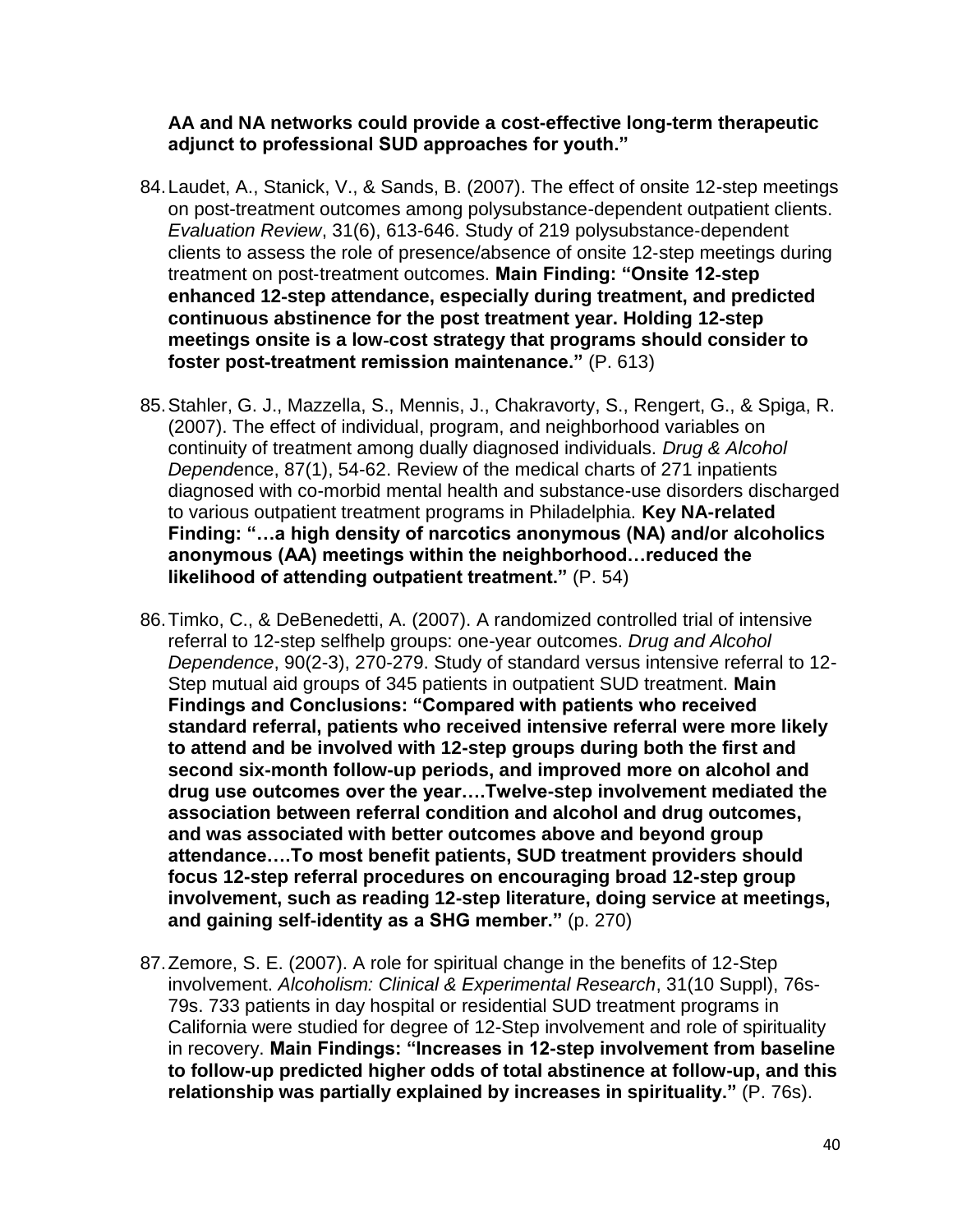- 88.Davey-Rothwell, M.A., Kuramoto, J., & Latkin, C. A. (2008) Social networks, norms, and 12-Step group participation. *The American Journal of Drug and Alcohol Abuse*, 34: 185–193. Study of 931members of an HIV prevention network were studied based on the intensity of their recovery mutual aid participation. **Key Findings: Participants who reported that most or all of their drug partners attended 12-step groups were over ten times more likely to be frequent attenders compared to individuals who did not go to Narcotics Anonymous (NA). Conclusion: Interventions are needed to promote participation in 12-step programs.** (P. 191.)
- 89.Donovan, D. M., & Floyd, A. S. (2008). Facilitating involvement in Twelve-Step programs. In M. Galanter, & L.A. Kaskutas (Eds.), *Recent Developments in Alcoholism, Research on Alcoholics Anonymous and Spirituality in Addiction Recovery*, 18(2) (pp. 303-320). Research literature review. **Conclusions: "Twelve-step programs represent a readily available resource for individuals with substance use disorders. These programs have demonstrated considerable effectiveness in helping substance abusers achieve and maintain abstinence and improve their overall psychosocial functioning and recovery….it is possible to increase twelve-step involvement and that doing so results in reduced substance use."** (P. 303)
- 90.Kelly, J. F., Brown, S. A., Abrantes, A., Kahler, C. W., & Myers, M. (2008). Social recovery model: An 8-year investigation of adolescent 12-step group involvement following inpatient treatment. *Alcoholism: Clinical and Experimental Research*, 32(8), 1468-1478. **Main Findings: "AA/NA attendance was common and intensive early post-treatment, but declined sharply and steadily over the 8 year period. Patients with greater addiction severity and those who believed they could not use substances in moderation were more likely to attend. Despite declining attendance, the effects related to AA/NA remained significant and consistent. Greater early participation was associated with better long-term outcomes."** (P. 1468)
- 91.Kelly, J. F.; Myers, M.G.; & Rodolico, J. (2008). What do adolescents exposed to Alcoholics Anonymous think about 12-step groups? *Substance Abuse*, 29(2), 53- 62. 451 adolescents in SUD treatment were surveyed regarding their views towards AA and NA. **Main Finding and Conclusions: "The aspects of AA/NA youth liked best were general group dynamic processes related to universality, support, and instillation of hope. The most common reason for discontinuing was boredom/lack of fit. General group-therapeutic, and not 12-step-specific, factors are most valued by youth during early stages of recovery and/or degree of AA/NA exposure. Many youth discontinue due to a perceived lack of fit, suggesting a mismatch between some youth and aspects of AA/NA."** (p. 53)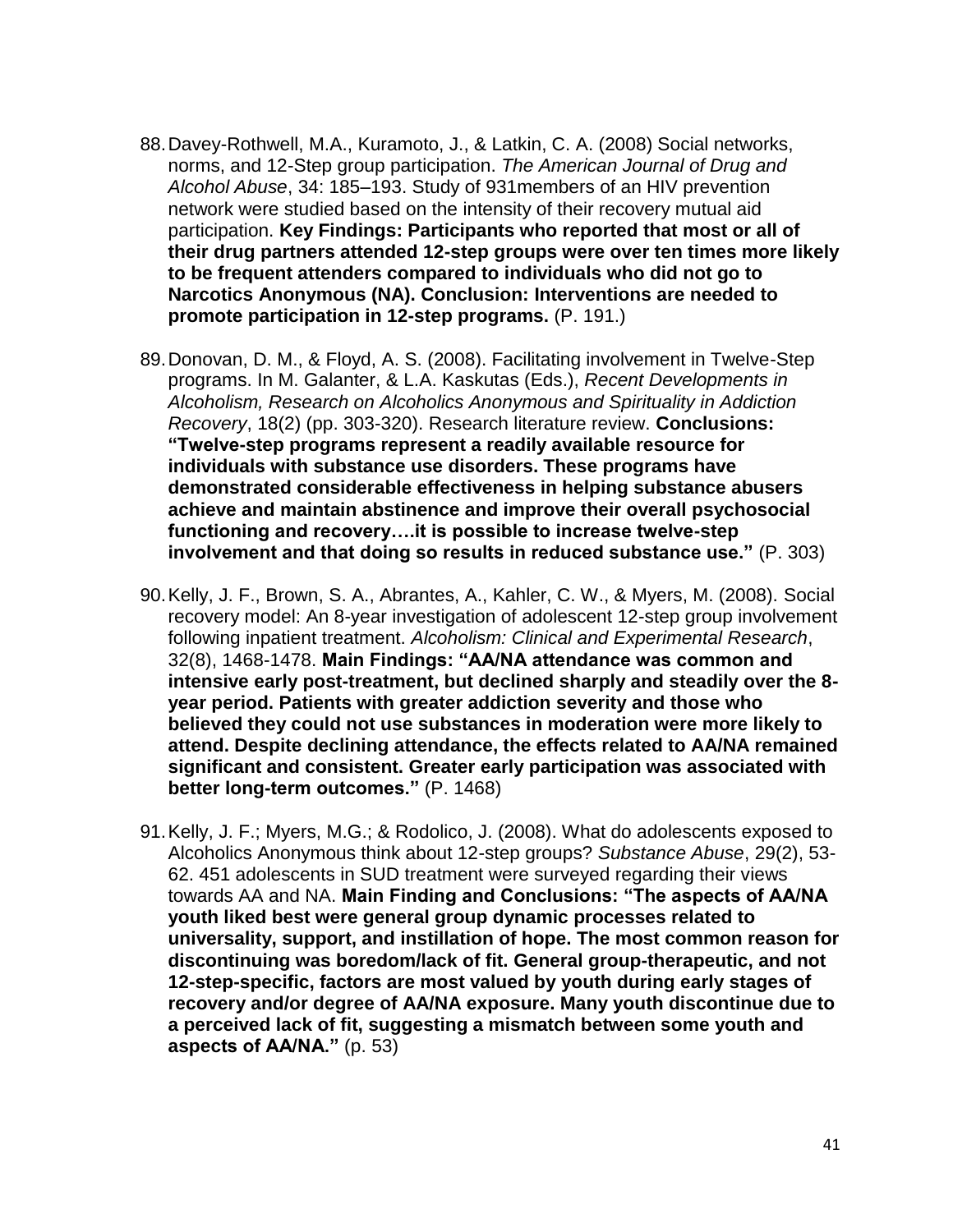- 92.Kelly, J. F. & Yeterian, J. D. (2008). Mutual help groups. In W. T. O'Donohue & N. A. Cummings (Eds.), Evidence-based adjunctive treatments (p. 61–105). **Review of research on AA, NA, and alternative recovery support groups. Conclusion: "…freely available MHG organizations may play an increasingly important role as their availability grows and evidence of their effectiveness continues to emerge. We encourage health care providers to inform their patients about these organizations, to help them give them a fair try, and to monitor patients' responses."** (P. 101)
- 93.Kelly, J. F. Yeterian J., & Myers, M. G. (2008). Treatment staff referrals, participation expectations, and perceived benefit to adolescent involvement in 12-Step groups. *Alcoholism Treatment Quarterly*, 26(4), 10. 114 clinical staff of five adolescent SUD treatment programs were surveyed anonymously about referral practices and other beliefs about 12-step groups. **Main Findings: "Staff rated AA/NA participation as very important and helpful to adolescent recovery and referral rates were uniformly high."**
- 94.Laudet, A. B. & White, W. L. (2008) Recovery capital as prospective predictor of sustained recovery, life satisfaction and stress among former poly-substance users. *Substance Use and Misuse*, 43(1), 27-54. 312 inner-city residents in addiction (heroin and cocaine) recovery in New York City were assessed at baseline and one-year follow-up. **Main Findings: "Findings highlight the importance of 12-step involvement, (low) stress, and spirituality as factors that enhance the likelihood of positive recovery outcomes and of global functioning….Findings underline the premise that recovery is a dynamic process. Different factors promote positive outcome at successive stages of the recovery process."** (P. 35)
- **95.**Matheson, J. L. & McCollum, E. E. (2008). Using metaphors to explore the experiences of powerlessness among women in 12-Step recovery. *Substance Use & Misuse*, 43:1027–1044. Interviews examining the experiences of powerlessness among 13 women of varied racial, ethnic, and socioeconomic backgrounds, ages 21 to 60, who had an average of 9.5 years of recovery. **Main Finding: "For those who feel that all of their life is out of control, powerlessness appears to be an easier concept to embrace. For the others, however, it can be a barrier….The longer they were in recovery, the more their metaphors for powerlessness changed into images that were empowering and relieving."** (P. 1039)
- **96.**Passetti, L. L., & White, W. L. (2008). Recovery support meetings for youths: Considerations when referring young people to 12-step and alternative groups. Journal of Groups in Addiction and Recovery, 2(2-4), 97-121. Research review. **Conclusion: "In order to assist young people in this area, professionals may want to engage in the following activities: 1) help young people structure their time before and after meetings and monitor their interactions with group members to minimize situations that may lead to**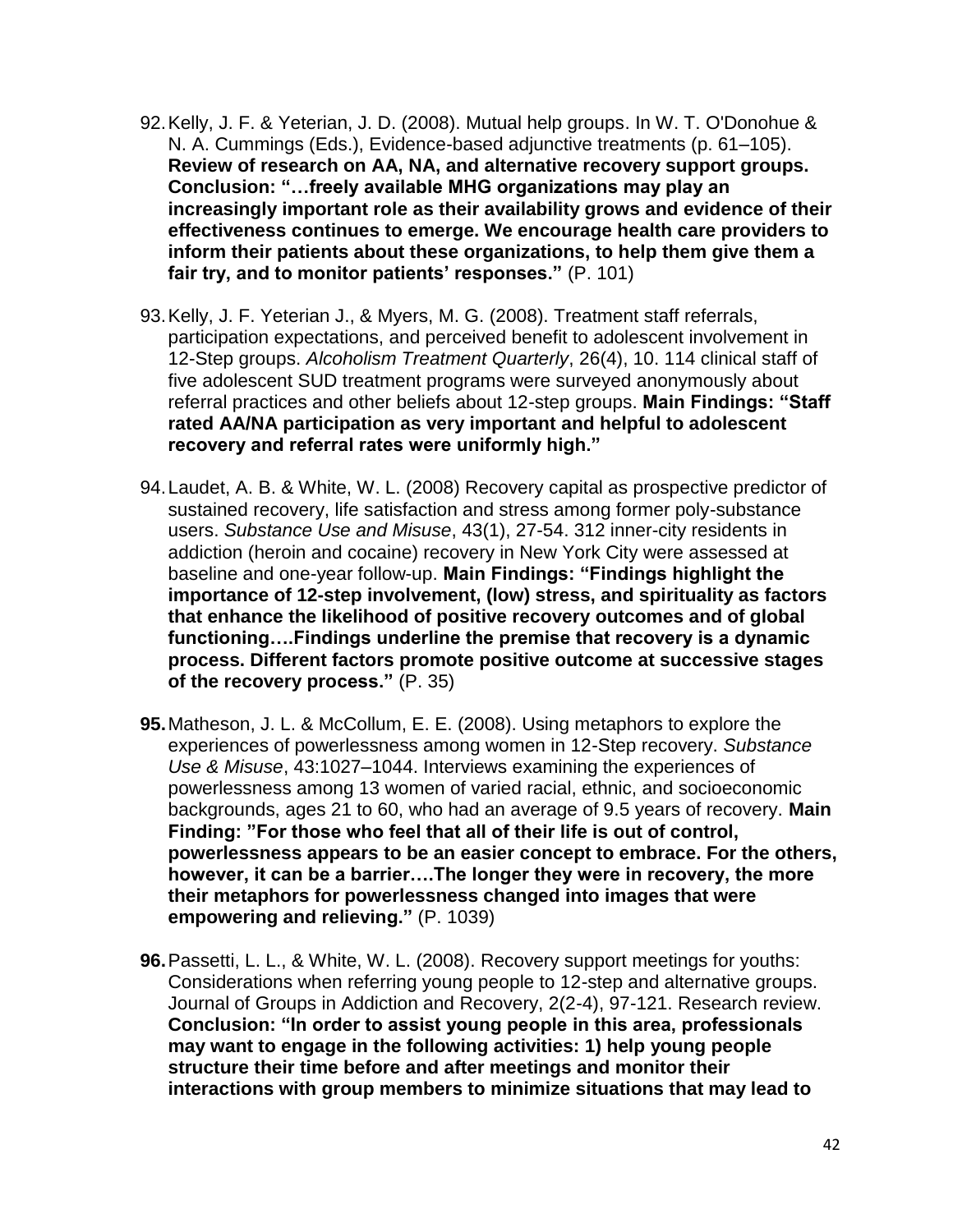**relapse; 2) become familiar with group customs and languages in order to prepare youths for meetings, make appropriate referrals, and clear any misunderstandings; 3) research the characteristics of local meetings, including age composition of members, so that referrals can be tailored based on youths' needs, preferences, and cultural backgrounds; 4) investigate the variety of recovery support groups offered in a given area to provide youths with a menu of options; 5) recognize that some youths may need to try a diversity of meetings before finding one (or a combination) that feels comfortable; 6) interact with recovery support group service structures and develop a list of reliable group members to connect youths to the recovering community; and 7) implement assertive rather than passive referral strategies, including connecting youths to sober social activities sponsored by support groups, helping youths identify and approach sponsors, screening sponsors for appropriateness, monitoring attendance, and monitoring reactions to experiences and program concepts."**

- 97.Schneider, R., Burnette, M, & Timko, C. (2008). History of physical or sexual abuse and participation in 12-Step self-help groups. *The American Journal of Drug and Alcohol Abuse*, 34, 617–625. Comparison of patients with (122) and without (143) a history of physical or sexual abuse admitted to SUD treatment at the Veterans Administration. **Main Findings: "physical or sexual abuse was associated with more attendance at and involvement in12-step groups. Participation in12-step groups predicted abstinence at one year, regardless of abuse history.**" (P. 617)
- 98.Zemore, S. E., & Kaskutas, L. A. (2008). 12-Step involvement and peer helping in day hospital and residential programs. *Substance Use & Misuse*, 43(12-13), 1882-1903. Study of peer helping and 12-step involvement among participants receiving SUD treatment at day hospital (503) and residential (230) programs and relationships between both variables and outcomes. **Main Findings: "Both peer helping and 12-step involvement predicted higher odds of sobriety across follow-ups; helping showed an indirect effect on sobriety via 12 step involvement. Results contribute to the 12-step facilitation literature; confirm prior results regarding benefits of mutual aid."** (P. 1882).
- **99.**Book, S. W., Thomas, S. E., Dempsey, J. P., & Randall, P. K. (2009). Social anxiety impacts willingness to participate in addiction treatment. *Addictive Behaviors*, 34, 474-476. **Main Finding: "Controlling for depression and worry, social anxiety was a unique predictor of endorsement that shyness interfered with willingness to talk to a therapist, speak up in group therapy, attend AA/NA, and ask somebody to be a sponsor. Socially anxious substance abusers were 4-8 times more likely to endorse that shyness interfered with addiction treatment activities."**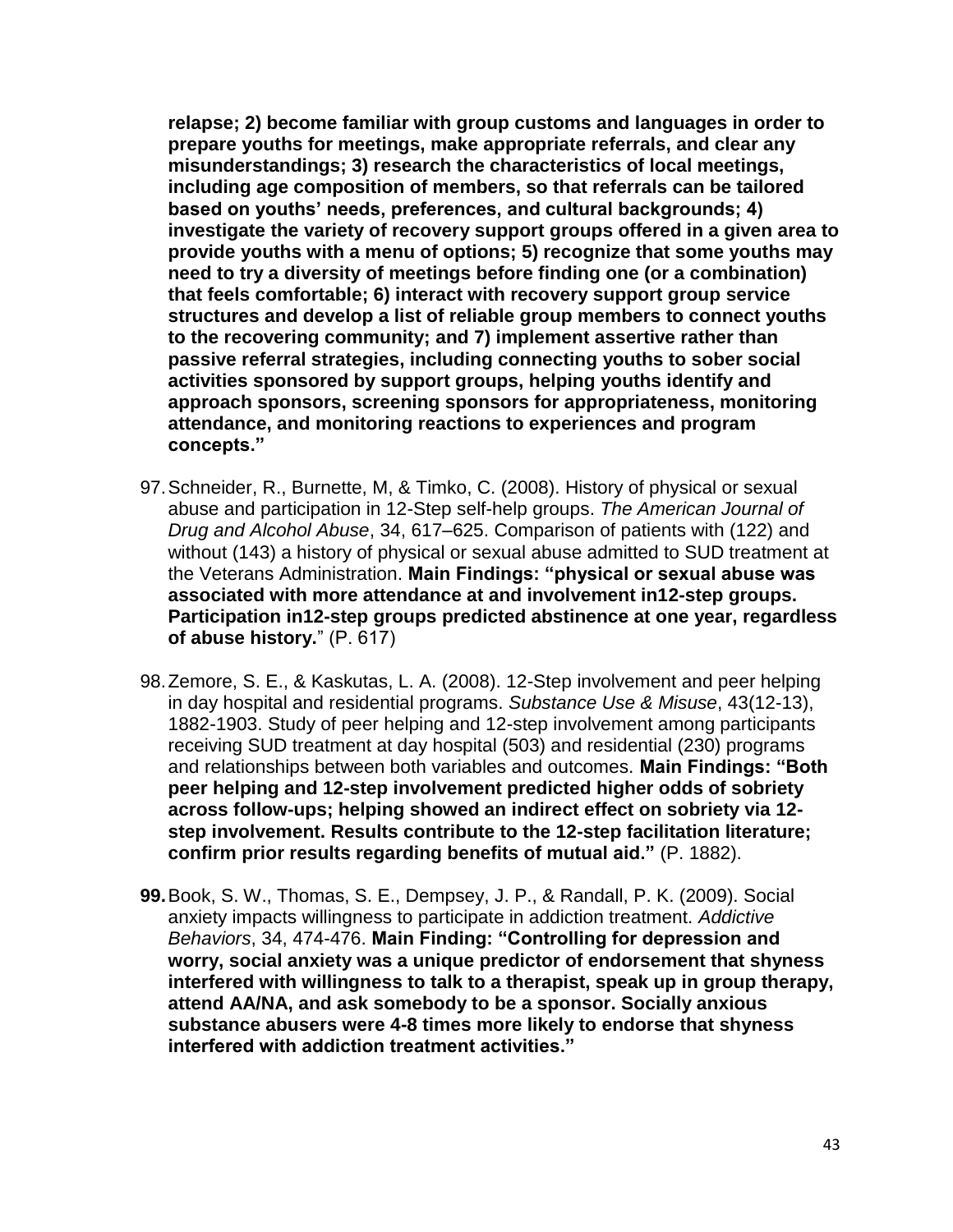- 100. Chi, F. W., Kaskutas, L. A., Sterling, S., Campbell, C. I., & Weisner, C. (2009). Twelve-Step affiliation and 3-year substance use outcomes among adolescents: social support and religious service attendance as potential mediators. *Addiction*, 104(6), 927-939. 3-year follow-up of 357 adolescents admitted to SUD treatment in California. **Key Findings: "At 3 years, 68 adolescents (19%) reported attending any 12-Step meetings, and 49 (14%) reported involvement in at least one of seven 12-Step activities, in the previous 6 months….12-Step activity involvement was associated significantly with 30-day alcohol and drug abstinence. The findings suggest the importance of 12-Step affiliation in maintaining long-term recovery and help to understand the mechanism through which it works among adolescents."** (p. 927)
- 101. McKellar, J. D., Harris, A. H., & Moos, R. H. (2009). Patients' abstinence status affects the benefits of 12-step self-help group participation on substance use disorder outcomes. *Drug & Alcohol Dependence*, 99(1-3), 115-22. 1683 SUD patients from 88 community residential facilities were assessed at baseline and 1- and 4-year follow-ups. **Major Findings: "Patients abstinent at 1-year posttreatment who attended 12-step self-help group meetings were no more likely to be abstinent at 4 years than abstinent patients who did not attend. However, for patients not abstinent at 1 year, a significant improvement in abstinence rates at 4 years emerged for those who attended 12-step selfhelp groups compared to those who did not (42% vs. 28.9%). A similar pattern emerged for SUD problems. There were no benefits from 12-step self-help group attendance for patients abstinent at 1 year, but nonabstinent patients who attended 12-step self-help groups had significantly fewer problems at 4 years."** (P. 115)
- 102. Davey-Rothwell , M. A., Kuramoto , J., & Latkin, C. A. (2009). Social networks, norms, and 12-Step group participation. *American Journal of Drug and Alcohol Abuse*, 34(2), 185-193. Study of social networks of a sample of active drug users. **Major Findings and Conclusion: "Participants who reported that most or all of their drug partners attended 12-step groups were over ten times more likely to be frequent attenders compared to individuals who did not go to Narcotics Anonymous (NA). While social network structure of number of cocaine and heroin users and number of members in treatment was associated with frequent attendance, there was no association among individuals who infrequently went to a 12-step program. Individuals who are trying to control their drug use should be encouraged to affiliate with others in recovery or attending a 12-step program."** (P. 185)
- 103. Vederhus, J.-K., Kristensen, O., Laudet, A., & Clausen, T. (2009). Attitudes towards 12-step groups and referral practices in a 12-step naive treatment culture: a survey of addiction professionals in Norway. *BioMed Central Health Services Research*, 9(1), 147. doi: 10.1186/1472-6963-9-147 Survey of 291 addition professionals in Norway regarding 12-Step attitudes and referral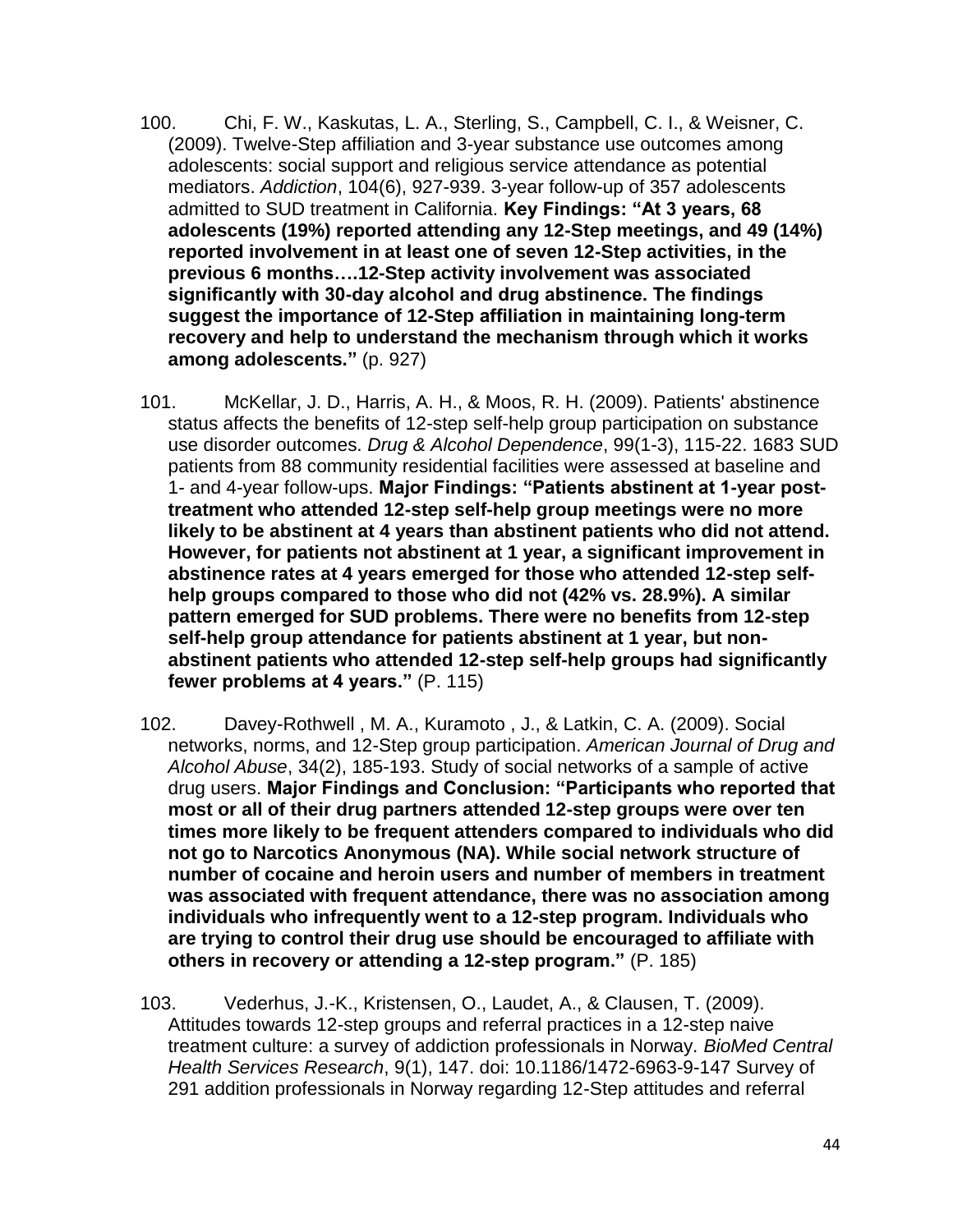practices. **Main Findings: "Participants had moderately positive attitude scores towards TSGs** [AA and NA]**, but referral to these groups among Norwegian addiction professionals was low, as was the level of knowledge about TSGs."** (P. 1)

- 104. Gaston, R. S., Best, D., Day, E., & White, W. (2010). Perceptions of 12- Step interventions among UK substance-misuse patients attending residential inpatient treatment in a UK treatment setting. *Journal of Groups in Addiction & Recovery*, 5, 306–323. Survey of 125 patients admitted to SUD treatment in the UK. **Major Findings: Two-thirds (69.4%) reported prior attendance at 12-step meetings, but current levels of affiliation were low and significant barriers to 12-step meeting attendance were identified. Barriers to participation include the perceived religious components of 12-step meetings, prior negative experiencesin12-step meetings, failure to identify with group members, and difficulties simultaneously participating in both 12-step meetings and structured treatment."** (P. 226)
- 105. Kelly, J. F., Dow, S. J., Yeterian, J. D. & Kahler, C. W. (2010), Can 12 step group participation strengthen and extend the benefits of adolescent addiction treatment" A prospective analysis. *Drug and Alcohol Dependence*, 110(1-2), 117-25. A prospective study of 127 adolescent admitted to outpatient SUD treatment and role of 12-step involvement in treatment outcomes assessed at intake, 3 months, and 6 months. **Conclusion: "Attendance (at AA and/or NA groups) appears to strengthen and extend the benefits of typical community outpatient treatment."** (P. 117)
- 106. Majer, J. M., Droege, J. R., & Jason, L. A. (2010). A categorical assessment of 12-step involvement in relation to recovery resources. *Journal of Groups in Addiction & Recovery*, 5(2), 155-167. Survey of 100 members of Alcoholics Anonymous and Narcotics Anonymous residing in recovery homes regarding 12-Step activities. **Major finding: Participants who were actively involved in 12-step activities [e.g., sponsor, home group, service activity, socializing outside of meetings] reported significantly higher levels of recovery resources compared with those who were less involved…Findings suggest that categorical involvement in 12-step activities equip recovering alcoholics/addicts with resources for their ongoing recovery.** (P. 155)
- 107. Sussman, S. (2010). A review of Alcoholics Anonymous/ Narcotics Anonymous programs for teens. *Evaluation and the Health Professions*, 33(1), 26-55. A review of 19 studies of the clinical outcomes of use of an AA/NA model in the treatment of adolescents with a substance use disorder. **Conclusion: "AA/ NA participation is a valuable modality of substance abuse treatment for teens and that much can be done to increase teen participation, though more research is needed."** (p. 26-27)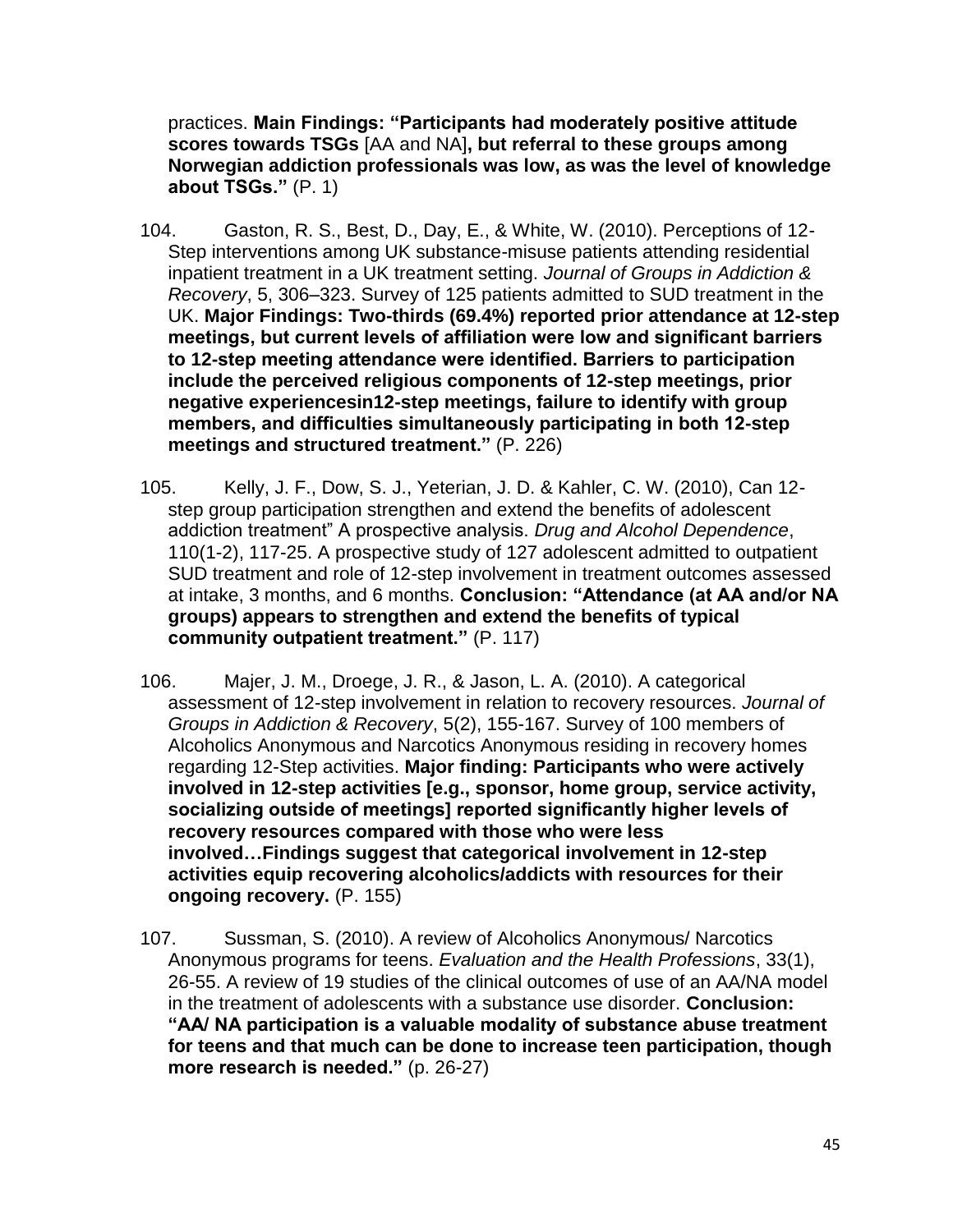- 108. Timko, C., Sutkowi, A. & Moos, R. (2010). Patients with dual diagnoses or substance use disorders only: 12-Step group participation and 1-year outcomes. *Substance Use & Misuse*, 45(4), 613-627. Comparison of outpatients with substance use and psychiatric ( $N = 199$ ) or only substance use ( $N = 146$ ) disorders on baseline and one-year symptoms (93%% follow-up), and treatment and 12-step group participation over the span of one year. **Main Findings: "At follow-up, dual diagnosis patients had more severe symptoms, despite comparable treatment. The groups were comparable on 12-step participation, which was associated with better outcomes. However, associations of participation with better outcomes were weaker for dual diagnosis patients."** (P. 419)
- 109. Vederhus, J. K., Laudet, A., Kristensen, O., & Clausen, T. (2010). Obstacles to 12-step group participation as seen by addiction professionals: Comparing Norway to the United States. *Journal of Substance Abuse Treatment*, 39(3), 210-217. Survey of addiction professionals in the U.S. and Norway to compare attitudes toward 12-Step groups. **Main Findings and Conclusion: "The Norwegian professionals (n = 291) considered the religious aspects of TSGs a considerable obstacle to participation, whereas the U.S. providers (n = 100) did not. Treatment providers unfamiliar with the 12-step philosophy need to be better informed of TSGs' "higher power" concept to educate patients and maximize the utilization of TSGs."** (P. 210)
- 110. Kelly, J. F., Dow, S. J. Yeterian, J. D., & Myers, M. (2011). How safe are adolescents at AA and NA meetings? A prospective investigation with outpatient youth. *Journal of Substance Abuse Treatment*, 40(4), 419-428. 128 youth involved in outpatient SUD treatment were assessed at 3, 6 and 12 months regarding perceived safety of AA and NA. **Major Finding: "Findings here suggest exposure to 12-step meetings is common among outpatient youth, that outpatient youth report feeling safe at these groups overall, but that some report negative experiences….it would seem that as a function of total 12-step meeting exposure, this [negative event] may be quite rare**." (P. 424)
- 111. Kelly, J. F., Pagano, M. E., Stout, R. L., & Johnson, S. M. (2011). Influence of religiosity on 12-Step participation and treatment response among substance-dependent adolescents. *Journal of Studies on Alcohol and Drugs*, 72, 1000-1011. 195 adolescents in residential SUD treatment surveyed at intake and discharge. **Conclusion: Our findings extend the evidence for the protective effects of religious behaviors to a better treatment response among adolescents and provide some preliminary support for the 12-step proposition that adopting 12-step practices, most notably a focus on helping others in recovery, may lead to better substance-related outcomes during treatment." (p. 1008) "Youth with low or no lifetime religious practices may assimilate less well into 12-step–oriented treatment and may**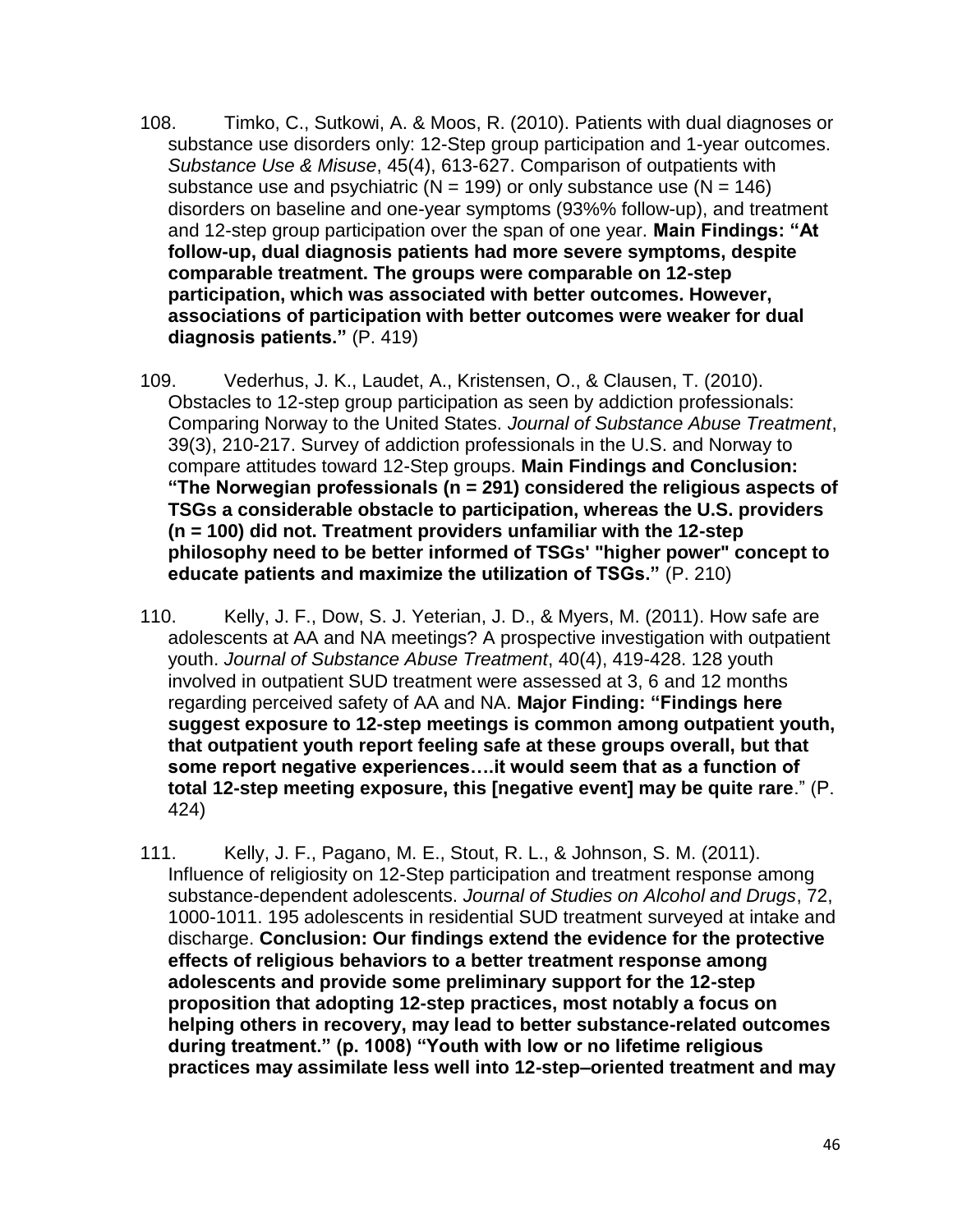#### **need additional 12-step facilitation, or a different approach, to enhance treatment response."** (P. 1000)

- 112. Krentzman, A. R., Moore, B. C., Robison, E. A. R., Kelly, J., Kurtz, E., Laudet, A., White, W. L. & Zemore, S. (2011). How Alcoholics Anonymous and Narcotics Anonymous work: Cross-disciplinary perspectives. *Alcoholism Treatment Quarterly*, 29(1), 75-84. **Summary of Conference Papers**.
- 113. Majer, J. M., Jason, L. A., Ferrari, J. R., & Miller, S. A. (2011). 12-step involvement among a U.S. sample of Oxford House residents. *Journal of Substance Abuse Treatment*, 41(1), 37-44. 897 adult residents of U.S. Oxford Houses were surveyed at baseline, 4, 8, and 12 months regarding relationships between 12-step activities and abstinence outcomes. **Major findings: "Findings suggest that categorical involvement in a number of 12-step activities equip persons with substance use disorders with resources for ongoing recovery."** (p. 37)
- 114. Orwat, J., Samet, J. H., Tompkins, C. P., Cheng, D. M., Dentato, M. P., & Saitz, R. (2011). Factors associated with attendance in 12-step groups (Alcoholics Anonymous/Narcotics Anonymous) among adults with alcohol problems living with HIV/AIDS. *Drug and Alcohol Dependence*, 113(2-3), 165- 171. Survey of mutual aid participation among 400 adults living with HIV/AIDS and alcohol problems. **Main Findings: "At study entry, subjects were 75% male, 12% met diagnostic criteria for alcohol dependence, 43% had drug dependence and 56% reported attending one or more AA/NA meetings (past 6 months)."** P. 165.
- 115. Raftopoulos, A., & Flora, K. (2011). Substance use related behavior of the members of Narcotics Anonymous and Alcoholics Anonymous in Greece. *Journal of Psychoactive Drugs*, 43(3), 238-245. **Profile of AA and NA members in Greece without data regarding duration of abstinence.**
- 116. Chi, F. W., Campbell, C. I., Sterling, S. & Weisner, C. (2012). Twelve-Step attendance trajectories over 7 years among adolescents entering substance use treatment in an integrated health plan. *Addiction*, 107, 933-942. Study of 391 adolescents entering SUD treatment between 2000 and 2002 who completed at least one follow-up interview in year one, and at least one during years three to seven, after treatment entry. **Conclusion: "Robust connection with twelvestep groups appears to be associated with better long-term outcomes among adolescents with substance use disorders."** (P. 933)
- **117.** Enayat, J., Javahmard, Gh. H, & Mammagani, J. (2012). The comparison of attention biases to opiates in substance dependent and treated clients of therapeutic clinics and Narcotics Anonymous members. *Research on Addiction*, 6(23), 27-37. **Study of attention bias in tempting incentives related to opium materials in addicted people who were referred to the rehabilitation offices,**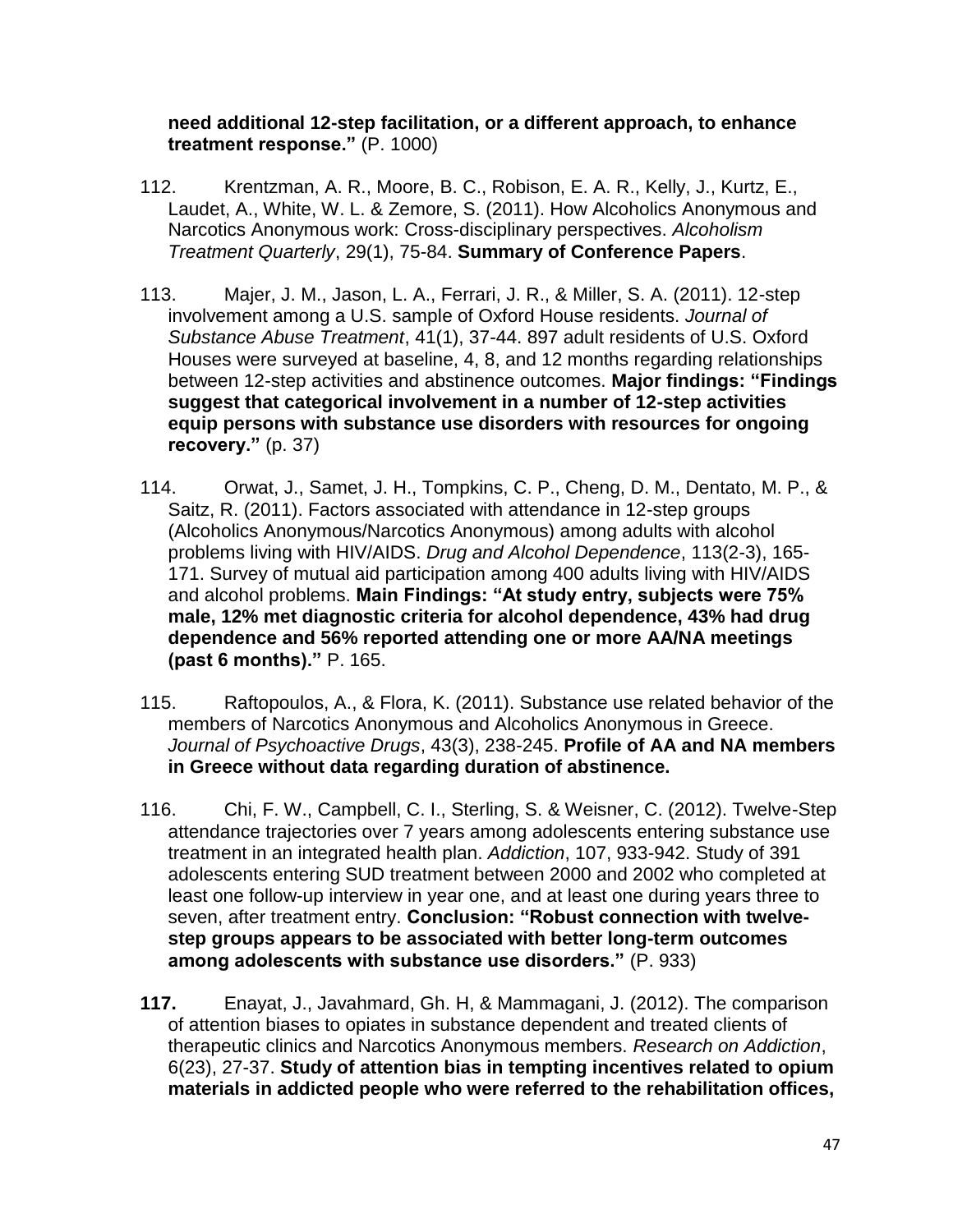**addiction treatment clinic, rebirthing centers and Narcotics Anonymous of East Azerbaijan compared to a non-addicted control group. NA data was not reported separately.** 

- 118. Kelly, J. F. & Yeterian, J. D. (2012). Empirical awakening: The new science on mutual help and implications for cost containment under health care reform. *Substance Abuse*, 33, 85-91. Research overviews on 12-Step effectiveness. Conclusion: **"…professionally delivered interventions designed to facilitate the use of AA and NA ("Twelve-Step Facilitation" [TSF]) are now "empirically supported treatments" as defined by US federal agencies and the American Psychological Association. Under the auspices of health care reform, a rational societal response to the prodigious health and social burden posed by alcohol and other drug misuse should encompass the implementation of empirically based strategies (e.g., TSF) in order to maximize the use of ubiquitous mutual-help recovery resources."** (P. 85)
- 119. Mundt, M. P., Pathasarathy, S., Chi, F. W., Sterling, S., & Campbell, C. I. (2012). 12-step participation reduces medical costs among adolescents with a history of alcohol and other drug treatment. *Drug and Alcohol Dependence*, 126(1-2), 124-30. Study of changes in seven-year health care use and costs by changes in 12-step participation of 403 adolescents following SUD treatment admission. **Main Findings: "Each additional 12-step meeting attended was associated with an incremental medical cost reduction of 4.7% during seven-year follow-up. The medical cost offset was largely due to reductions in hospital inpatient days, psychiatric visits, and AOD treatment costs."** (P. 124)
- 120. Kelly, J. F., & Urbanoski, K. (2012). Youth recovery contexts: The incremental effects of 12-Step attendance and involvement on adolescent outpatient outcomes. *Alcoholism Clinical & Experimental Research*, 36(7), 1219– 1229. Adolescent outpatients (N=127; M age 16.7; 75% male; 87% White) in a naturalistic study of treatment effectiveness were assessed at intake and 3, 6, and 12 months later using standardized assessments. **Conclusions: "The benefits of 12-step participation observed among adult samples extend to adolescent outpatients. Community 12-step fellowships appear to provide a useful sobriety-supportive social context for youth seeking recovery, but evidence-based youth-specific 12-step facilitation strategies are needed to enhance outpatient attendance rates."** (P. 1219)
- 121. Manning, V., Best, D., Faulkner, N., Titherington, E., Morinan, A., Keaney, F., ... , & Strang, J. (2012). Does active referral by a doctor or 12-Step peer improve 12-Step meeting attendance? Results from a pilot randomised control trial. *Drug and Alcohol Dependence*, 126(1), 131-137. An RCT investigating the impact on 151 patients of active referral to SHG [self-help groups], delivered by doctors or 12-Step peers during inpatient treatment. **Conclusion: "Attendance**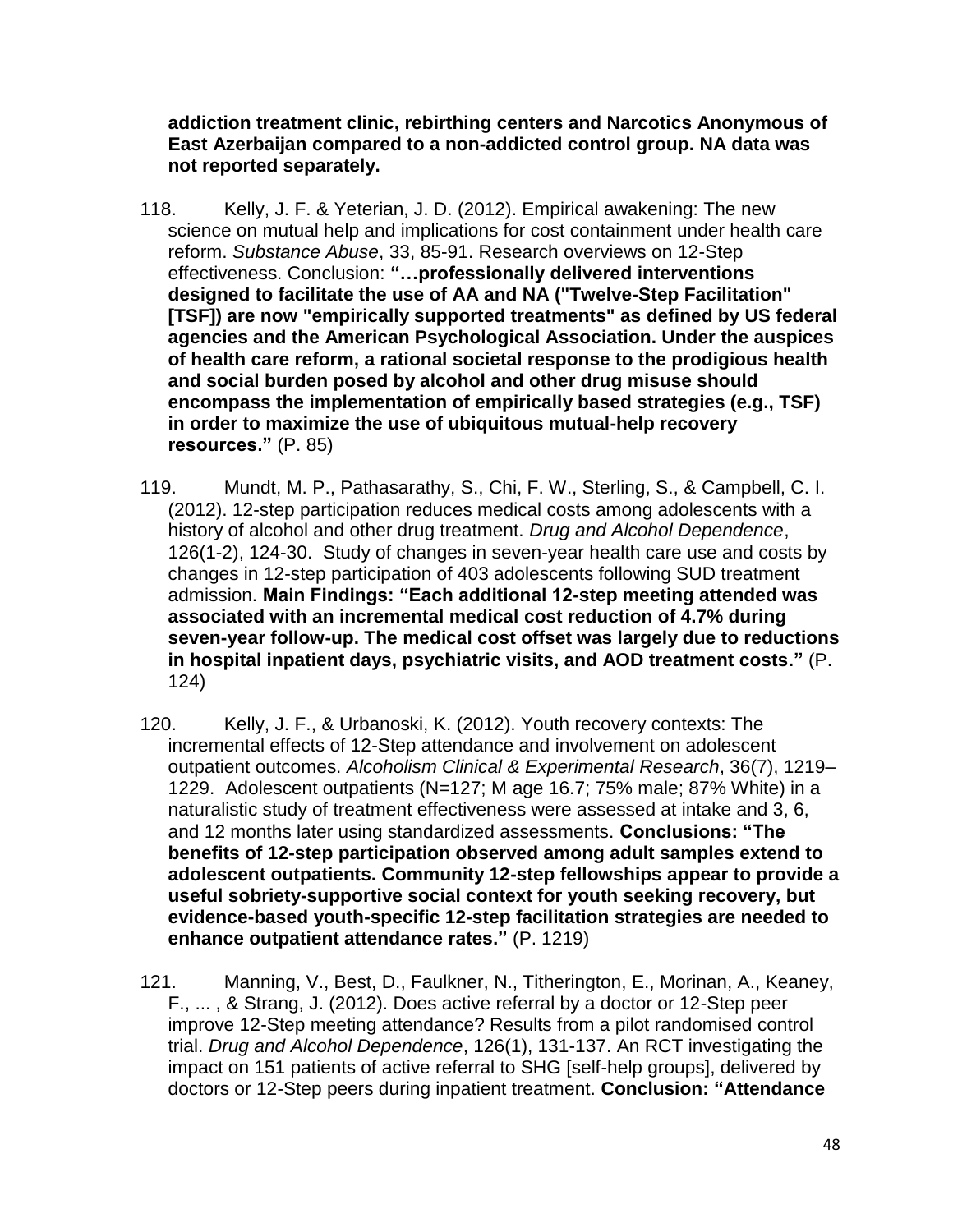**at 12-Step SHGs is associated with greater rates of abstinence and active referral, especially by 12-Step peers, increases 12-Step SHG attendance rates. However, improved clinical outcomes among attendees might not occur until stronger recovery peer support networks are established. These results show promise for the benefit of incorporating Twelve Step Facilitation into U.K. treatment settings."** (P. 131)

- 122. Witbrodt, J., Mertens, J., Kaskutas, L. A., Bond, J., Chi, F., & Weisner, C. (2012). Do 12-step meeting trajectories over 9 years predict abstinence? *Journal of Substance Abuse Treatment*, 43(1), 30-43. Study of 1825 SUD patients with 5 waves of data collection over none years to ascertain role of 12-step attendance (AA, NA, CA) on abstinence outcomes. Main Findings and Conclusion: **"The high class reported the highest attendance and abstention. The descending class reported high baseline alcohol severity, long treatment episodes, and high initial attendance and abstinence; but by year-5 their attendance and abstinence dropped. The early-drop class, which started with high attendance and abstinence but with low problem severity, reported no attendance after year 1. The rising class, with fairly high alcohol and psychiatric severity throughout, reported initially low attendance, followed by increasing attendance paralleling their abstention. Last, the low and no classes, which reported low problem-severity and very low/no attendance, had the lowest abstention. Female gender and high alcohol severity predicted attendance all years. Consistent with a sustained benefit for 12 step exposure, abstinence patterns aligned much like attendance profiles."** (P. 30)
- 123. Worley, M. J., Tate, S. R., & Brown, S. A. (2012). Mediational relations between 12‐Step attendance, depression and substance use in patients with comorbid substance dependence and major depression. *Addiction*, 107(11), 1974-1983. Study of the effects of 12-Step participation on 209 veterans diagnosed with alcohol, stimulant, or marijuana dependence and substanceindependent major depressive disorder. **Conclusion: "For patients with substance dependence and MDD, attendance at 12-step meetings is associated with mental health benefits that extend beyond substance use, and reduced depression could be a key mechanism whereby 12-step meetings reduce future drinking in this population."** (P. 1974)
- 124. Bergman, B. G., Greene, M. C., Hoeppner, B. B., Slaymaker, V. & Kelly, J. F. (2013). Psychiatric comorbidity and 12-Step participation: A longitudinal investigation of treated young adults. *Alcoholism: Clinical and Experimental Research*, 38(2), p. 501-510. Prospective naturalistic study of 296 young adults treated for a SUD and assessed at intake and 3, 6, and 12 months posttreatment on 12-step attendance/active involvement and percent of days abstinent. **Conclusion: "Despite concerns regarding the clinical utility of 12-step MHOs for DD patients, findings indicate that DD young adults participate and benefit as much as SUD-only patients, and may benefit more from high**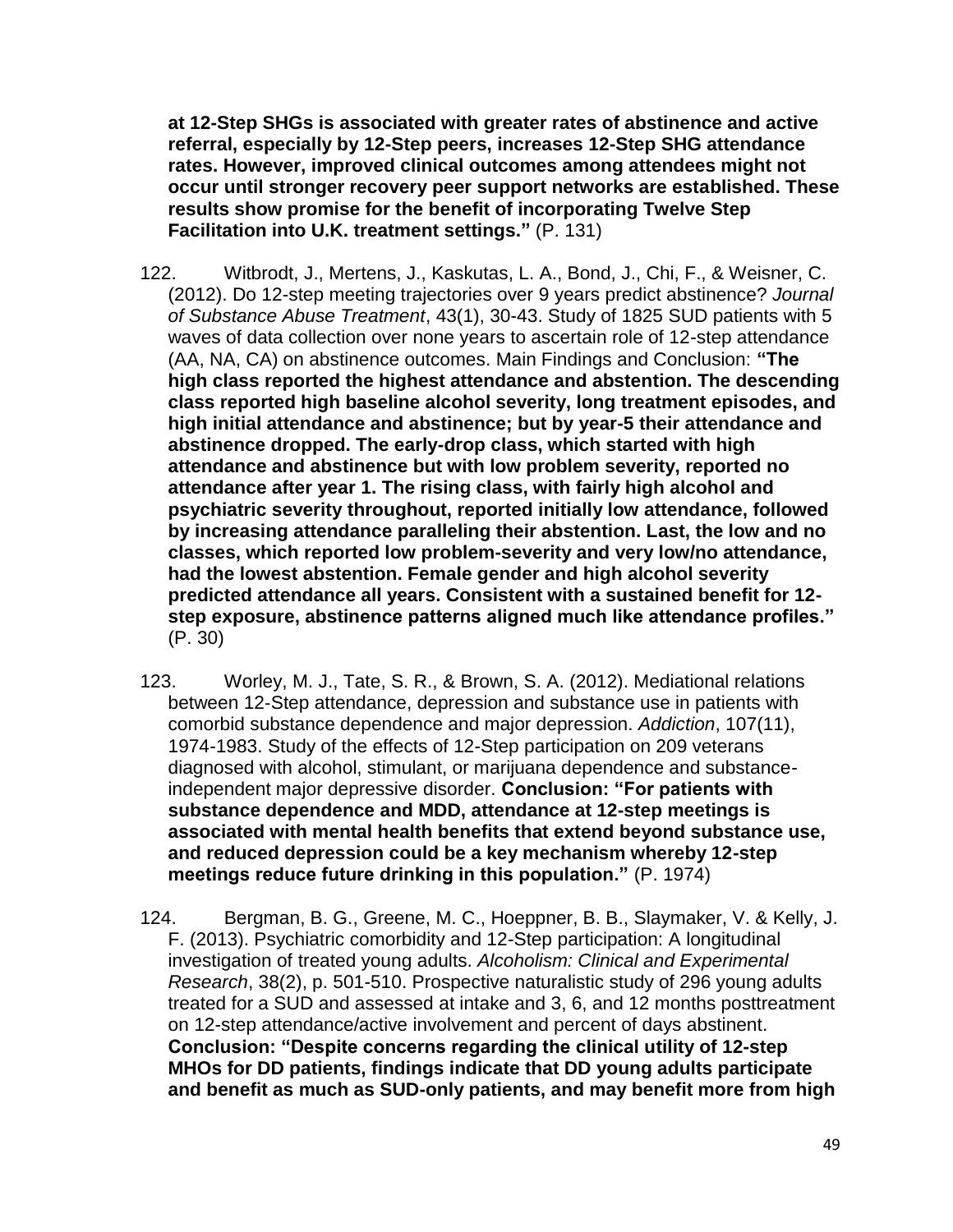**levels of active involvement, particularly having a 12-step sponsor."** (P. 501)

- 125. Buckingham, S. A., Frings, D., & Albery, I. P. (2013). Group membership and social identity in addiction recovery. *Psychology of Addictive Behaviors*, 27(4), p. 1132-1140. Study of role of identity transformation in preventing relapse among AA and NA members and former smokers. **Main Finding: "Although exploratory, these results suggest that developing a social identity as a "recovering addict" or an "ex-smoker" and subsequently highlighting the difference between such identities may be a useful strategy for reducing relapse among people with problems associated with addictive behaviors."** (P. 1132)
- 126. Chi, F. W., Sterling, S., Campbell, C. I., Weisner, C. (2013). 12-step participation and outcomes over 7 years among adolescent substance use patients with and without psychiatric comorbidity. *Substance Abuse*, 34(1), 33– 42. Study of the associations between 12-step participation and outcomes over 7 years among 419 adolescent substance use patients with and without psychiatric comorbidities. **Major Findings and Conclusions: "Although level of participation decreased over time for both groups, comorbid adolescents participated in 12-step groups at comparable or higher levels across time points. Results from mixed-effects logistic regression models indicated that for both groups, 12-step participation was associated with both alcohol and drug abstinence at follow-ups, increasing the likelihood of either by at least 3 times. Findings highlight the potential benefits of 12 step participation in maintaining long-term recovery for adolescents with and without psychiatric disorders."** (P. 33)
- 127. Donovan, D. M., Daley, D. C., Brigham, G. S., Hodgkins, C. C., Perl, H. I., Garrett, S. B., ... , & Kelly, T. M. (2013). Stimulant abuser groups to engage in 12-Step: A multisite trial in the National Institute on Drug Abuse Clinical Trials Network. *Journal of substance abuse treatment*, 44(1), 103-114. Study of the effectiveness of an 8-week combined group plus individual 12-step facilitative intervention on stimulant drug use and 12-step meeting attendance and service with 3 and 6-month follow-up of 471 patients entering treatment for a stimulant use disorder. **Major Findings: "Compared with TAU [treatment as usual], STAGE-12 participants had significantly greater odds of self-reported stimulant abstinence during the active 8-week treatment phase; however, among those who had not achieved abstinence during this period, STAGE-12 participants had more days of use. STAGE-12 participants had lower Addiction Severity Index Drug Composite scores at and a significant reduction from baseline to the 3-month FU [followup], attended 12-step meetings on a greater number of days during the early phase of active treatment, engaged in more other types of 12-step activities throughout the active treatment phase and the entire FU period, and had more days of selfreported service at meetings from mid-treatment through the 6-month FU."**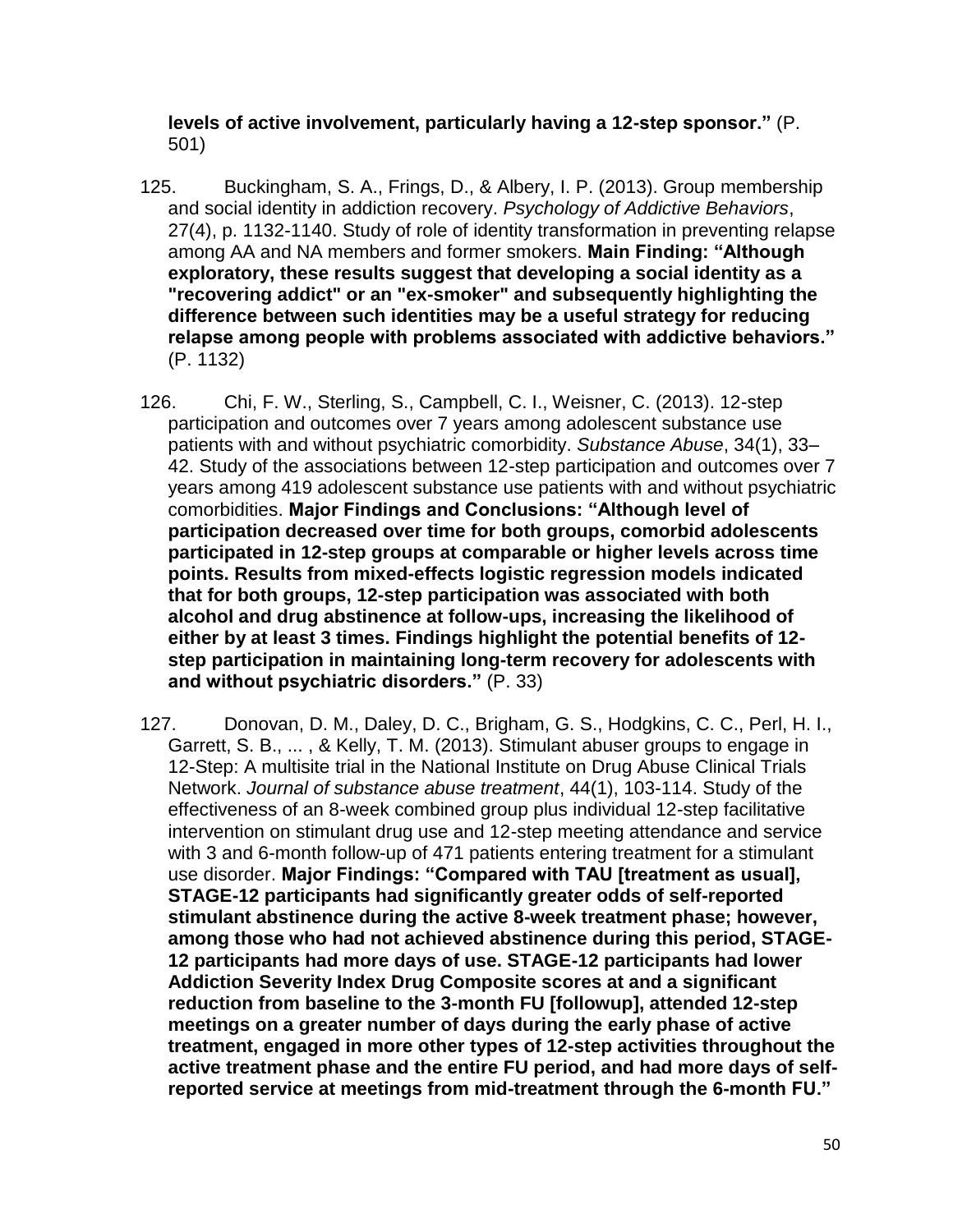- 128. Kelly, J. F., Stout, R. L. & Slaymaker, V. (2013). Emerging adults' treatment options in relation to 12-step mutual help attendance and active involvement. *Drug Alcohol Dependence*, 129(1-2), 151-157. 303 emerging adults in SUD treatment were assessed at intake, 3, 6, and 12 months on 12-step attendance and involvement and treatment outcomes. **Main Findings and Conclusion: "The percentage attending 12-step meetings prior to treatment (36%) rose sharply at 3 months (89%), was maintained at 6 months (82%), but declined at 12 months (76%). [The study] found beneficial effects for attendance, but stronger effects, which increased over time, for active involvement. Several active 12-step involvement indices were associated individually with outcome benefits. Ubiquitous 12-step organizations may provide a supportive recovery context for this high-risk population at a developmental stage where non-using/sober peers are at a premium."** (P. 151)
- 129. Labbe. A. K., Greene, C., Bergman, B. G., Hoeppner, B., & Kelly, J. F. (2013). The importance of age composition of 12-step meetings as a moderating factor in the relation between young adults' 12-step participation and abstinence, *Drug and Alcohol Dependence*, 133(2), 541-547. 302 young adults enrolled in residential treatment effectiveness were assessed at intake, and 3, 6, and 12 months later on 12-step attendance, age composition of attended 12-step groups, and treatment outcome. **Main Finding and Conclusions: "A similar age composition was helpful early post-treatment among low 12-step attendees, but became detrimental over time. Treatment and other referral agencies might enhance the likelihood of successful remission and recovery among young adults by locating and initially linking such individuals to age appropriate groups. Once engaged, however, it may be prudent to encourage gradual integration into the broader mixed-age range of 12-step meetings, wherein it is possible that older members may provide the depth and length of sober experience needed to carry young adults forward into long-term recovery."** (P. 541)
- 130. Majer, J. M., Jason, L. A., Aase, D. M., Droege, J. R., & Ferrari, J. R. (2013). Categorical 12-Step involvement and continuous abstinence at twoyears. *Journal of Substance Abuse Treatment*, 44(1), 46–51. A longitudinal analysis of 12-step involvement among a U.S. sample of patients exiting treatment for substance dependence. **Main Findings: "Findings suggest that categorical involvement in a set of 12-step activities and communal-living settings such as Oxford Houses are independent factors associated with continuous abstinence from both alcohol and illicit drugs among substance dependent persons."** (P. 46)
- 131. Worley, M. J., Tate, S. R., McQuaid, J. R., Granholm, E. L., & Brown, S. A. (2013). 12-Step affiliation and attendance following treatment for comorbid substance dependence and depression: A latent growth curve mediation model.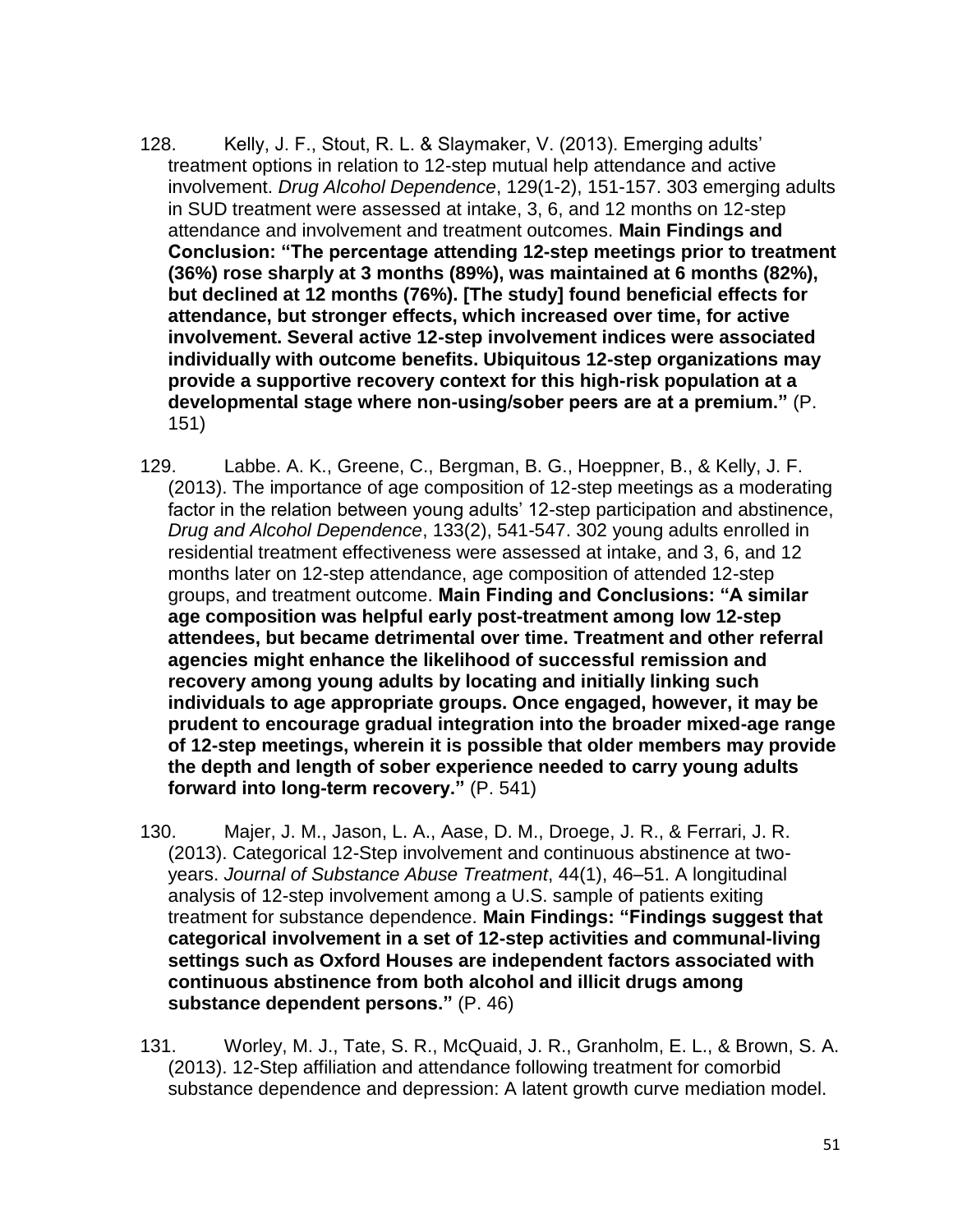*Substance Abuse*, 34(1), 43-50. Study of the relationship between rates of change in 12-step involvement and substance use, utilizing posttreatment followup data from a trial of group Twelve-Step Facilitation (TSF) and integrated cognitive-behavioral therapy (ICBT) for veterans with substance dependence and major depressive disorder. Main Findings: Although TSF patients were higher on 12-step affiliation and meeting attendance at end-of-treatment as compared with ICBT, they also experienced significantly greater reductions in these variables during the year following treatment, ending at similar levels as ICBT. Veterans in TSF also had significantly greater increases in drinking frequency during followup, and this group difference was mediated by their greater reductions in 12-step affiliation and meeting attendance. **Conclusions: Patients with comorbid depression appear to have difficulty sustaining high levels of 12-step involvement after the conclusion of formal 12-step interventions, which predicts poorer drinking outcomes over time. Modifications to TSF and other formal 12-step protocols or continued therapeutic contact may be necessary to sustain 12-step involvement and reduced drinking for patients with substance dependence and MDD."** (P. 43)

- **132.** Zemore, S., Subbaraman, M., & Tonigan, J. S. (2013). Involvement in 12 step activities and treatment outcomes. *Substance Abuse*, 34(1), 60-69. 1-year follow-up study of 508 patients admitted to SUD treatment. **Main Findings: "12- Step meeting attendance and having a sponsor were the only strong and consistent predictors of abstinence across time points, though other activities (i.e., use of a home group, befriending members, service work, and reading the literature) were significant in some analyses."**
- **133.** Flaherty, M. T., Kurtz, E., White, W. L. & Larson, A. (2014). An interpretive phenomenological analysis of secular, spiritual, and religious pathways of longterm addiction recovery. *Alcoholism Treatment Quarterly*, 32(4), 337 – 356. **Study of 6 subjects (one NA member) illustrating diverse pathways of longterm addiction recovery.**
- 134. Kelly. J. F., Stout, R. L., Greene, M. C., Slaymaker, V. (2014). Young adults, social networks, and addiction recovery: post treatment changes in social ties and their role as a mediator of 12-step participation. PloS One. 9(6):e100121. Study of the effects of 12-Step attendance on 302 Emerging adults admitted to SUD residential treatment and assessed at intake, 1, 3, 6, and 12 months. **Conclusions: Young adult 12-step participation confers recovery benefit; yet, while encouraging social network change, 12-step MHOs may be less able to provide social network change directly for young adults, perhaps because similar-aged peers are less common in MHOs[mutual aid organizations]."**
- 135. Labbe, A. K., Slaymaker, V., & Kelly, J.F. (2014). Toward enhancing 12 step facilitation among young people: a systematic qualitative investigation of young adults' 12-step experiences. Subst Abus., 35(4), 399–407. Study of the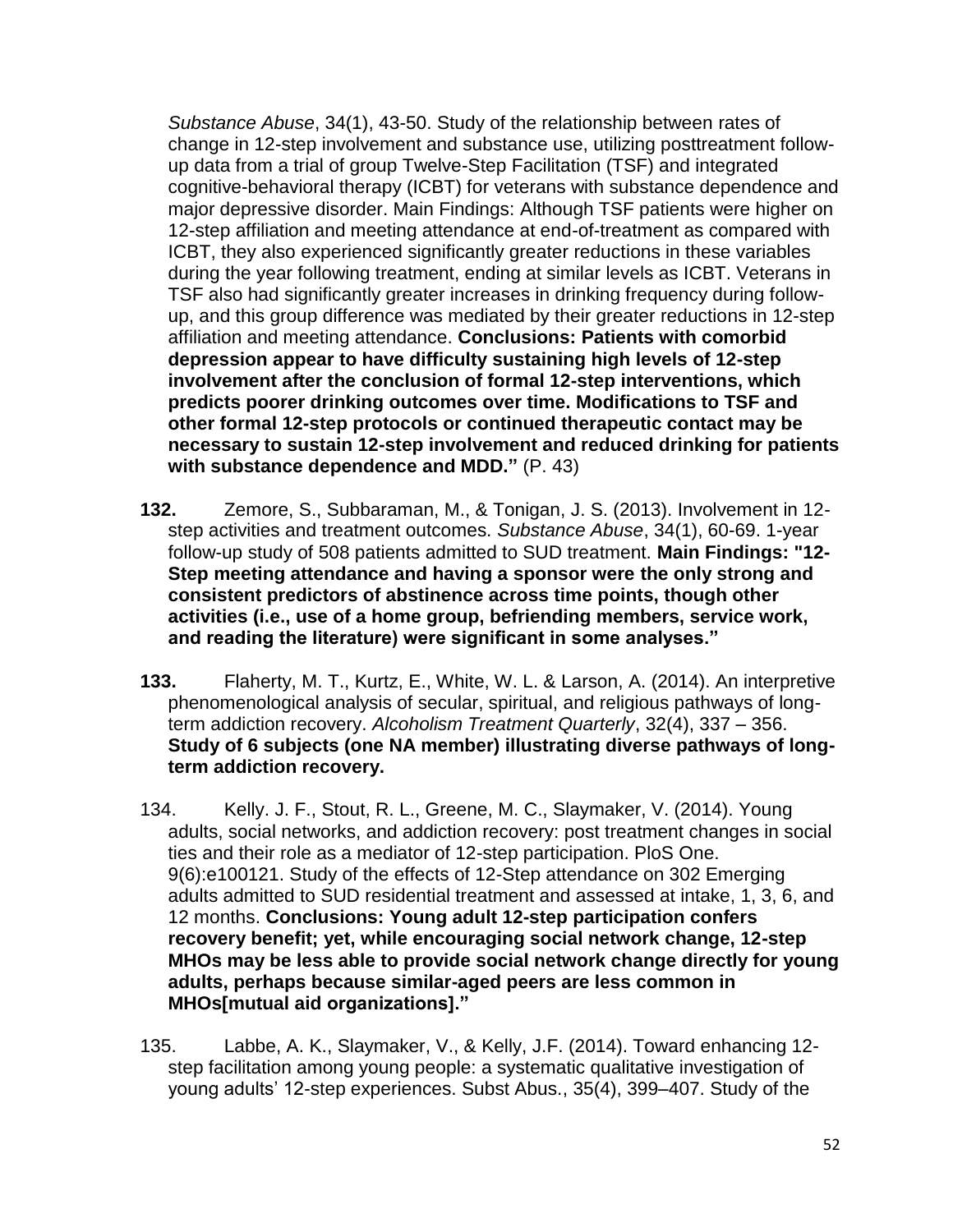self-reported experiences of 12-step participation, and reasons for nonattendance and discontinuation among young adults (18-24 yrs; N=302) following residential treatment. **Main Findings: "Young adults reported that cohesiveness, belonging, and instillation of hope were the most helpful aspects of attending 12-step groups; meeting structure and having to motivate oneself to attend meetings were the most common aspects young adults liked least; logistical barriers and low recovery motivation and interest were the most common reasons for discontinued attendance; and perceptions that one did not have a problem or needed treatment were cited most often as reasons for never attending."** (P. 399)

- 136. Wall, R., Sondhi, A. & Day, E. (2014). What influences referral to 12-Step mutual self-help groups by treatment professionals. *European Addiction Research*, 20:241-247. Survey of 12-Step attitudes of 92 clinicians working within two agencies in Birmingham (UK). **Main Findings: "Most (74%) had a positive attitude, and almost 80% referred at least some of their clients to TSGs. However, 30% had not referred any clients in the past month, and multivariate analysis showed that referral was associated with greater objective knowledge about TSGs when other factors were controlled for."** (P. 241)
- 137. Wells, E. A., Donovan, D. M., Daley, D. C., Doyle, S. R., Brigham, G., Garrett, S. B., Walker, R. (2014). Is level of exposure to a 12-step facilitation therapy associated with treatment outcome? *Journal of Substance Abuse Treatment*, 47(4), 265–274. 234 patients in treatment for a stimulant use disorder were assed at 30, 60, 90 and 120 days following randomization to treatment as usual or 12-Step Facilitation. **Main Findings: "Those achieving high exposure to STAGE-12 [12-Step Facilitation] compared with those with less exposure, demonstrated: (1) higher odds of self-reported abstinence from and lower rates of stimulant drug use; (2) lower probabilities of stimulant positive urines; (3) higher odds of self-reported abstinence from and lower rates of non-stimulant drug use; (4) lower odds of not attending and higher rates (days) of attending 12-Step self-help groups; (5) greater likelihood of reporting no drug problems; (6) a greater maximum number of days of selfreported duties at meetings; and (7) more types of other 12-Step activities engaged in during 30 day assessment windows. Most of these differences declined over time from early treatment to 180-day follow-up, but two (attending any versus no 12-Step meetings, and active involvement in 12- Step activities) were still significant by the last follow-up visit."**
- **138.** White, W. L., Campbell, M. D., Spencer; R. A., Hoffman, H. A., Crissman, B. & DuPont, R. L. (2014). Participation in Narcotics Anonymous and Alcoholics Anonymous and abstinence outcomes of 322 methadone maintenance patients. *Journal of Groups in Addiction and Recovery*, 9(1), 14-30. Survey of 322 patients to test the relationship between continuous abstinence and 12-Step participation within the context of MMT. **Main Findings: "the present study confirms the**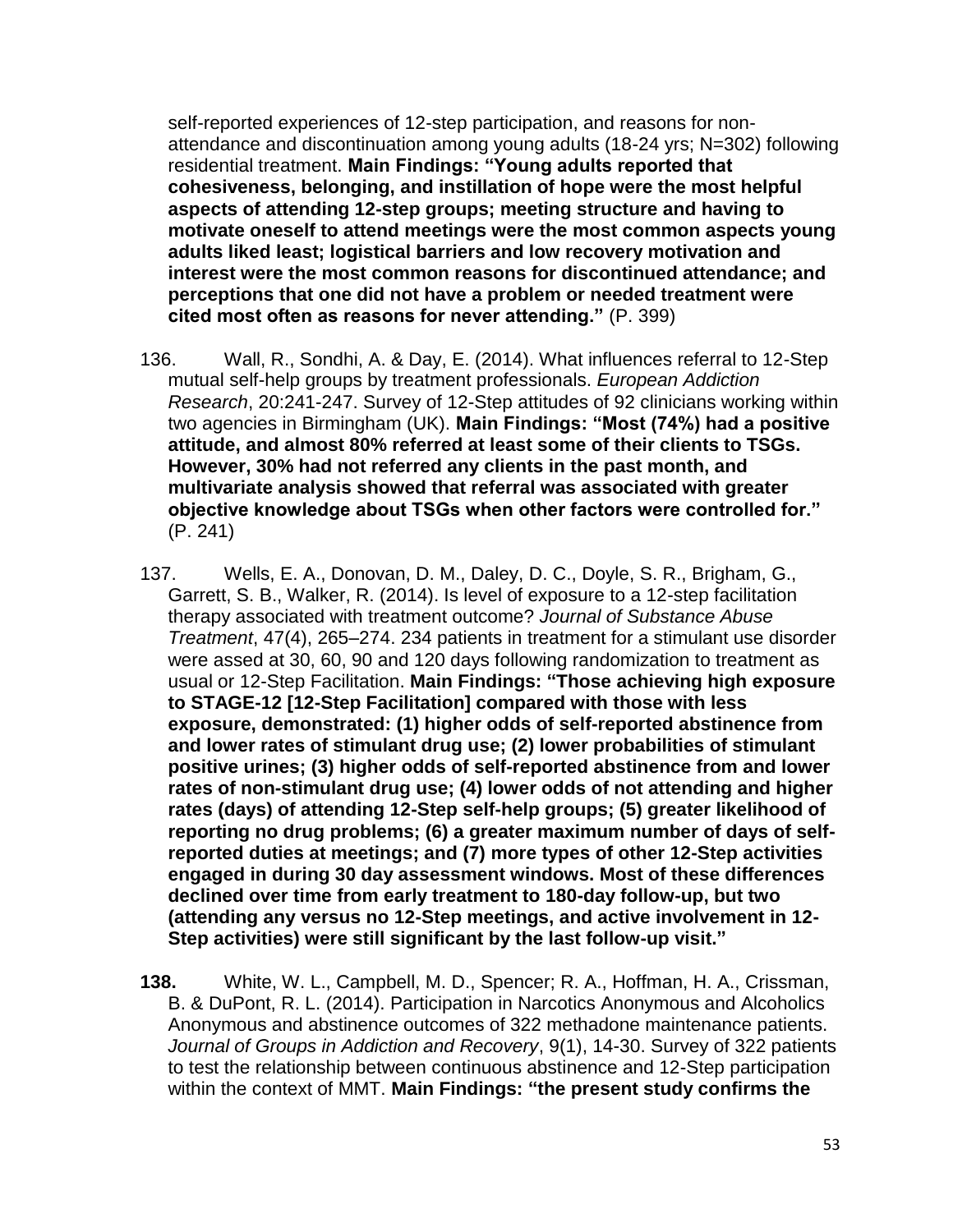**existence of NA/AA-involved and NA/AA non-involved MMT patients who are continually abstinent from alcohol and illicit drugs; confirms a high rate of MMT patient participation in, and self-reported helpfulness of, 12-Step recovery support groups; raises important questions about the potential effects of MMT patient marginalization within 12-Step groups on abstinence outcomes; and suggests the potential existence of alternative, culturally indigenous recovery support structures that may help MMT patients maintain continuous abstinence."**

- 139. Witbrodt, J., Bond, J., Chi, F. Weisner, C., & Mertens, J. (2014) Alcohol and drug treatment involvement, 12-step attendance and abstinence: 9-year cross-lagged analysis of adults in an integrated health plan. *Journal of Substance Abuse Treatment*, 46(4), 412–419.Study of adults (n=1945) seeking help for alcohol or drug use disorders from integrated healthcare organization outpatient treatment programs were followed at 1-, 5-, 7- and 9- years. **Main Findings and Conclusions: "…greater 12-step attendance during years 1 and 5 were casually related to past-30-day abstinence at years 5 and 7 respectfully, suggesting 12-step attendance leads to abstinence (but not vice versa) well into the post-treatment period….For outpatient clients, results reinforce the value of lengthier treatment duration and 12-step attendance in year 1."** (P. 412)
- 140. Hennessy, E. A., & Fisher, B. W. (2015). A meta-analysis exploring the relationship between 12-step attendance and adolescent substance use relapse. J Groups Addict Recover, 10(1):79–96. Literature review and meta-analysis of four studies. **Conclusion: "The overall mean effect indicated beneficial results for adolescents who attended 12-step programs posttreatment. These findings support the clinical recommendation that adolescents attend 12-step programs, yet the findings highlight the need for future research among this population that clearly documents variables related to recovery outcomes."** (P. 79)
- 141. Kendra, M. S., Weingardt, K. R., Cucciare, M. A., & Timko, C. (2015). Satisfaction with substance use treatment and 12-step groups predicts outcomes. *Addictive Behaviors*, 40, 27-32. Follow-up study of 345 patients entering the VA SUD treatment program. Main Findings: "More satisfaction with treatment and with 12-step groups at 6 months was associated with less alcohol use severity and more abstinence at 1 year. More treatment satisfaction was related to less subsequent medical severity, whereas more 12-step group satisfaction was related to less subsequent psychiatric severity. More 12-step group satisfaction was related to subsequent increases in 12-step group attendance and involvement."
- 142. Kingston, S., Knight, E., Williams, J., & Gordon, H. (2015). How do young adults view 12-Step programs? A qualitative study. *Journal of Addictive*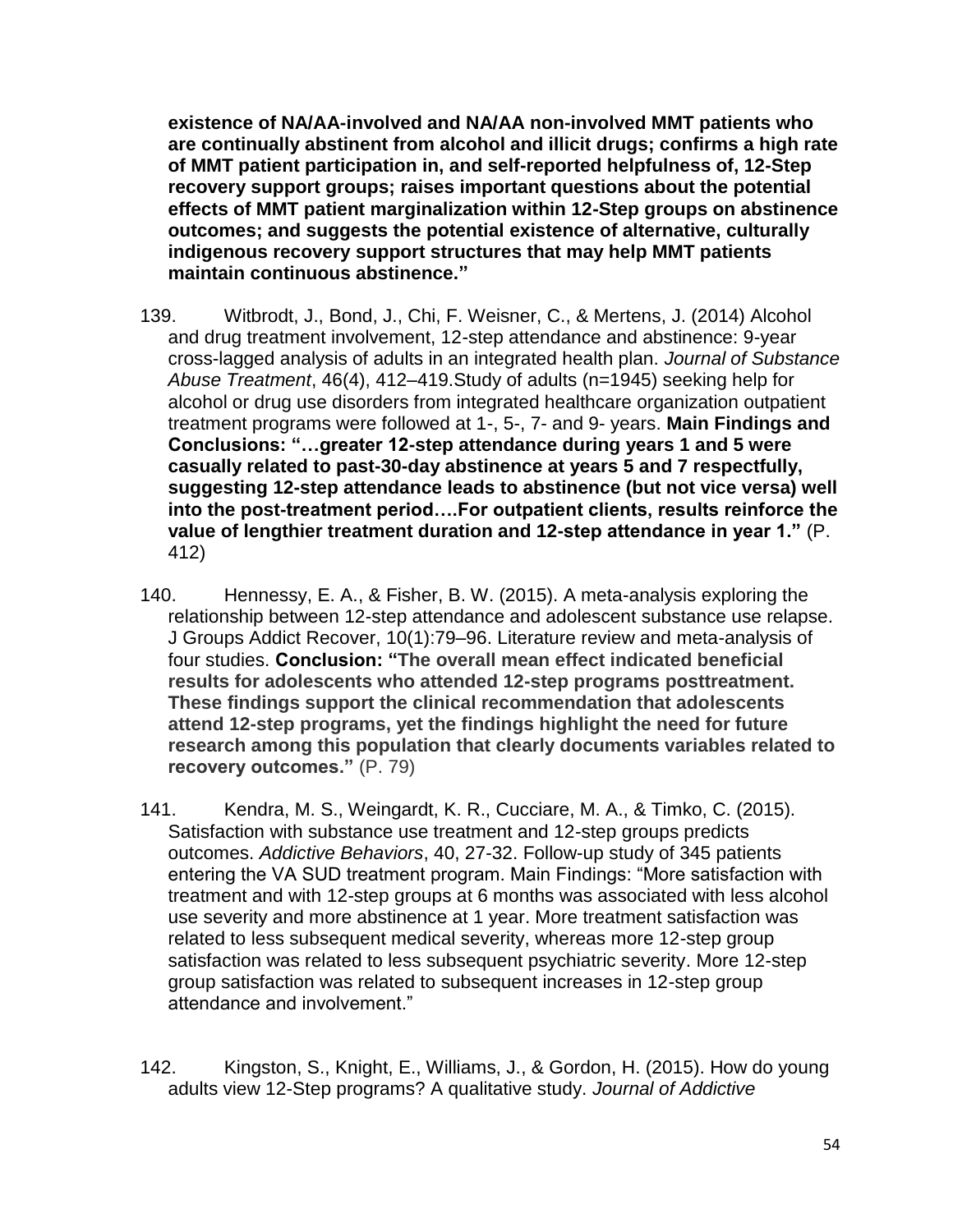*Diseases*, 34(4), 311-322. Qualitative interviews with 26 young adult AA or NA participants. **Main Finding and Conclusion: "Most participants viewed 12 step programs favorably, reporting that the programs provided hope and emotional support. Participants who rejected the programs often refused to accept the concepts of powerlessness and a higher power. Many participants who rejected Alcoholics Anonymous and Narcotics Anonymous were unaware of some of the key tenets of the programs, suggesting that 12-step facilitation would benefit this population."** (P. 311)

- 143. Monico, L. B., Gryczynski, J., Mitchell, S. G., Schwartz, R. P., O'Grady, K. E., & Jaffe, J. H. (2015). Buprenorphine treatment and 12-step meeting attendance: Conflicts, compatibilities, and patient outcomes. *Journal of Substance Abuse Treatment*, 57, 89-95. Quantitative (n=300) and qualitative (n=20) study of African Americans in buprenorphine maintenance treatment. **Conclusions: "Twelve-step meeting attendance is associated with better outcomes for BMT patients over the first 6 months of treatment. However, there is no benefit to requiring meeting attendance as a condition of treatment, and clinicians should be aware of potential philosophical conflicts between 12-step and BMT approaches."** (P. 89)
- 144. Bekkering,G. E., Mariën, D., Parylo, O., & Hannes, K. (2016). The effectiveness of self-help groups for adolescent substance misuse: A systematic review. *Journal of Child & Adolescent Substance Abuse*, (25(3). Review of 12 studies. **Main Findings and Conclusions: "Results indicated that self-help group attendance appears to reduce alcohol and drug use, including abstinence. However, the lack of methodological rigor in these studies precludes definitive conclusions."**
- **145.** Hatch-Maillette, M., Wells, E. A., Doyle, S. R., Brigham, G. S., Daley, D., DiCenzo, J., . . . Perl, H. I. (2016). Predictors of 12-step attendance and participation for individuals with stimulant use disorders. *Journal of Substance Abuse Treatment*, 68, 74–82. doi:10.1016/j.jsat.2016.06.007 Follow-up study of 471 patients admitted to 12-Step Facilitation treatment for cocaine or methamphetamine use disorders. **Key Findings: "Drug of choice was associated with differential days of Alcoholics Anonymous (AA) and Narcotics Anonymous (NA) attendance among those who reported attending, and cocaine users reported more days of attending AA or NA at 1-, 3- and 6-month follow-ups than did methamphetamine users. Prerandomization measures of perceived benefit of 12-step groups predicted 12-step attendance at 3- and 6-month follow-ups."**
- 146. Mendola, A., & Gibson, R. L. (2016). Addiction, 12-step programs, and evidentiary standards for ethically and clinically sound treatment recommendations: what should clinicians do? *AMA J Ethics,* 18(6), 646–655. **Conclusion: "The best known and most widely available approach to addiction is 12-step (TS) programs of recovery, a variety of MHG. These**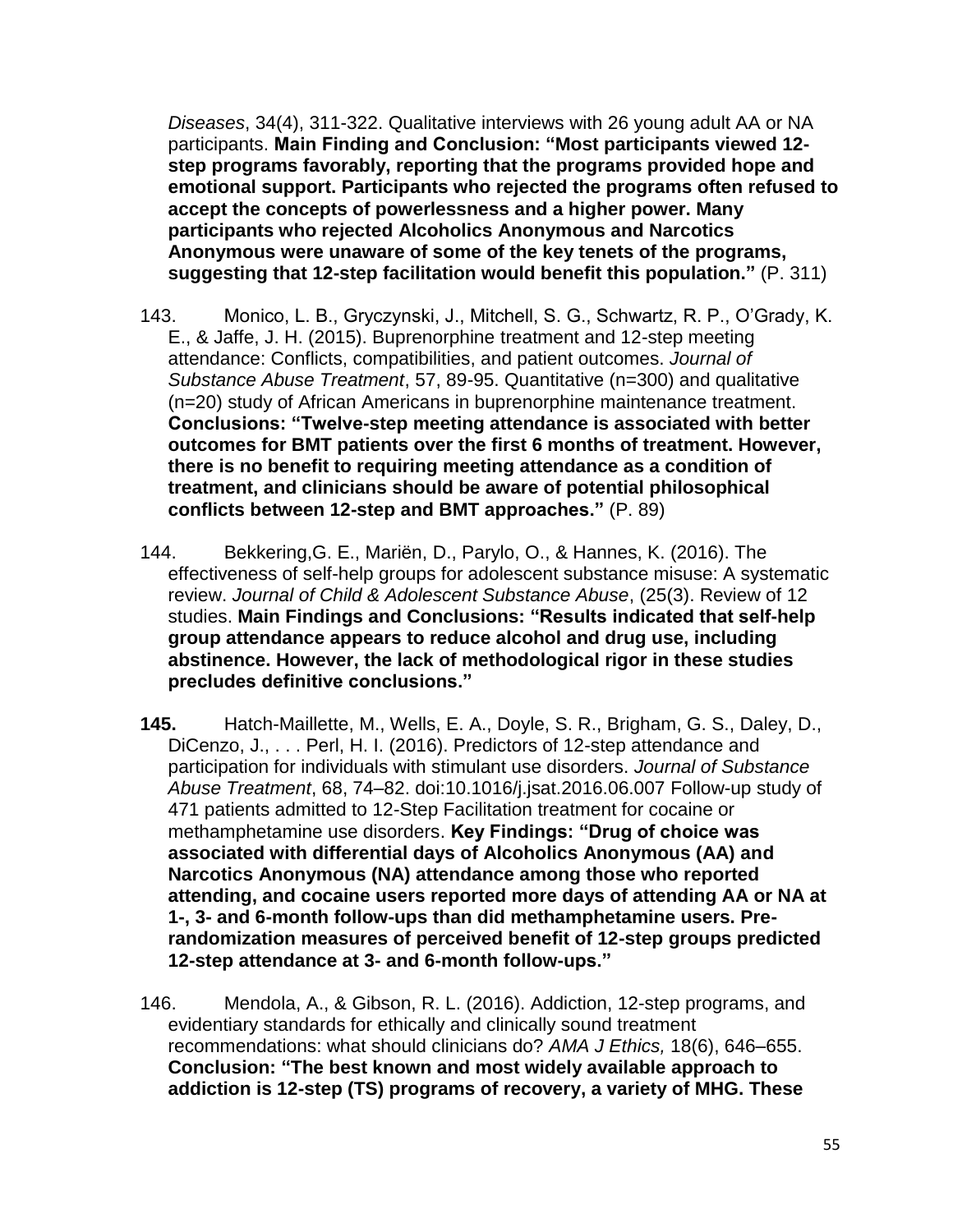**have been lauded as lifesaving by some and criticized by others. We argue that TS programs are an appropriate mode of help for those seeking to quit an addiction but should not be the only approach considered."** (P. 646)

- 147. Kelly, J. F., Greene, M. C., & Bergman, B. G. (2017). Recovery benefits of the "therapeutic alliance" among 12-step mutual-help organization attendees and their sponsors. *Drug Alcohol Depend*., 162, 64–71. 302 young adults in residential SUD treatment were assessed at intake, and 3, 6, and 12 months after discharge on relationship between sponsorship and clinical outcomes. **Main Findings and Conclusion: "Approximately two-thirds of the sample (n = 208, 68.87%) reported having a sponsor at one or more follow-up time points. Both having sponsor contact and stronger sponsor alliance were significantly associated with greater 12-step participation and abstinence, on average, during follow-up. Interaction results revealed that more sponsor contact was associated with increasingly higher 12-step participation whereas stronger sponsor alliance was associated with increasingly greater abstinence. Similar to the professional-clinical realm, the "therapeutic alliance" among sponsees and their sponsors predicts better substance use outcomes and may help augment explanatory models estimating effects of MHOs in SUD recovery."** (P. 64)
- 148. Rubya, S., & Yarosh, S. (2017). Interpretations of online anonymity in Alcoholics Anonymous and Narcotics Anonymous. Proceedings of the ACM on Human-Computer Interaction, Article No.: 91 [https://doi.org/10.1145/3134726.](https://doi.org/10.1145/3134726) Online survey (N=285) and interviews with 26 participants of AA and NA members. **Main Finding: "…members were less likely to enact "unidentifiability" if they were more connected to the particular community and had more time in recovery."**
- 149. Wendt, D. C., Hallgren, K. A., Daley, D. C., & Donovan, D. M. (2017). Predictors and outcomes of Twelve-Step sponsorship of stimulant users: Secondary analyses of a multisite randomized clinical trial. *J Stud Alcohol Drugs*, 78(2), 287–295. 471 (59% women) patients in 10 SUD treatment programs were randomized into treatment as usual (TAU) or a 12-step facilitation (TSF) intervention: Stimulant Abuser Groups to Engage in 12-Step (STAGE-12). **Major Findings and Conclusions: "Participants were more likely to have a sponsor at the end of treatment and 3-month follow-up, with the STAGE-12 condition having higher sponsorship rates. Twelve-step meeting attendance and literature reading during the treatment period predicted having a sponsor at the end of treatment. Sponsorship at the end of treatment predicted a higher likelihood of abstinence from stimulant use and having no drug-related problems at follow-up. This study extends previous research on sponsorship, which has mostly focused on alcohol use disorders, by indicating that sponsorship is associated with positive outcomes for those seeking treatment from stimulant use disorders. It also suggests that sponsorship rates can be improved for those seeking**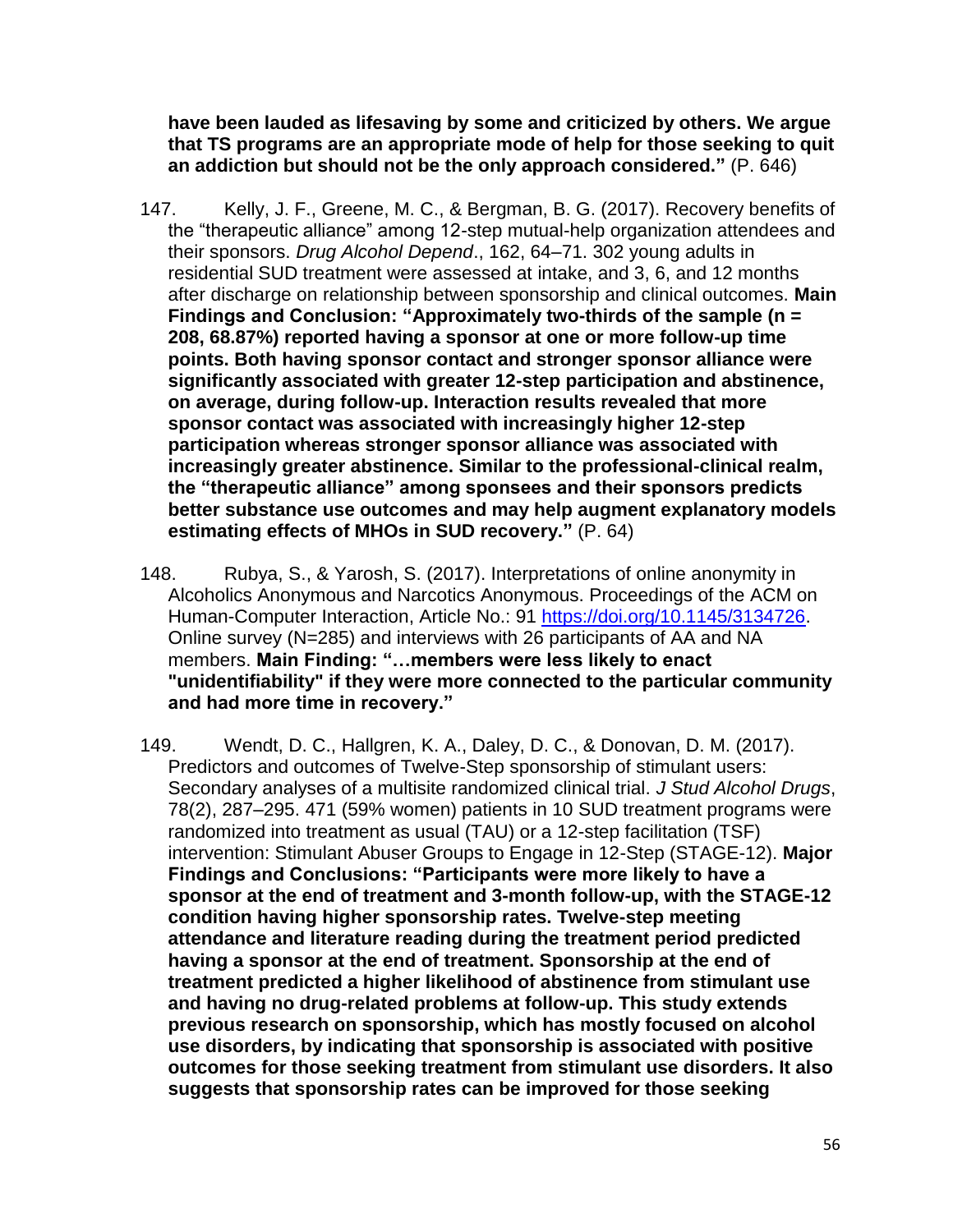#### **treatment from stimulant use disorders through a short-term TSF intervention."** (P. 287)

- 150. Kelly, J. F., Bergman, B. G., & Fallah-Sohy, N. (2018). Mechanisms of behavior change in 12-step approaches to recovery in young adults. *Current Addiction Reports*, 5(2): 134–145. doi: 10.1007/s40429-018-0203-1 Research Review: Conclusions: Results indicate that, compared to older adults, young adults are less likely to attend TSMHOs and attend less frequently, but derive similar benefit. The mechanisms, however, by which TSMHOs help, differ in nature and magnitude. Also, young adults appear to derive greater benefit initially from meetings attended by similar aged peers, but this benefit diminishes over time.
- 151. Bergman, B. G., Ashford, R., & Kelly, J. F. (2019). Attitudes toward opioid use disorder medications: Results from a U.S. national study of individuals who resolved a substance use problem. *Experimental and Clinical Psychopharmacology*, September, DOI: 10.1037/pha0000325 A National Recovery Study survey of U.S. adults who resolved a significant AOD problem (N = 1,946). Results showed that participants were equally likely to hold positive (21.4 [18.9-24.0]%) and negative agonist (23.8 [21.2-26.7]%) attitudes but significantly more likely to hold negative (30.3 [27.4-33.3]%) than positive antagonist attitudes (18.0 [15.9-20.4]%). Past 90-day non-12-step mutual-help attendance was a predictor of positive attitude toward agonist medication.
- 152. Day, E. Kirberg, S., & Metrebian, N. (2019). Affiliation to alcoholics anonymous or narcotics anonymous among patients attending an English specialist addiction service. *Drugs and Alcohol Today*, 19(4), 257-269. Survey of 200 consecutive admissions to addiction treatment unit in England. **Major Finding: "A minority of the sample had ever attended an AA meeting (31%, n= 59) or an NA meeting (41%, n=79), and only 14% (n=27) and 24% (n=45) had attended an AA or NA meeting respectively in the past year."**
- 153. Hay, K. R., Huhn, A. S., Tompkins, A., & Dunn, K. E. (2019). Recovery goals and long-term treatment preference in persons who engage in nonmedical opioid use. *Journal of Addiction Medicine*, 13(4), 300-305. 235 individuals who engage in nonmedical opioid use and met self-reported criteria for OUD were recruited online and participated in a cross-sectional survey on recovery goals and treatment perceptions. **Major Findings: "The most frequently endorsed treatments that participants would "try first" were physician visits (23.4%), one-on-one counseling (18.7%), and 12-step groups (13.2%), whereas the most frequently endorsed treatments for long-term recovery were one-onone counseling (17.4%), residential treatment (16.7%), and buprenorphine (15.3%)."** (P. 300)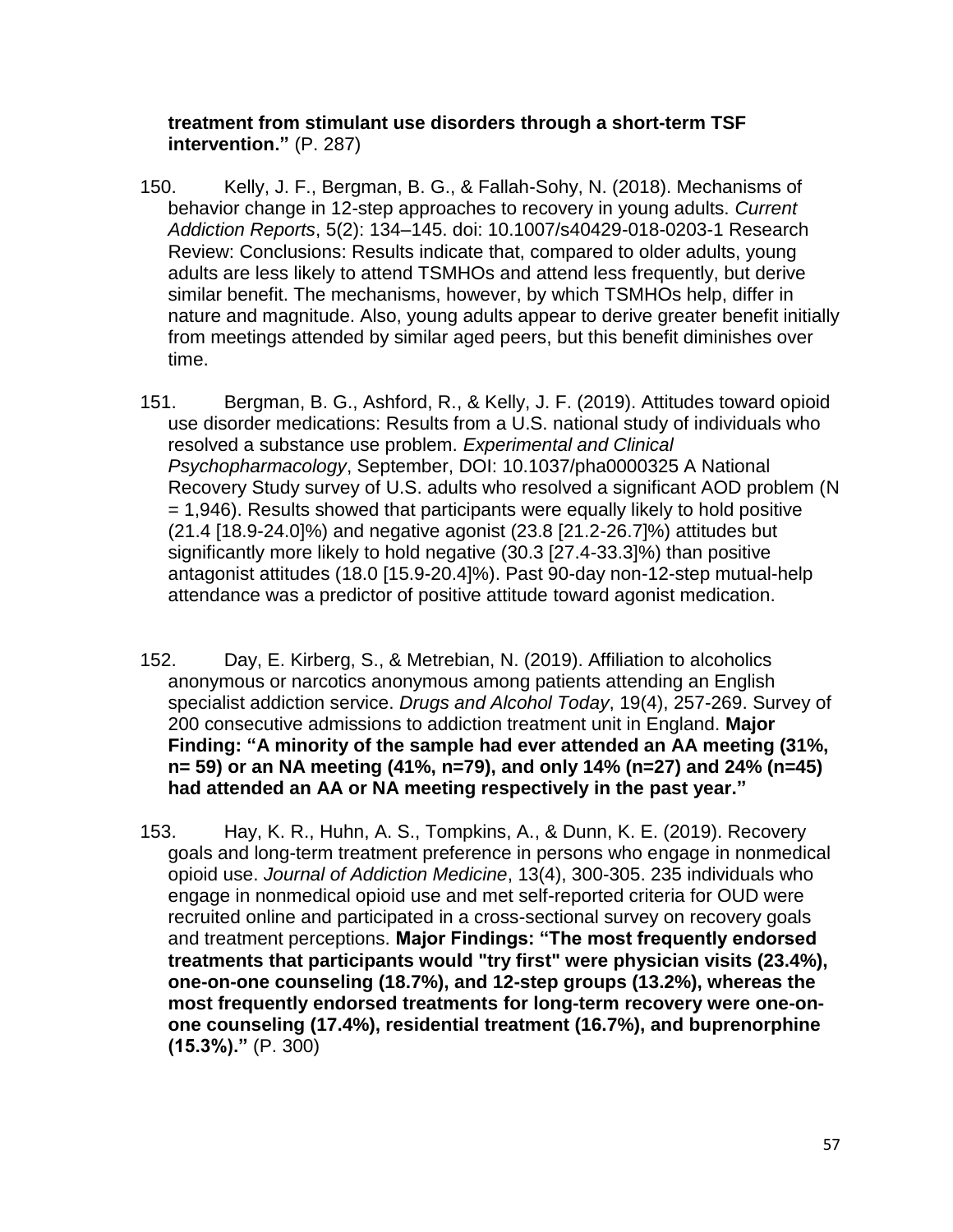- 154. Lookatch, S. J., Schepens Wimberly, A., & Mckay, J. R. (2019). Effects of social support and 12-step involvement on recovery among people in continuing care for cocaine dependence. *Substance Use & Misuse*, 54(13), 2144-2155. Follow-up study of 489 adults treated for cocaine dependence in intensive outpatient treatment programs. **Main Finding: Greater AA/NA participation was associated with substance use goal and readiness to change, and less substance use.**
- **155.** Harvey, L., Fan, W., Cano, M.A., Vaughan, E., Arbona, C., Essa, S., Sanchez, H., & de Dios, M. A. (2020). Psychosocial intervention utilization and substance abuse treatment outcomes in a multisite sample of individuals who use opioids. *Journal of Substance Abuse Treatment*, 112, 68-75. DOI:https://doi.org/10.1016/j.jsat.2020.01.016. Study of 570 individuals treated for opioid use disorder (OUD) within 8 U.S. treatment settings that compared effects of 12-Step participation on buprenorphine-naloxone versus extendedrelease naltrexone treatment for OUD. **Conclusion: "Hours of individual counseling and 12-Step participation significantly predicted abstinence at follow-up…Findings suggest that greater levels of individual therapy and 12-Step participation may be beneficial for individuals receiving medication treatment for OUD."**
- **156.** Kelly, J. F., Humphreys, K., & Ferri, M. (2020). Alcoholics Anonymous and other 12-step programs for alcohol use disorder. *Cochrane Database of Systematic Reviews 2020*, Issue 3. Art. No.: CD012880. DOI: 10.1002/14651858.CD012880.pub2. Research review of 12-Step Facilitation Treatment. **Main Findings: "Manualized AA/TSF interventions usually produced higher rates of continuous abstinence than the other established treatments investigated. Non-manualized AA/TSF performed as well as other established treatments. AA/TSF may be superior to other treatments for increasing the percentage of days of abstinence, particularly in the longer-term. AA/TSF probably performs as well as other treatments for reducing the intensity of drinking (of alcohol). AA/TSF probably performs as well as other treatments for alcohol-related consequences and addiction severity. Four of the five economics studies found substantial cost-saving benefits for AA/TSF, which indicate that AA/TSF interventions probably reduce healthcare costs substantially."**
- **157.** McClure, P. K., & Wilkinson, L. R. (2020). Attending substance abuse groups and identifying as spiritual but not religious. *Review of Religious Research*, March. DOI: 10.1007/s13644-020-00405-2. Population study of 1711 adult citizens in U.S. examining relationship between self-identification of "spiritual but not religious" and recovery mutual aid group affiliation. **Main Findings: "Individuals who have ever attended addiction recovery programs such as A.A. [and N.A.] are significantly more likely to identify as spiritual but not religious rather than identify as both religious and**